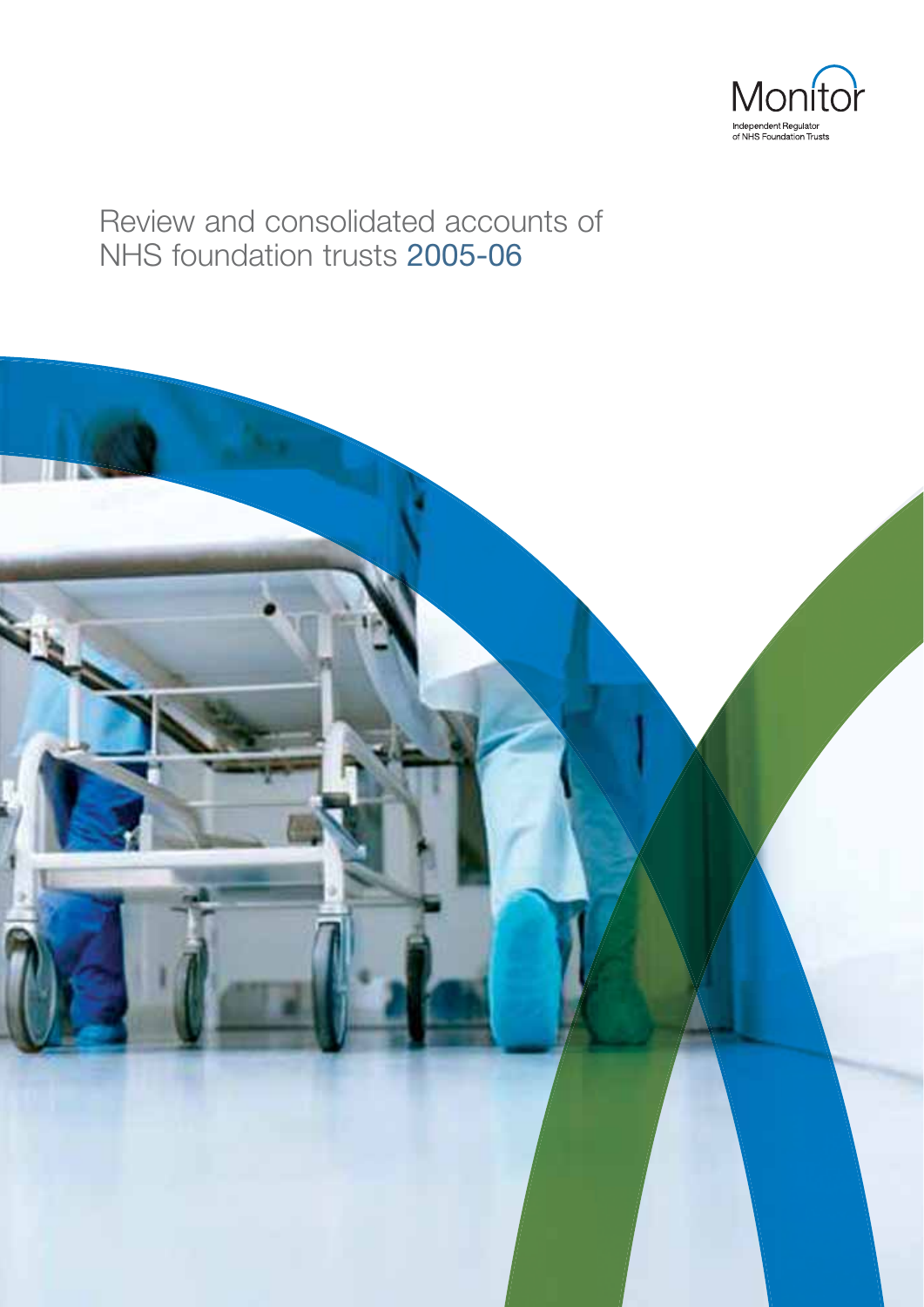2 **Monitor** Review and Consolidated Accounts 2005-06

#### **Note**

The financial information in this report covers the financial year 2005-06. During this period, 31 NHS foundation trusts operated for the whole of the year with one NHS foundation trust (The Rotherham NHS Foundation Trust) authorised from 1 June 2005; its results are included for the ten months for which it was an NHS foundation trust.

The comparative data for 2004-05 covers 25 NHS foundation trusts, ten of which were authorised as NHS foundation trusts for the whole of the financial year, and 15 for part of the year.

Figures for 2004-05 have been re-stated from those published in the consolidated accounts last year. In the 2004-05 accounts patient income was recognised in the period in which the patient spell or treatment ended. The *NHS Foundation Trust Financial Reporting Manual 2005-06* revised this approach so that income from partially completed spells was recognised in-year. The reduction of the retained deficit for 2004-05 by £4.4m is principally due to this change in accounting treatment.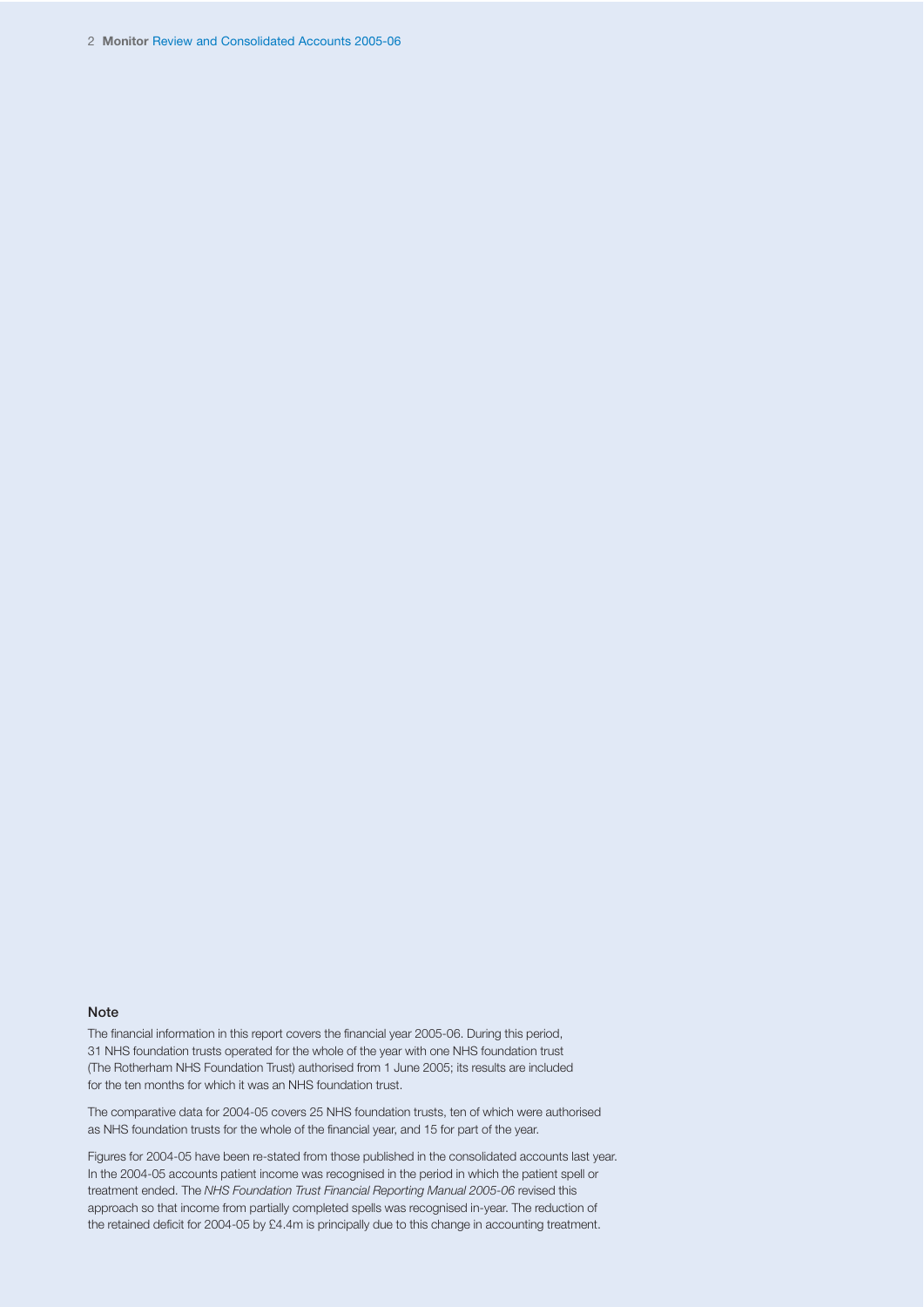# Monitor – Independent Regulator of NHS Foundation Trusts

# Review and consolidated accounts of NHS foundation trusts 2005-06

Presented to the House of Commons pursuant to Schedule 2, paragraph 11(5) of the Health and Social Care (Community Health and Standards) Act 2003.

Ordered by House of Commons to be printed 12 December 2006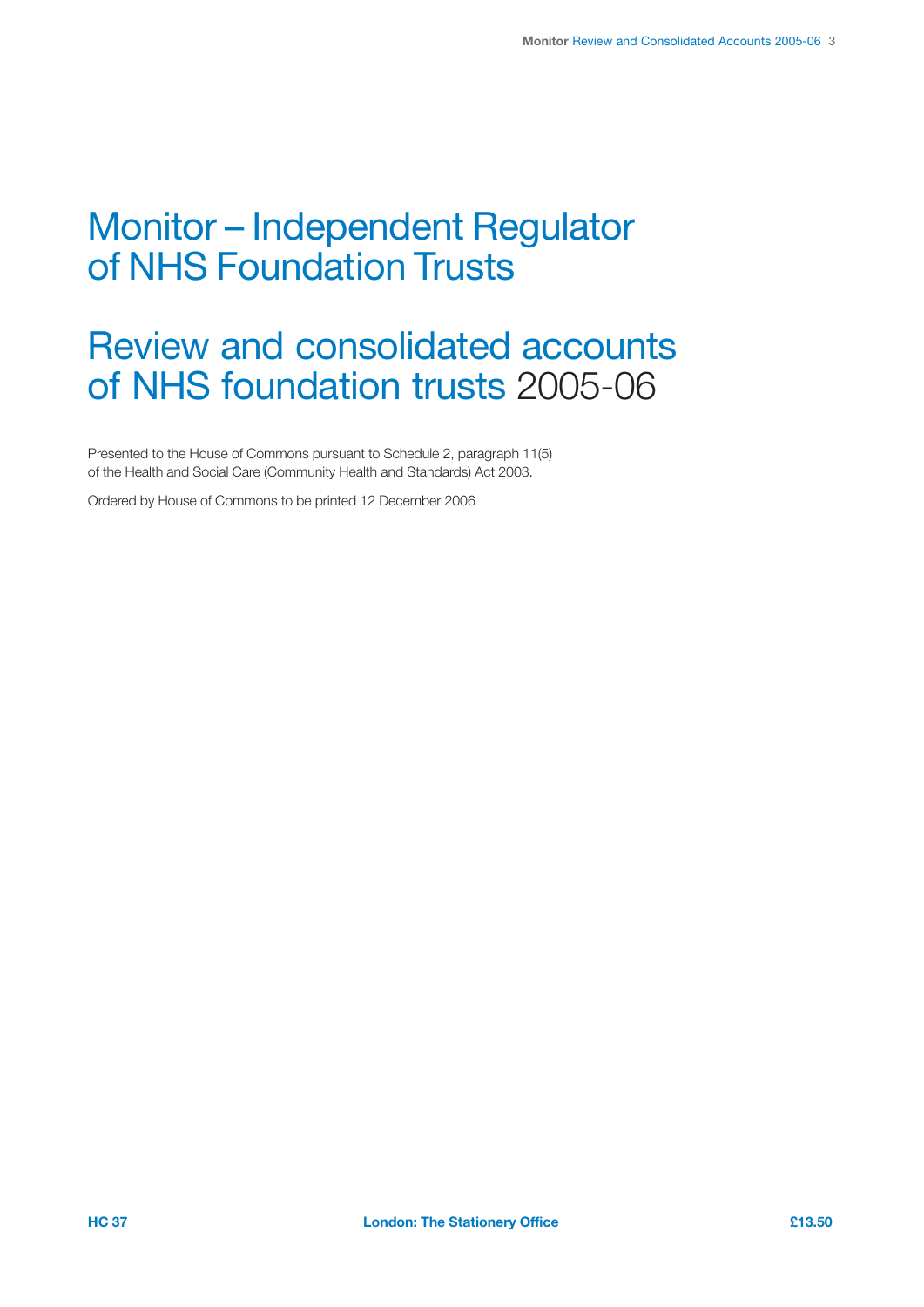# **Contents**

| Introduction by William Moyes, Executive Chairman      | 6  |
|--------------------------------------------------------|----|
| Financial performance - overview and analysis          | 8  |
| Financial turnaround                                   | 14 |
| Performance against standards and targets              | 17 |
| Working with members and governors                     | 19 |
| Freedoms for NHS foundation trusts                     | 22 |
| Planning for the future                                | 25 |
| Summary information about NHS foundation trusts        | 26 |
| Foreword to the accounts                               | 28 |
| The certificate of the Comptroller and Auditor General | 33 |
| Financial statements and notes                         | 35 |

#### Case studies



Effective turnaround: Royal Devon and Exeter NHS Foundation Trust **16**



Representing the community: Harrogate and District NHS Foundation Trust **21**



Improving patient services: Frimley Park Hospital NHS Foundation Trust **24**

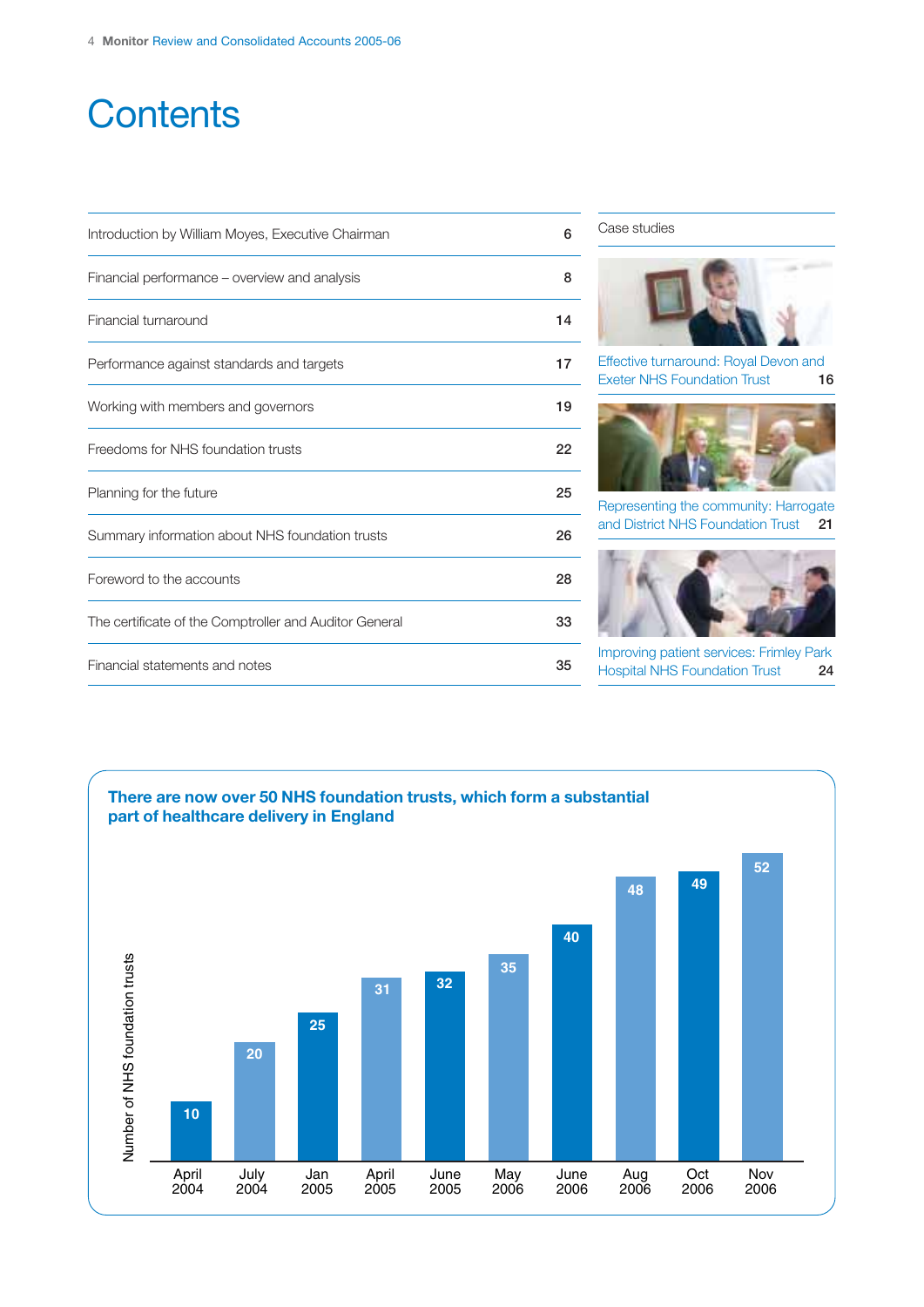# NHS foundation trusts

The figures in this report refer to the 32 NHS foundation trusts authorised as at 31 March 2006, unless otherwise stated. The map shows all NHS foundation trusts authorised as at November 2006.

Sheffield Children's

Northumbria Healthcare

Salford Royal

### **Key to map**

#### **Authorised 1 April 2004**

- Basildon and Thurrock
- University Hospitals
- Bradford Teaching Hospitals
- Countess of Chester Hospital
- Doncaster and Bassetlaw Hospitals
- Homerton University Hospital
- Moorfields Eve Hospital
- Peterborough and Stamford Hospitals
- Royal Devon and Exeter
- Stockport
- The Royal Marsden

#### **Authorised 1 July 2004**

- Cambridge University Hospitals
- City Hospitals Sunderland
- Derby Hospitals
- Gloucestershire Hospitals
- Guy's and St. Thomas'
- Papworth Hospital
- Queen Victoria Hospital
- Sheffield Teaching Hospitals
- University College London Hospitals
- University Hospital Birmingham

#### **Authorised 1 January 2005**

- Barnsley Hospital
- Chesterfield Royal Hospital
- Gateshead Health
	- (authorised 5 January 2005)
- Harrogate and District South Tyneside
- 

#### **Authorised 1 April 2005**

- Frimley Park Hospital
- Heart of England
- Lancashire Teaching Hospitals
- Liverpool Women's
- The Royal National Hospital for Rheumatic Diseases

**oundation** 

 The Royal Bournemouth & Christchurch Hospitals

#### **d Authorised on 1 June 2005**

Rotherham

#### **Authorised 1 May 2006**

- Oxleas
- South Essex Partnership
- South Staffordshire Healthcare

#### **Authorised 1 June 2006**

- **36** Royal Berkshire<br>**37** Salisbury
- Salisbury
- Southend University Hospital
- The Newcastle Upon Tyne Hospital
- Yeovil District Hospital



**Authorised 1 October 2006** Chelsea and Westminster Hospital

**Authorised 1 November 2006**

- 
- 

**50** South London and Maudsley<br>**51** Tavistock and Portman Tavistock and Portman

- University Hospital of South Manchester
- **1 9 52 6 10 18 <sup>12</sup> <sup>25</sup> <sup>47</sup>**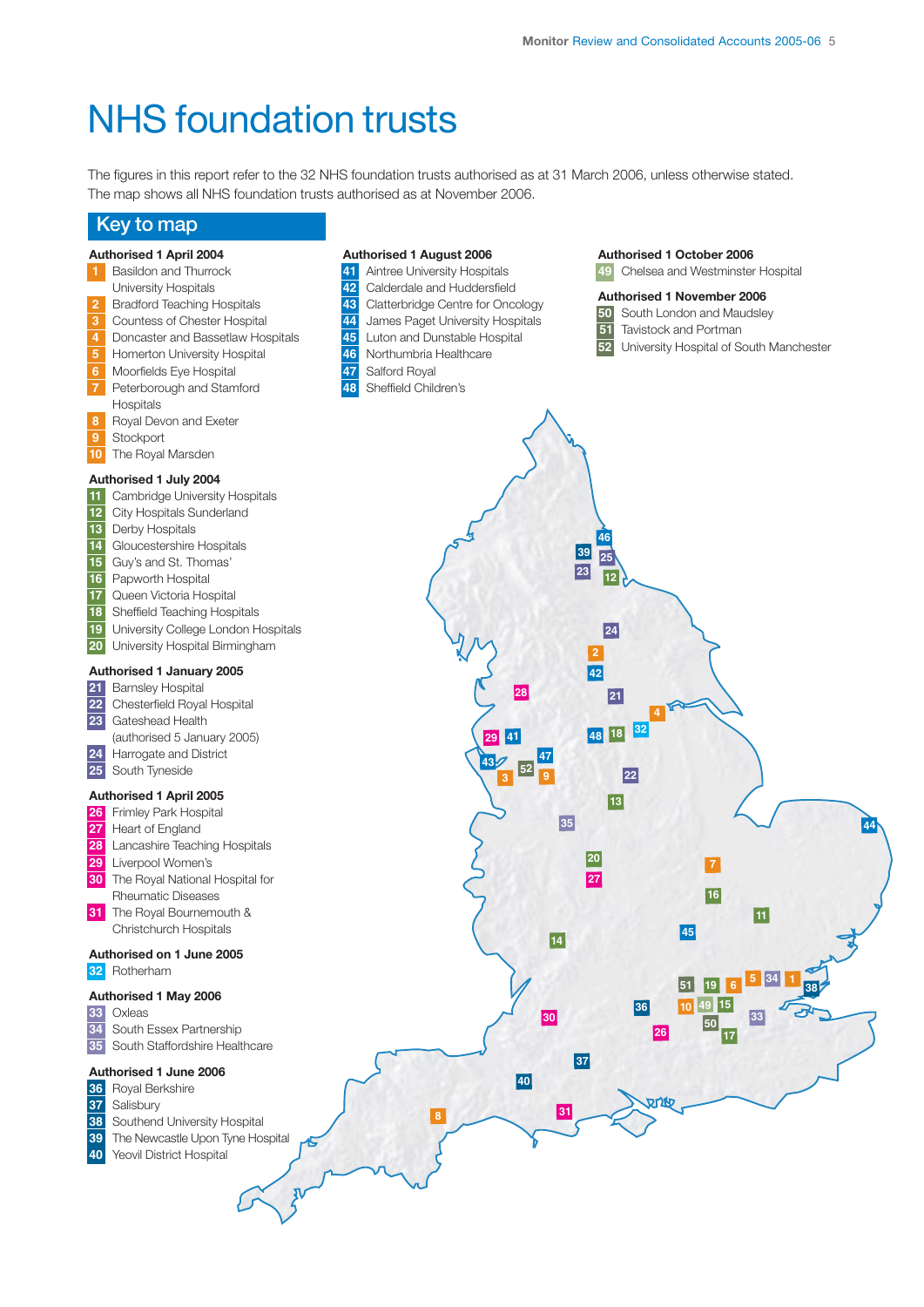# Introduction by William Moyes, Executive Chairman

With the first NHS foundation trusts now operational for over two years, it is possible to identify trends in performance and begin to paint a more rounded picture of what NHS foundation trusts are contributing to the overall performance of the NHS. Our assessment is that it is a positive picture.

NHS foundation trusts are delivering a good financial performance, particularly taking into account the financial pressures which the wider NHS is facing at present. Where they have faced problems they are tackling them promptly and effectively. Monitor has not had to use its statutory powers of intervention during 2005-06.

This effective financial management is enabling the NHS foundation trusts to focus on their key aim: delivering good quality patient care. Furthermore, NHS foundation trusts are going beyond this and are improving and developing the services they offer to patients. They are using their surpluses and borrowing powers to invest in new projects.

These projects include a £10 million investment at Cambridge University Hospitals NHS Foundation Trust in a new combined accident and emergency and medical admissions unit; and a £8.7 million investment at Homerton in a perinatal centre. These investments will improve the quality of care and service that patients enjoy, and the NHS foundation trust regime enables projects such as these to be developed and implemented more rapidly and with greater local control than in the past.

A key part of being an NHS foundation trust is a new governance structure which aims to deliver local accountability, through members and governors. Here too there is evidence of NHS foundation trusts taking these obligations seriously and engaging effectively with their members and governors.

The number of NHS foundation trusts is building up steadily. This report covers the 32 NHS foundation trusts that were in existence in 2005-06, but their

number has already passed 50. NHS foundation trusts are now responsible for over a quarter of acute and specialist trust provision in England, and we also have the first mental health trusts in the NHS foundation trust system.

At the same time the wider system reform agenda continues to be implemented. Payment by results is bringing a more commercial environment to hospital management, primary care trusts are developing their capacity to commission effectively and patients are beginning to exercise choice. These reforms are bringing many pressures on the NHS, which continues to operate in an environment of high public and political expectation.

There is a growing body of evidence that NHS foundation trusts are generally thriving in this environment. Monitor's assessment and authorisation process has proved successful in ensuring that NHS foundation trusts start with strong finances and good governance. Where financial or clinical problems arise, as they inevitably will, Monitor's compliance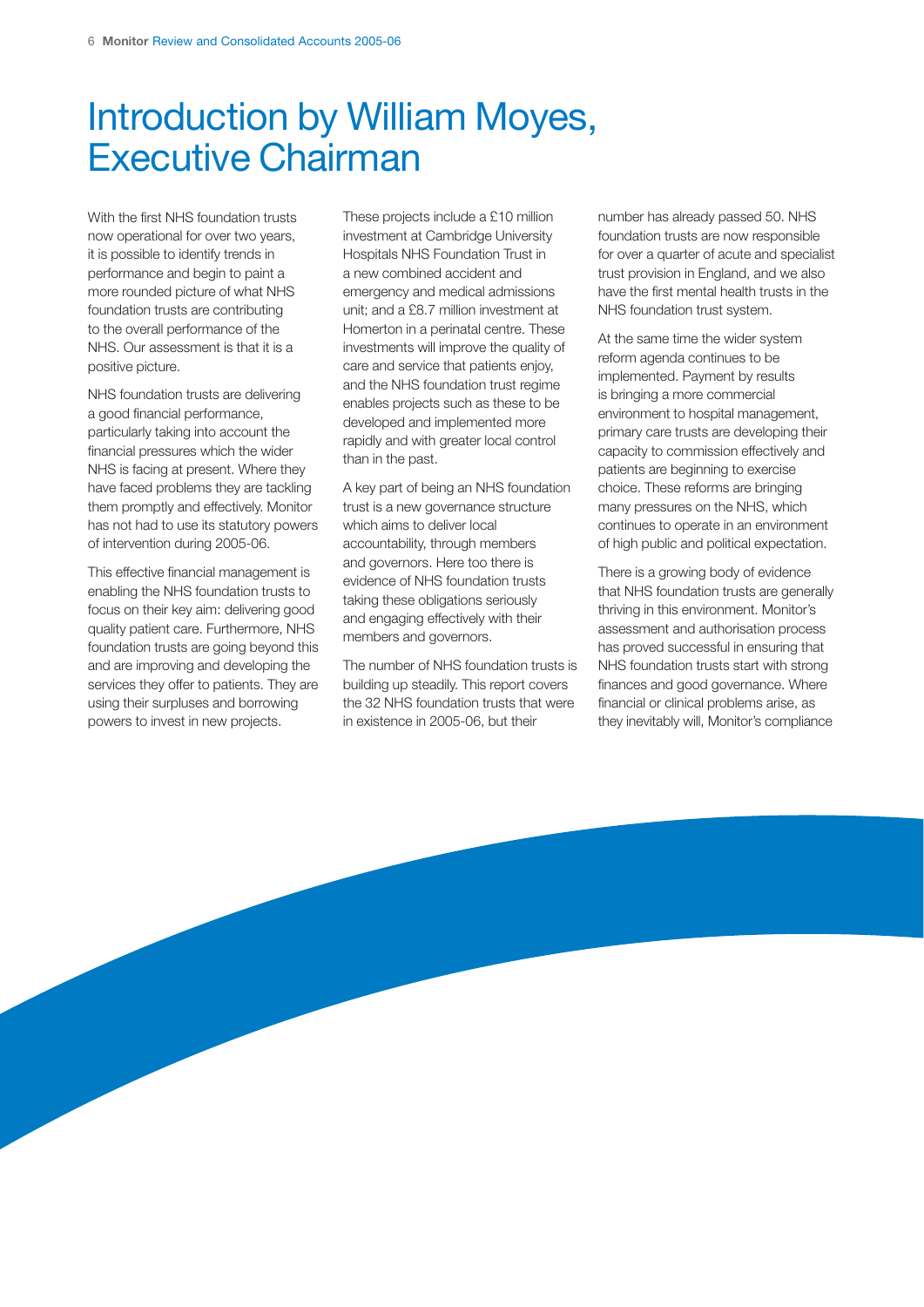regime has proved highly effective in identifying issues quickly and in focusing the boards of NHS foundation trusts on devising effective solutions. Underpinning this is Monitor's financial reporting regime for NHS foundation trusts, which ensures transparency and assists understanding by boards and managers. And, as the Healthcare Commission's annual health check has shown, NHS foundation trusts are using their resources effectively whilst delivering the services required by their commissioners to the standards prescribed nationally.

We believe that the evidence increasingly points away from tight performance management as the means to improve services and performance. The autonomy enjoyed by NHS foundation trusts, Monitor's clear and rigorous regulatory regime and increasingly effective commissioning have created the right conditions for constantly improving performance to the benefit of patients.



Withon Mag

**Dr William Moyes** Executive Chairman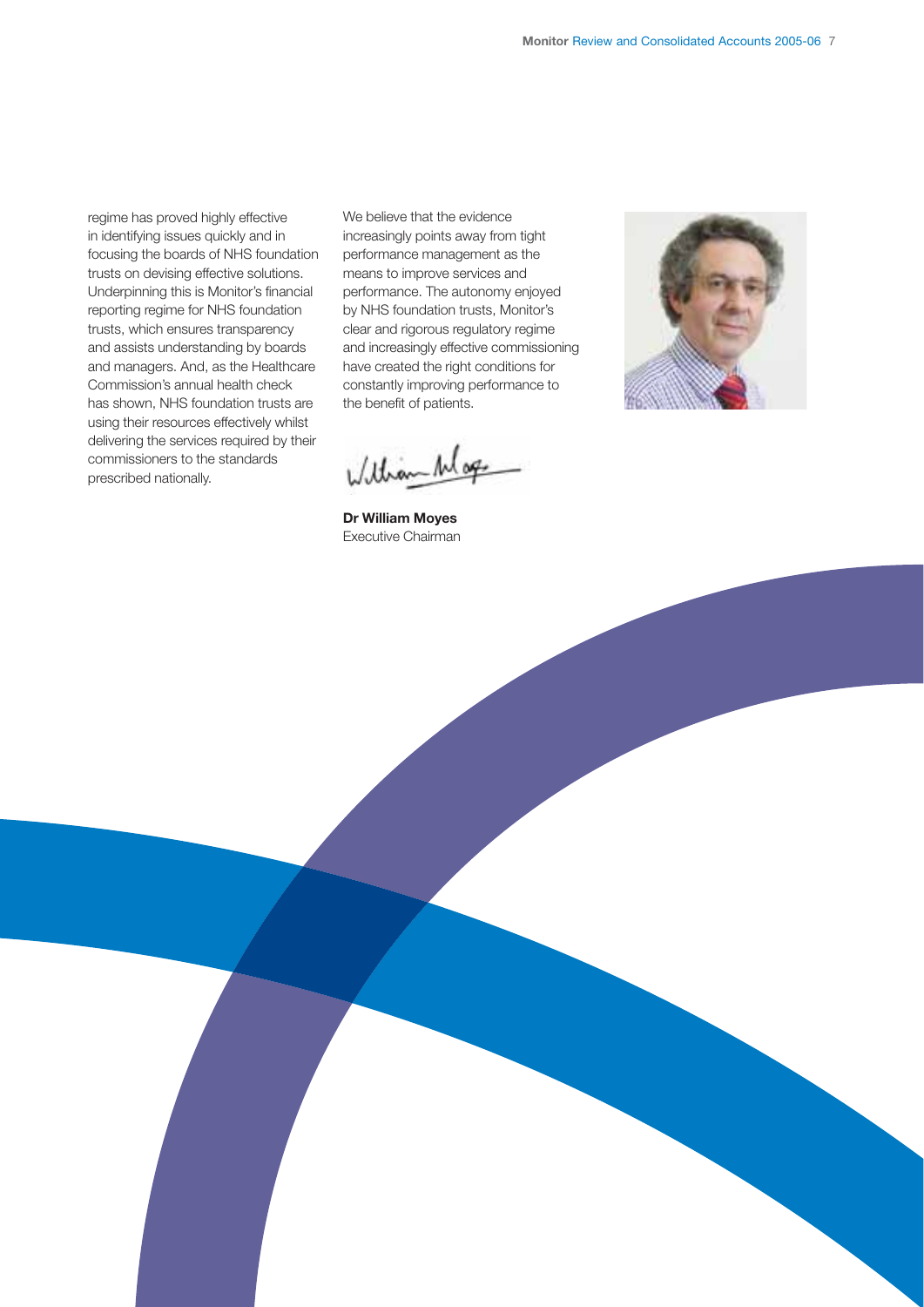# Financial performance – overview

- **After exceptional items and PDC (public dividend capital) dividend payments, the retained deficit was £23.2 million, reduced from £32.5 million in 2004-05**
- **The 10 NHS foundation trusts authorised on 1 April 2004 have improved performance from a £15 million deficit to a £6 million surplus**
- **Operating surplus of £128.9 million, increased from £58 million in 2004-05.**

#### **Consolidated income and expenditure account – year ended 31 March**

|                                                             | 2006<br>£ million | 2005<br>(restated)<br>£ million |
|-------------------------------------------------------------|-------------------|---------------------------------|
| Income from activities                                      | 5,688.6           | 3,391.6                         |
| Other operating income                                      | 1,073.8           | 715.1                           |
| Impairments                                                 | (6.5)             | (7.9)                           |
| Other operating expenses                                    | (6,627.0)         | (4,040.8)                       |
| <b>Operating surplus/(deficit)</b>                          | 128.9             | 58.0                            |
|                                                             |                   |                                 |
| <b>Exceptional items</b>                                    | (6.5)             | 0.0                             |
| Profit/(loss) on disposal of fixed assets                   | 8.9               | (1.3)                           |
| Surplus/(deficit) before interest                           | 131.3             | 56.7                            |
|                                                             |                   |                                 |
| Interest receivable                                         | 18.8              | 9.4                             |
| Interest payable                                            | (1.4)             | (0.6)                           |
| Other finance costs – unwinding of discount                 | (0.9)             | (0.8)                           |
| Other finance costs – change in discount rate on provisions | (3.3)             | 0.0                             |
| Surplus/(deficit) before taxation                           | 144.5             | 64.7                            |
|                                                             |                   |                                 |
| Taxation                                                    | (0.1)             | 0.0                             |
| Surplus/(deficit) after taxation                            | 144.4             | 64.7                            |
| PDC dividends payable                                       | (167.6)           | (97.2)                          |
| Retained surplus/(deficit) for the year                     | (23.2)            | (32.5)                          |
|                                                             |                   |                                 |

The NHS foundation trusts delivered an aggregate deficit for the year of £23.2 million.

While this represents a reduction in the deficit from the 2004-05 position, a direct comparison between the two years can only be made with caution due to the differing number of NHS foundation trusts in each year.

Total income increased by 64.7% to £6,762.4 million, while total operating expenses increased by 63.8% to £6,633.5 million. The operating surplus was £128.9 million, an increase of 122.2%. The retained deficit for the year, £23.2 million, was calculated following payment of £167.6 million in dividends on PDC (public dividend capital). This is an increase of 72.4% in PDC dividend payments.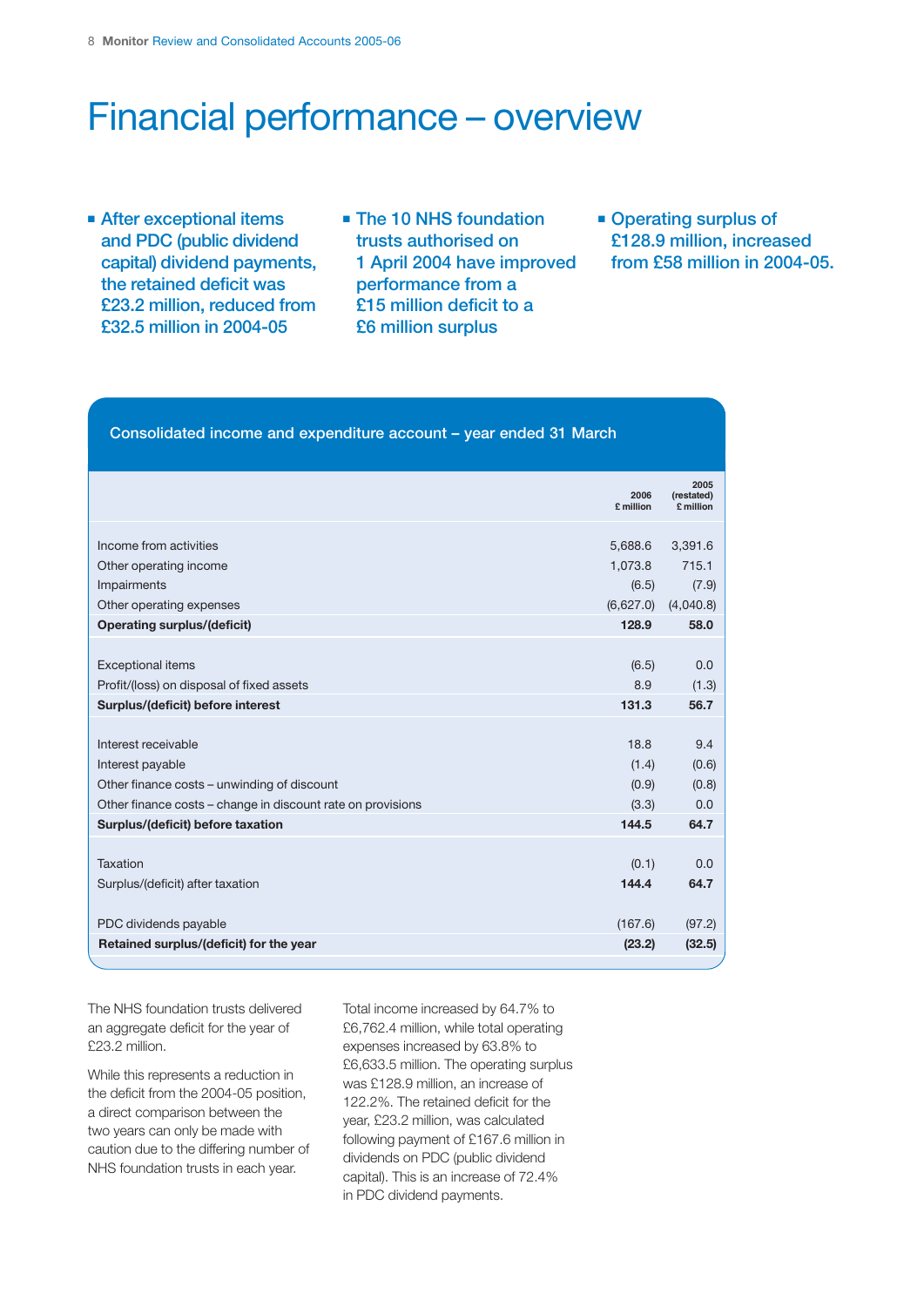### **NHS foundation trusts authorised on 1 April 2004 (ten trusts) Consolidated income and expenditure account – year ended 31 March**

|                                                             | 2006<br>£ million | 2005<br>(restated)<br>£ million |
|-------------------------------------------------------------|-------------------|---------------------------------|
| Income from activities                                      | 1,451             | 1,339                           |
| Other operating income                                      | 238               | 226                             |
| Operating expenses                                          | (1,643)           | (1, 543)                        |
| <b>Operating surplus</b>                                    | 46                | 22                              |
|                                                             |                   |                                 |
| <b>Exceptional Items</b>                                    | $\Omega$          | (1)                             |
| Profit/(loss) on disposal of fixed assets                   | $\Omega$          | (1)                             |
| <b>Surplus before interest</b>                              | 46                | 20                              |
|                                                             |                   |                                 |
| Interest receivable                                         | 3                 | $\overline{2}$                  |
| Other finance costs - unwinding of discount                 | $\mathcal{P}$     | $\overline{2}$                  |
| Other finance costs – change in discount rate on provisions | (1)               | 0                               |
| Surplus for the financial year                              | 50                | 24                              |
|                                                             |                   |                                 |
| Public dividend capital dividends payable                   | (44)              | (39)                            |
| Retained surplus/(deficit) for the year                     | 6                 | (15)                            |
|                                                             |                   |                                 |

#### **Comparative performance for first ten NHS foundation trusts**

The first ten NHS foundation trusts were authorised on 1 April 2004 and so their accounts as NHS foundation trusts are available for two full financial years. It is therefore possible to make a year-onyear performance comparison for this group. The table above shows that an aggregate deficit of £15 million in 2004-05 was turned into a £6 million surplus for 2005-06.

This performance was principally driven by marked improvements in the three NHS foundation trusts which incurred the largest deficits in 2004-05: Bradford Teaching Hospitals, Peterborough and Stamford, and Royal Devon and Exeter. Further information on this is given on pages 14 and 15.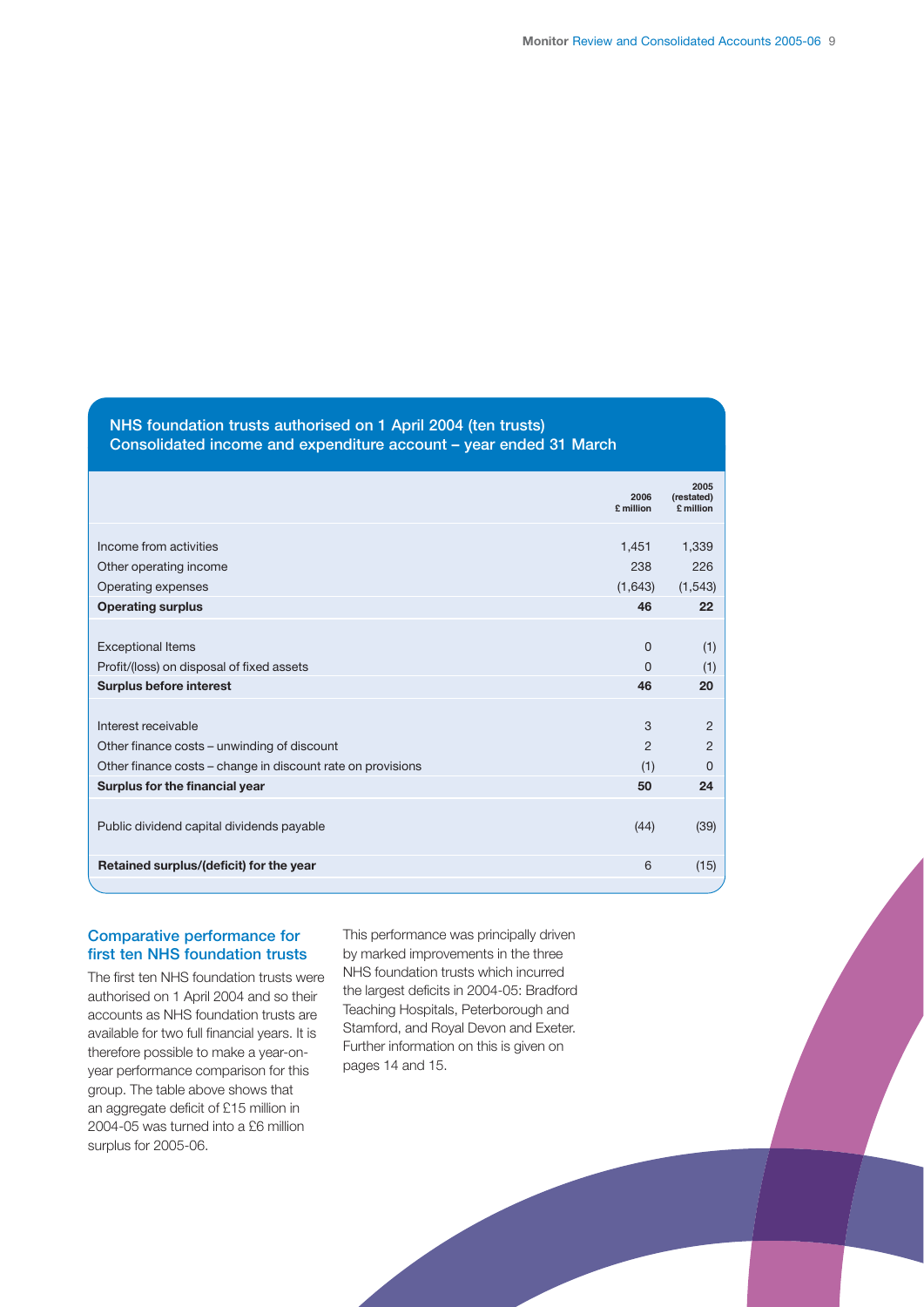# Financial performance – overview continued

#### **Performance for all NHS foundation trusts**

The results by NHS foundation trusts show a wide range in performance. Heart of England NHS Foundation Trust generated a surplus of £5.4 million while University College London Hospitals (UCLH) incurred a deficit

of £35.9 million. The performance of NHS foundation trusts in aggregate was significantly adversely affected by the performance of UCLH. If its deficit is removed, then the remaining NHS foundation trusts achieved a surplus of £12.7 million. More detail on UCLH is given on page 15.

#### **Income and expenditure surplus/deficit by NHS foundation trust (£ million)**

| <b>Heart of England</b>                           | 5.4                                            |
|---------------------------------------------------|------------------------------------------------|
| <b>Chesterfield Royal Hospital</b>                | 3.9                                            |
| <b>Frimley Park Hospital</b>                      | 3.6                                            |
| <b>Cambridge University Hospitals</b>             | 3.5                                            |
| <b>Stockport</b>                                  | 3.5                                            |
| <b>Countess of Chester Hospital</b>               | 2.6                                            |
| <b>The Royal Marsden</b>                          | 1.9                                            |
| The Royal Bournemouth & Christchurch Hospitals    | 1.6                                            |
| <b>Doncaster and Bassetlaw Hospitals</b>          | 1.5                                            |
| Gloucestershire Hospitals 0.8                     |                                                |
| Liverpool Women's                                 | 0.6                                            |
| <b>Sheffield Teaching Hospitals</b>               | 0.6                                            |
| Queen Victoria Hospital                           | $\blacksquare$ 0.5                             |
| <b>Royal Devon and Exeter</b>                     | 0.5                                            |
| Guy's and St Thomas'                              | $\blacksquare$ 0.3                             |
| <b>Basildon and Thurrock University Hospitals</b> | 0.2                                            |
| <b>Papworth Hospital</b>                          | 0.1                                            |
| South Tyneside                                    | 0.1                                            |
| <b>Harrogate and District</b>                     | 0.0                                            |
| <b>Moorfields Eye Hospital</b>                    | 0.0                                            |
| <b>Barnsley Hospital</b>                          | 0.0                                            |
| $-0.2$                                            | Royal National Hospital for Rheumatic Diseases |
| $-0.4$                                            | <b>Homerton University Hospital</b>            |
| $-0.4$                                            | <b>Gateshead Health</b>                        |
| $-0.7$                                            | <b>Derby Hospitals</b>                         |
| $-1.0$                                            | Peterborough and Stamford Hospitals            |
| $-1.1$                                            | Rotherham                                      |
| $-2.8$                                            | <b>Lancashire Teaching Hospitals</b>           |
| $-2.9$                                            | <b>Bradford Teaching Hospitals</b>             |
| $-3.5$                                            | <b>University Hospital Birmingham</b>          |
| $-5.6$                                            | <b>City Hospitals Sunderland</b>               |
| -35.9                                             | <b>University College London Hospitals</b>     |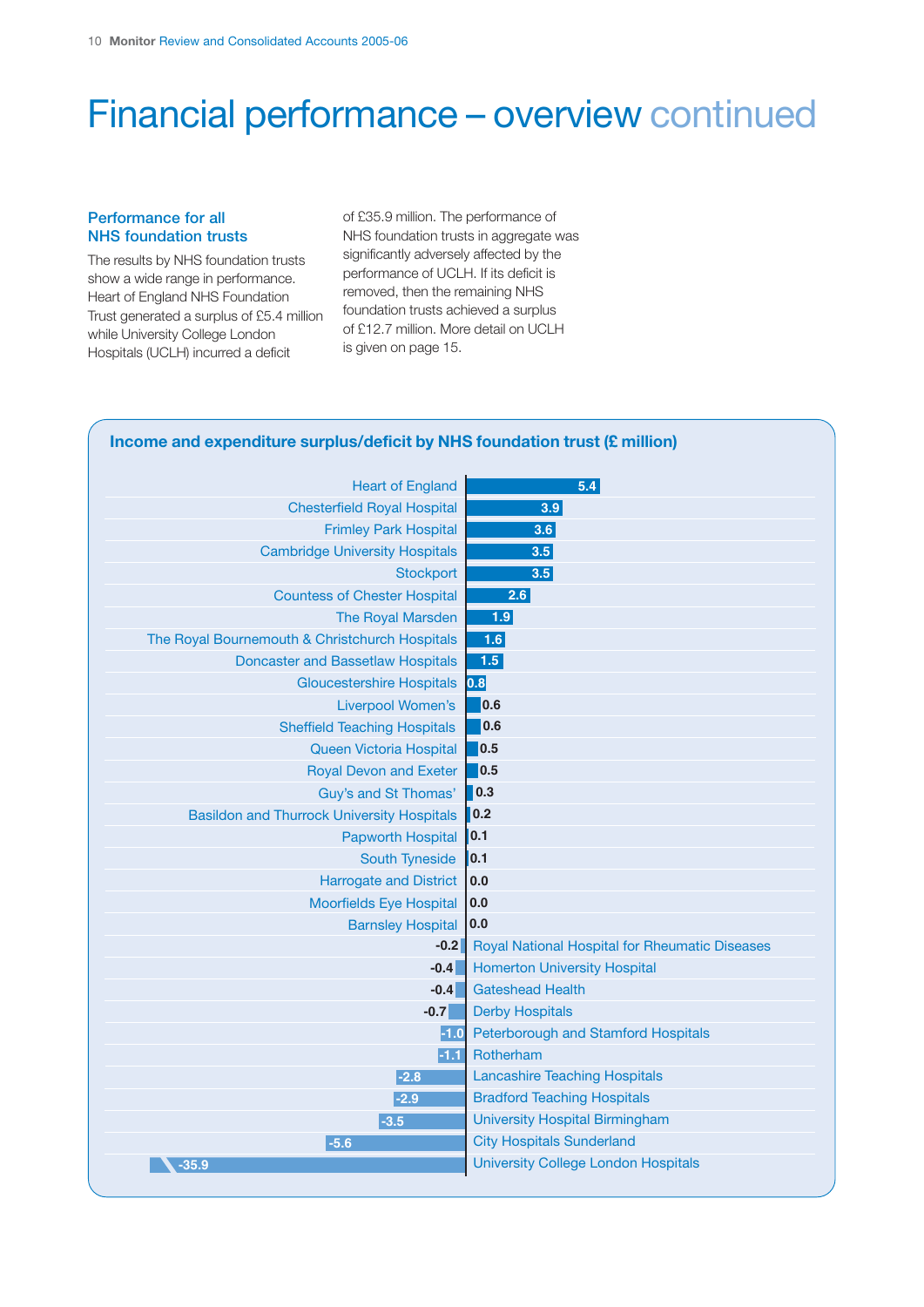#### **Differences between NHS foundation trusts and other NHS organisations**

We have not attempted to make a comparison between the financial performance of NHS foundation trusts and non-foundation trusts. Any comparison would be difficult because NHS foundation trusts operate an accounting regime which is closer to UK GAAP (generally accepted accounting practice).

A principal difference of the NHS foundation trust accounting regime relates to the revaluation of fixed assets. For an NHS foundation trust the impairment charge is included in the

income and expenditure account, while for an NHS trust the full effect is excluded. The income and expenditure account for 2005-06 shown for NHS foundation trusts includes impairments of £6.5 million (£7.9 million 2004-05). There are also exceptional items of £6.5 million, of which £2.9 million relates to a repayment of a deficit by Lancashire Teaching Hospitals NHS Foundation Trust for the period before it became an NHS foundation trust.

While these differences make it more difficult to compare outcomes with other NHS organisations, comparison can be made through the Healthcare Commission's annual health check

ratings. The health check compares the performance of all NHS organisations on quality of services and use of resources. The use of resources rating is based on Monitor's financial risk ratings for NHS foundation trusts and the Audit Commission's rating for other NHS organisations. While the approaches have differences, both give a fair guide to an organisation's financial efficiency.

On this assessment 87% of NHS foundation trusts achieved an excellent or good rating for use of resources in 2005-06, compared with 10% of nonfoundation acute and specialist trusts.

#### **Healthcare Commission's annual healthcheck: performance of NHS foundation trusts on use of resources**

| <b>NHS foundation trust</b>              | Use of<br>resources | <b>NHS</b> foundation trust                | Use of<br>resources |
|------------------------------------------|---------------------|--------------------------------------------|---------------------|
| <b>Barnsley Hospital</b>                 | Good                | <b>Liverpool Women's</b>                   | Excellent           |
| <b>Basildon and Thurrock</b>             | Excellent           | <b>Moorfields Eye Hospital</b>             | Excellent           |
| <b>University Hospitals</b>              |                     | <b>Papworth Hospital</b>                   | Good                |
| <b>Bradford Teaching Hospitals</b>       | Good                | <b>Peterborough and Stamford Hospitals</b> | Good                |
| <b>Cambridge University Hospitals</b>    | Excellent           | Queen Victoria Hospital                    | Excellent           |
| <b>Chesterfield Royal Hospital</b>       | Excellent           | Rotherham                                  | Good                |
| <b>City Hospitals Sunderland</b>         | Fair                | <b>Royal Devon and Exeter</b>              | Excellent           |
| <b>Countess of Chester Hospital</b>      | Fair                | <b>Royal National Hospital for</b>         | Good                |
| <b>Derby Hospitals</b>                   | Excellent           | <b>Rheumatic Diseases</b>                  |                     |
| <b>Doncaster and Bassetlaw Hospitals</b> | Good                | <b>Sheffield Teaching Hospitals</b>        | <b>Excellent</b>    |
| <b>Frimley Park Hospital</b>             | Excellent           | <b>South Tyneside</b>                      | <b>Excellent</b>    |
| <b>Gateshead Health</b>                  | Good                | <b>Stockport</b>                           | <b>Excellent</b>    |
| Gloucestershire Hospitals                | Good                | The Royal Bournemouth &                    | Excellent           |
| Guy's and St Thomas'                     | Good                | <b>Christchurch Hospitals</b>              |                     |
| <b>Harrogate and District</b>            | Excellent           | The Royal Marsden                          | Excellent           |
| <b>Heart of England</b>                  | Excellent           | <b>University College London Hospitals</b> | Fair                |
| <b>Homerton University Hospital</b>      | Fair                | <b>University Hospital Birmingham</b>      | Excellent           |
| <b>Lancashire Teaching Hospitals</b>     | Good                |                                            |                     |
|                                          |                     |                                            |                     |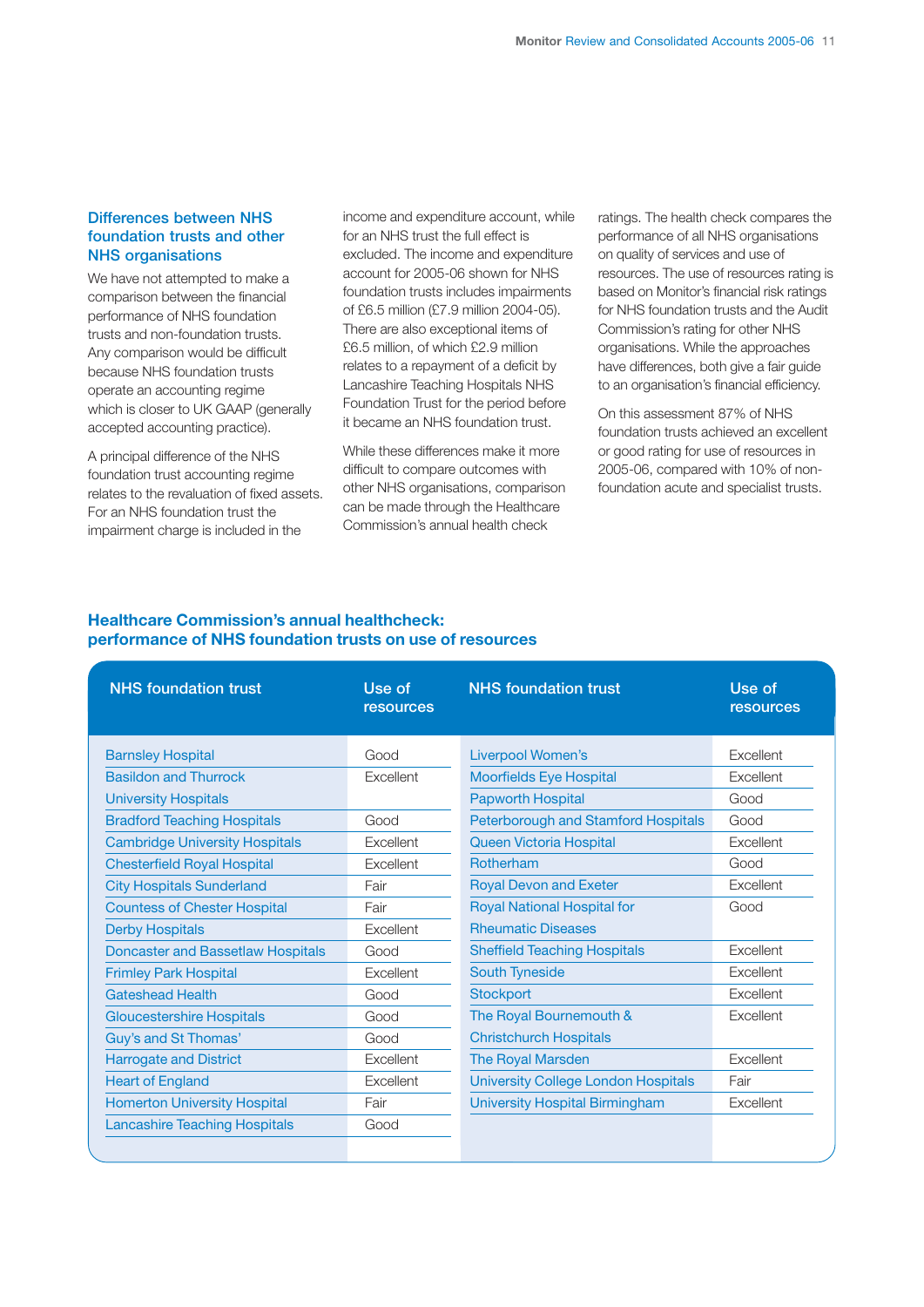# Financial performance – analysis

- **NHS** foundation trusts are **improving their ability to forecast performance; the year-end position was, in aggregate, broadly in line with their plans**
- **NHS** foundation trusts **are meeting targets for efficiency savings**
- **Levels of margin need to increase to generate sufficient surpluses to fund future investment**

NHS foundation trusts are required to submit annual plans to Monitor which include financial forecasts. The plans submitted by NHS foundation trusts for 2005-06 showed, in aggregate, only a small variation from actual performance.

Income finished ahead of plan, principally due to higher levels of critical care and non-elective activity. Expenses were also ahead of plan due to increased pay costs, reflecting the effects of agenda for change, and increases in other costs such as energy charges. Drug and clinical supplies costs were also above plan, reflecting increased activity levels.

#### **Margin**

The margin generated by each NHS foundation trust provides an indication of the underlying performance of the organisation. The margin outturn for each NHS foundation trust follows a similar pattern to that for the surplus/deficit outcome. It is Monitor's view that the levels of margin generated by all NHS foundation trusts need to increase in order to ensure that they can reinvest and develop new facilities to deliver improving healthcare. At present the average income and expenditure margin is 0.2%, excluding the figure for University College London Hospitals NHS Foundation Trust. Including this figure, the average income and expenditure margin is -0.3%.

#### **Cost improvement plans**

The tariff under payment by results (PbR) assumes a level of efficiency savings to be made in each NHS organisation. For 2005-06 the PbR efficiency assumption was 1.7% of the cost base. NHS foundation trusts delivered cost improvement programmes of 2.2%.

The efficiency assumption within the tariff is the lever by which the Department of Health seeks to

ensure that the NHS continues to drive up levels of productivity. NHS foundation trusts can expect to continue to see demanding efficiency targets in coming years and will therefore need to deliver productivity improvements ahead of these targets to ensure continued surpluses for reinvestment.

### **Bad and doubtful debts**

A further factor which significantly impacted performance was an increase in the provision for bad and doubtful debts due from primary care trusts. The bad debt charge was £28.1 million in the year.

#### **Preliminary figures for 2006-07**

NHS foundation trusts have submitted their 2006-07 quarter 2 year-to-date results to Monitor. These unaudited figures show a further improved performance; an aggregate surplus of £36 million pre-exceptional items and a surplus of £20 million, post-exceptional items.

| Performance against plan |  |
|--------------------------|--|
|                          |  |

| Income and expenditure (£ million)      | <b>Actual</b><br>2005-06 | Plan<br>2005-06 | Variance |  |
|-----------------------------------------|--------------------------|-----------------|----------|--|
| Total income                            | 6,762                    | 6,598           | 164      |  |
| <b>Total costs</b>                      | (6, 785)                 | (6,618)         | (167)    |  |
|                                         |                          |                 |          |  |
| Retained surplus/(deficit) for the year | (23)                     | (20)            | (3)      |  |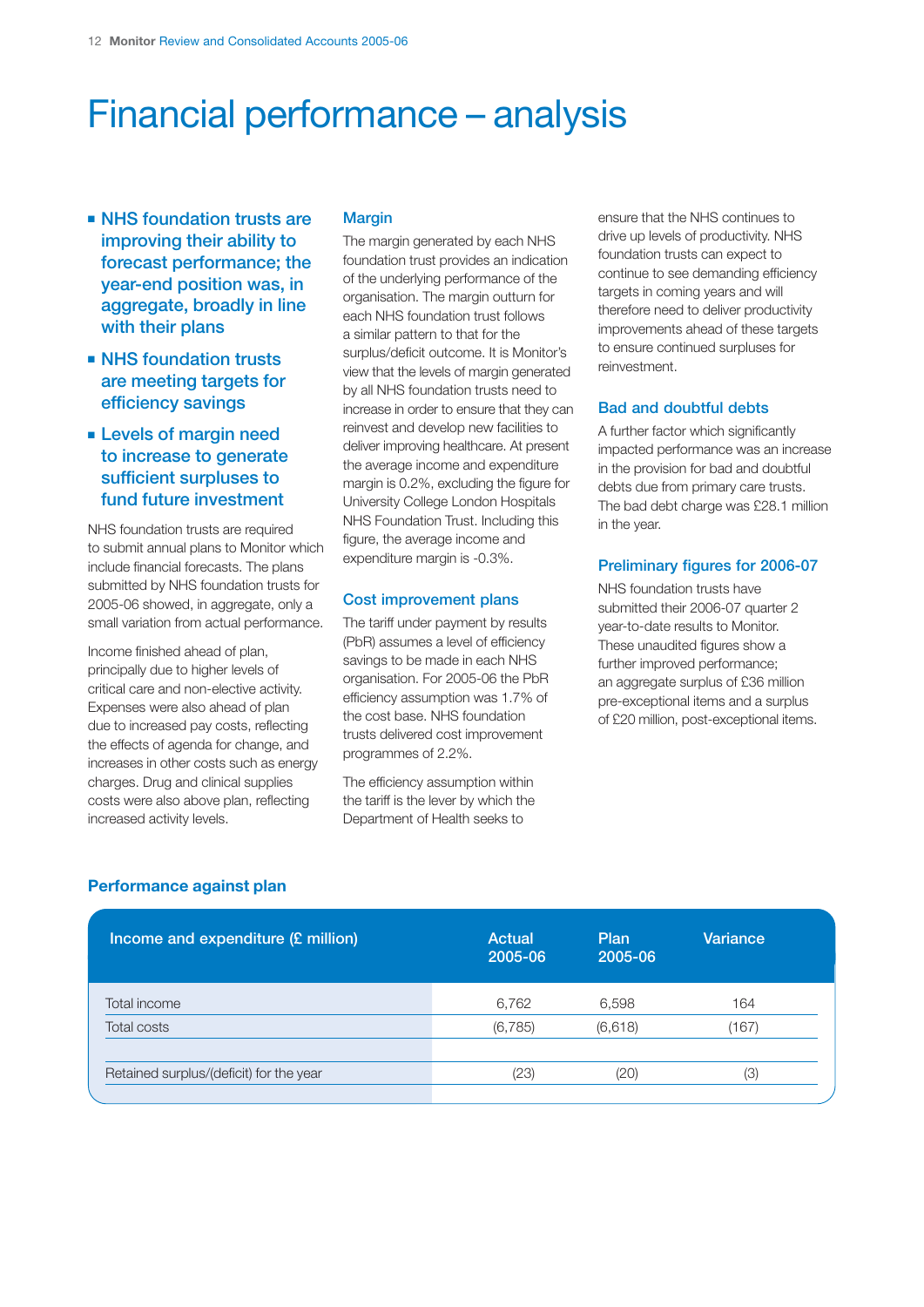| <b>Chesterfield Royal Hospital</b>                | 2.9                                            |
|---------------------------------------------------|------------------------------------------------|
| <b>Frimley Park Hospital</b>                      | 2.3                                            |
| <b>Stockport</b>                                  | 2.1                                            |
| <b>Countess of Chester Hospital</b>               | 2.0                                            |
| <b>Heart of England</b>                           | 1.9                                            |
| Queen Victoria Hospital                           | $1.2$                                          |
| <b>The Royal Marsden</b>                          | $1.2$                                          |
| <b>Cambridge University Hospitals</b>             | 0.9                                            |
| The Royal Bournemouth & Christchurch Hospitals    | 0.9                                            |
| Liverpool Women's                                 | 0.9                                            |
| <b>Doncaster and Bassetlaw Hospitals</b>          | 0.6                                            |
| <b>Gloucestershire Hospitals</b>                  | $\vert$ 0.2                                    |
| Royal Devon and Exeter 0.2                        |                                                |
| Papworth Hospital 0.2                             |                                                |
| <b>Sheffield Teaching Hospitals</b>               | 0.1                                            |
| <b>Basildon and Thurrock University Hospitals</b> | $\vert$ 0.1                                    |
| <b>South Tyneside</b>                             | 0.1                                            |
| <b>Harrogate and District</b>                     | $\vert$ 0.1                                    |
| Guy's and St Thomas'                              | 0.1                                            |
| <b>Moorfields Eye Hospital</b>                    | 0.0                                            |
| <b>Barnsley Hospital</b>                          | 0.0                                            |
| $-0.2$                                            | <b>Derby Hospitals</b>                         |
| $-0.3$                                            | <b>Homerton University Hospital</b>            |
| $-0.3$                                            | <b>Gateshead Health</b>                        |
| $-0.6$                                            | Peterborough and Stamford Hospitals            |
| $-0.9$                                            | <b>University Hospital Birmingham</b>          |
| $-1.0$                                            | Rotherham                                      |
| $-1.1$                                            | <b>Lancashire Teaching Hospitals</b>           |
| $-1.3$                                            | <b>Bradford Teaching Hospitals</b>             |
| $-1.5$                                            | Royal National Hospital for Rheumatic Diseases |
| $-2.6$                                            | <b>City Hospitals Sunderland</b>               |
| $-7.8$                                            | <b>University College London Hospitals</b>     |

## **Income and expenditure margin by NHS foundation trust 2005-06 (%)**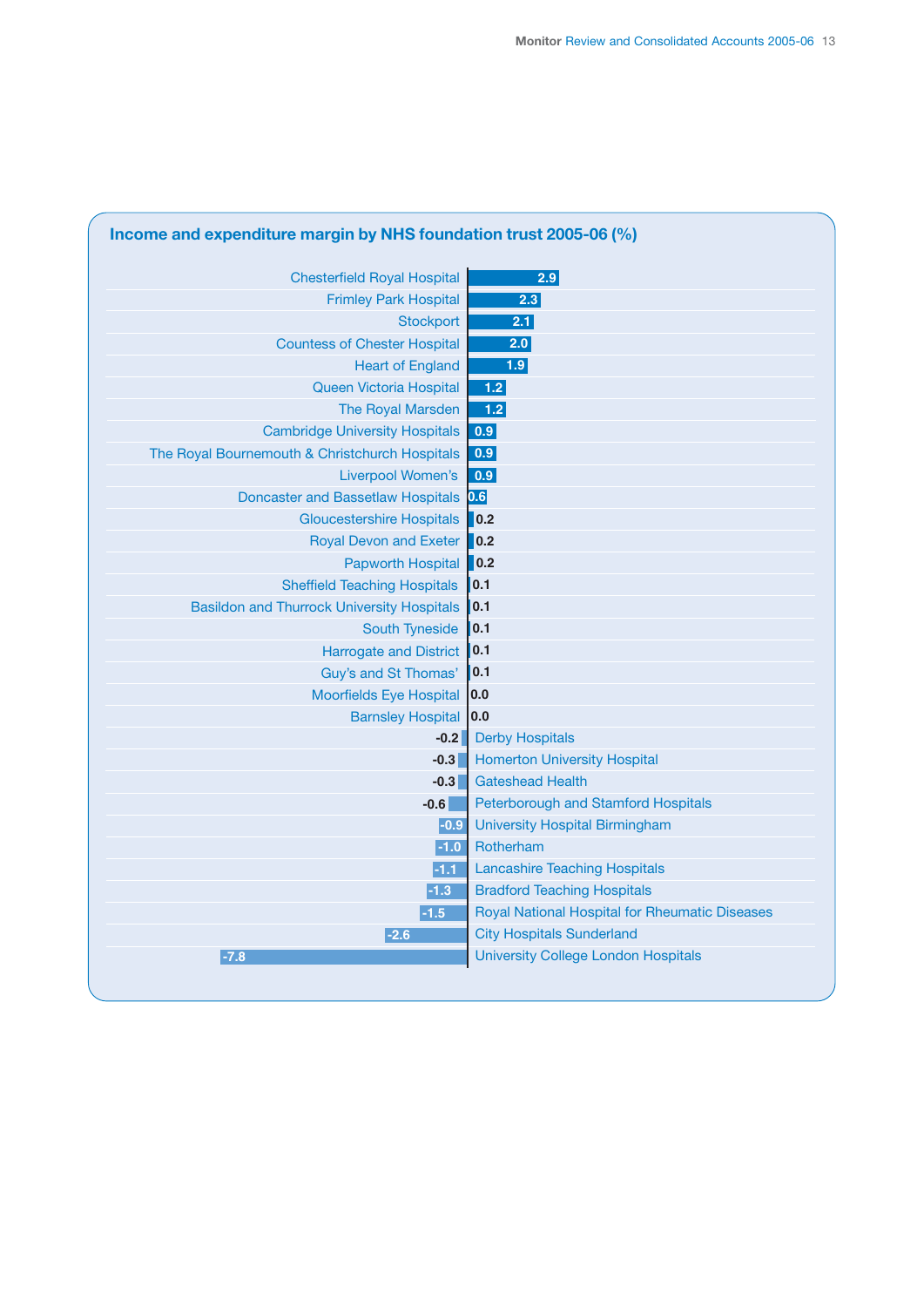# Financial turnaround

- **NHS** foundation trusts **respond rapidly and effectively to financial pressures**
- **Three NHS foundation trusts with the largest deficits in 2004-05 showed marked improvements in 2005-06**
- **These trusts' experience of achieving effective financial turnaround provides lessons for other NHS foundation trusts**

Three NHS foundation trusts incurred substantial deficits in their first year – Bradford Teaching Hospitals, Peterborough and Stamford Hospitals, and Royal Devon and Exeter.

Monitor worked closely with the board of directors of each NHS foundation trust in order to identify the causes of the deficits and to monitor the actions

that were being taken to address the problem. In each case there was substantial improvement in financial performance during 2005-06, which has continued in 2006-07.

The main drivers of an effective turnaround are summarised below:

- **Early identification of issues** Monitor's risk-focused *Compliance Framework* incorporates a range of early warning signals of financial underperformance. This facilitates prompt diagnosis of the size and nature of issues and promotes rapid remedial action;
- **Transparency** the accounting regime for NHS foundation trusts gives greater transparency in financial statements which allows for improved financial planning, control and turnaround;
- **Commercial discipline** NHS foundation trusts have greater independence. This brings greater responsibility and accountability.

This accountability and associated sanctions for failure provide appropriate incentive for the development and implementation of commercial disciplines into the culture of NHS foundation trusts. This in turn helps to ensure strong financial management and successful turnaround of deficits;

- **Effective use of professional advisers** – the use of external professional advisers has been a common feature of the effective turnarounds; experts in financial turnaround are able to bring an independent view to analysing the problems and then assisting the identification and implementation of financial recovery plans;
- **Independence from political process** – the culture of NHS foundation trusts is one of nonreliance on direct subsidies and non-interference by Government bodies, which provides a clearer path to effective turnaround; and

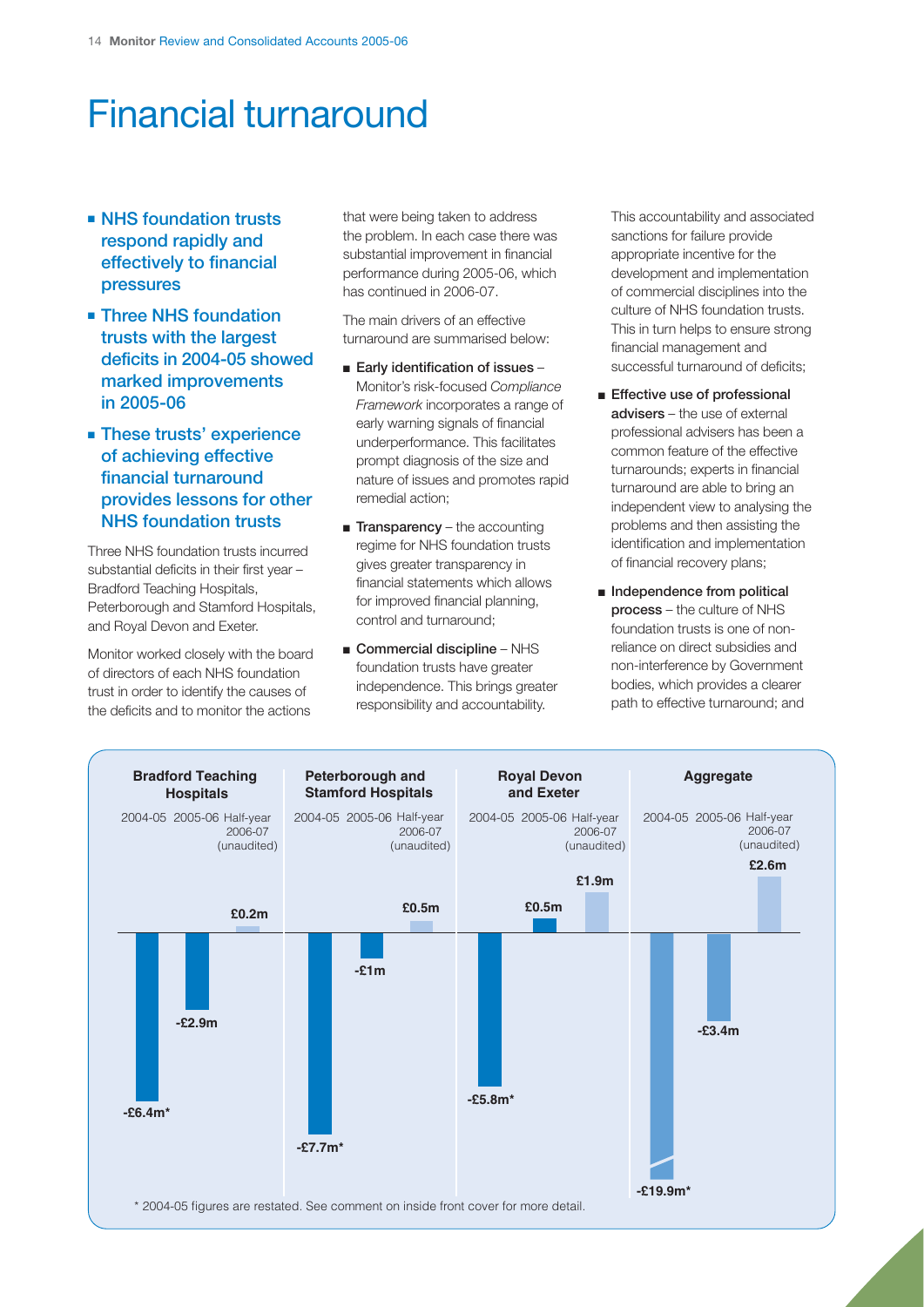■ **Independent regulator** – Monitor's independence and powers mean that it can operate in an objective but effective manner in facilitating a trust's successful recovery.

While these conditions create an environment in which turnaround can be delivered, the major challenge is the development of a robust and effective plan for recovery.

NHS foundation trusts have three key operational levers to achieve improved performance:

- $\blacksquare$  increasing revenue for example by service developments or increasing income through training or research;
- decreasing pay costs for example by reducing use of agency staff through better planning or reducing required staff numbers through greater efficiency (for example, reducing length of stay); and
- decreasing non-pay costs for example by renegotiating pharmacy prices or outsourcing services (such as catering or laundry).

In the short-term the organisation is likely to focus on reducing corporate costs since this provides the quickest route to cost savings without any impact on patient care.

In the long-term however, sustained cost reductions can only be achieved through focusing on greater efficiency and productivity in the clinical directorates and clinical support. Changing clinical pathways to achieve reductions in length of stay or improved use of operating theatres will, if properly planned and effectively implemented, make a substantial difference to the economics of the trust.

#### **University College London Hospitals**

The experience gained from these turnarounds is now being applied to University College London Hospitals (UCLH). Its deficit of £35.9 million in 2005-06 is the largest deficit faced by an NHS foundation trust to date.

A proportion of the deficit can be attributed to problems arising from the move to a new hospital site but the scale of the deficit required a robust plan to achieve an effective turnaround.

That plan is now in place and is being implemented by UCLH. Current indications are that, as with the other NHS foundation trusts who have faced unanticipated financial pressures, they will be able to achieve an effective recovery and show a substantially reduced deficit in 2006-07.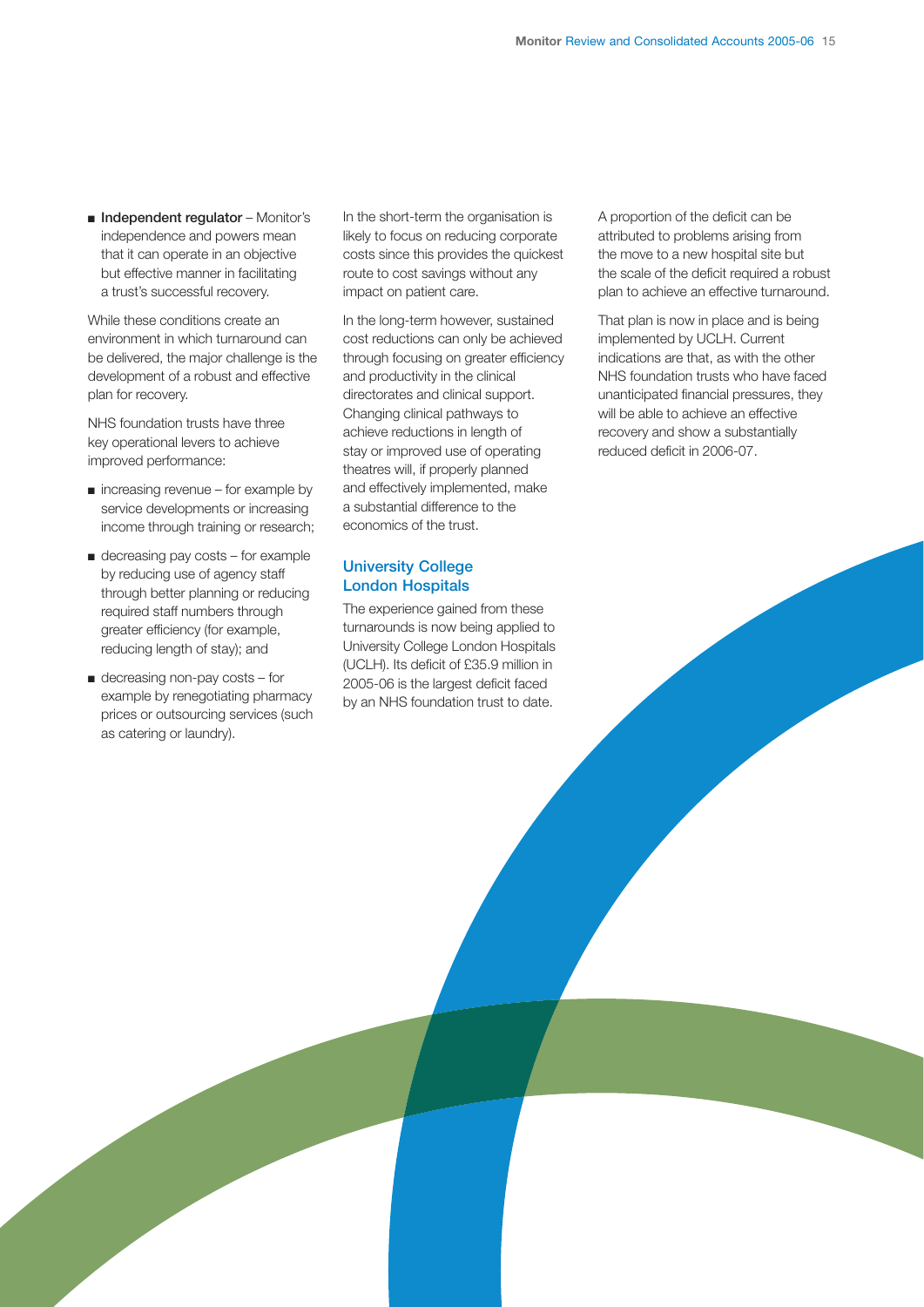## Effective turnaround Royal Devon and Exeter NHS Foundation Trust

Royal Devon and Exeter (RD&E) was one of the first NHS foundation trusts, authorised in 2004. Within months, its financial plans were in upheaval. A combination of factors, including increased staffing costs and changes in the tariff, led it to post a £5.8 million deficit in its first financial year.

One year later, however, the trust had turned the situation around completely. Angela Pedder, Chief Executive, explained how, "We could see where the problems were and as a foundation trust we couldn't ignore them, so we flagged the situation early on with Monitor. They were challenging – and rightly so – but gave us the space to work through the issues ourselves.

"It was very clear that we could only tackle this by fundamentally reviewing our entire operation. As a result, we completely remodelled our nursing workforce, cutting our agency

"Being a foundation" trust is certainly challenging, but it's also liberating."

expenditure by 90% and saving £750,000."

Although this programme of change was producing fast results, the trust knew that more work was needed. "We had to move to longer-term planning because we knew we had to become more efficient every year and some of the savings programmes would take more than a year to implement. We hired external consultants to help identify £16 million in savings over three years, via reducing non-pay costs, streamlining services, cutting average length of stay and maximising our asset utilisation, like staff, beds and theatres. And we benchmarked ourselves, not just against the NHS but also against hospitals in America."

Clearly the changes caused concern among staff. "We made everyone fully aware of where the difficulties were from the start. We explained that, if we wanted the benefits and freedoms of foundation trust status, we also had to take the responsibilities; we had to own the problem. In fact, by incorporating issues that staff had raised into the review, and by examining our needs from first principles, we actually ended up increasing the number of permanent staff."

By the end of the 2005-06 financial year, the changes enabled RD&E to post a small surplus, one year ahead of target. In 2006-07 the trust is expecting a surplus of £2.4 million, rising to £6.5 million in the following year. Angela explained why this is important, "If you don't have this margin, you end up forced into shortterm decisions which might damage patient services; with a contingency, you can take a more planned approach to deliver a sustainable solution.

"For example, we're currently restructuring how we deliver emergency care. We can now predict how many emergencies will come in, within 95% accuracy, a day, and we have streamed these services to involve senior staff earlier on, which helps us treat patients faster and more effectively.

"These are big steps; we're changing how the entire organisation functions, but we have to. As a foundation trust, problems have to be dealt with; nothing can sit in the 'too difficult' box. At the same time, we can make decisions for ourselves. Being a foundation trust is certainly challenging, but it's also liberating."

Royal Devon and Exeter Chief Executive, Angela Pedder

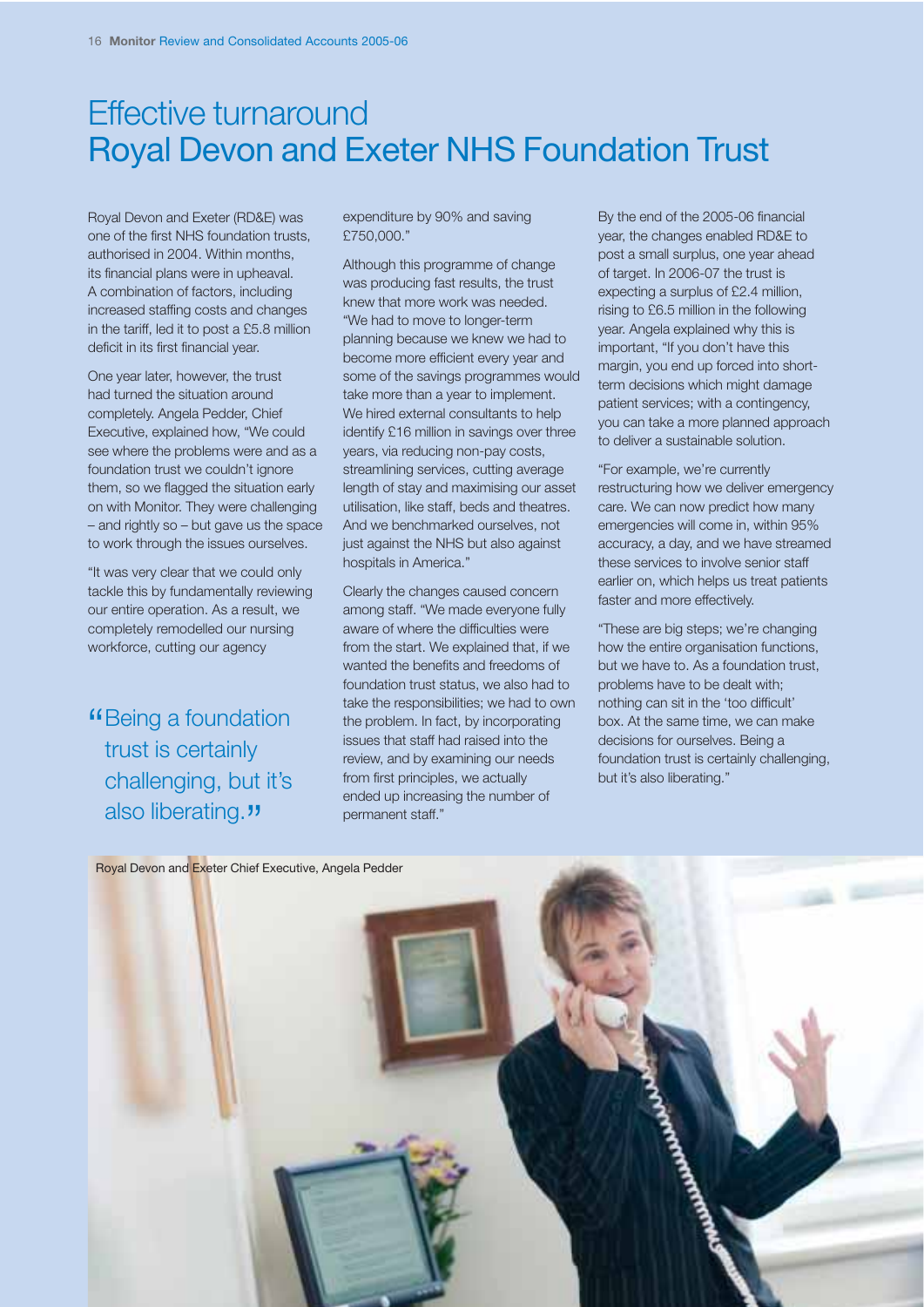# Performance against standards and targets

- **NHS** foundation trusts **are out-performing nonfoundation trusts in their quality of services. In the Healthcare Commission's annual health check 68% of NHS foundation trusts achieved an excellent or good rating for quality of services compared with 50% of non-foundation acute and specialist trusts**
- **Harrogate and District NHS Foundation Trust and The Royal Marsden NHS Foundation Trust were the only NHS organisations to be rated as excellent for both use of resources and quality of services**
- **Monitor's regulatory framework places responsibility for performance against national core standards and targets with the board of directors**
- **The regulatory framework provides mechanisms for ensuring that significant failings are tackled**

The principal purpose of all NHS foundation trusts is to deliver high quality healthcare for the NHS. In Monitor's view, organisations need to be well-led, effectively managed and financially robust if they are to perform well – hence the emphasis given to these areas in the regulatory framework. But Monitor never loses sight of the fact that the objective is the delivery of high quality healthcare. The significant task for NHS foundation trusts is therefore to show that they are achieving this.

The Healthcare Commission's annual health check provides a robust external assessment of the performance of all NHS organisations. On page 11 of this report we described the good performance of NHS foundation trusts in the use of resources component of the health check. The table overleaf sets out the performance of NHS foundation trusts on quality of services.

In aggregate 68% of NHS foundation trusts achieved an excellent or good rating for quality of services compared with 50% of non-foundation trusts (this comparison covers only acute and specialist trusts authorised as at October 2006).

While this shows that the majority of NHS foundation trusts are meeting their obligations on national core standards and targets, it also indicates a number of NHS foundation trusts where there is scope for improvement.

NHS foundation trusts are required under their terms of authorisation to meet national healthcare standards and targets. Where there are issues relating to performance, it is the responsibility of the board of directors of each NHS foundation trust to address them.

In September 2006 Monitor's guidance, *NHS Foundation Trusts: Clinical Quality and Service Performance*, outlined how boards should address these issues and how Monitor would respond.

Monitor requires the boards of all NHS foundation trusts to make a declaration on their performance in meeting standards and targets as part of their annual plan submission to Monitor. The performance against national targets is also updated as part of quarterly monitoring. This information then forms part of Monitor's assessment of governance.

The recent publication describes how Monitor works with the Healthcare Commission in dealing with these issues and how both organisations would work together in the event of significant failings on clinical quality being identified in an NHS foundation trust.

One NHS foundation trust was rated "red" for governance by Monitor in 2005-06 – Moorfields Eye Hospital NHS Foundation Trust, which was also the only NHS foundation trust rated "weak" on quality of services by the Healthcare Commission.

Monitor's red rating was triggered by breaches of targets for waiting times. These were reported to Monitor in the quarterly governance declarations, and Monitor's compliance team was provided with regular updates on progress made. After two quarters rated "red", and the delivery of an agreed action plan to rectify the identified failings, Moorfields reverted to an "amber" rating at the start of 2006-07, although its performance in this area remains closely monitored.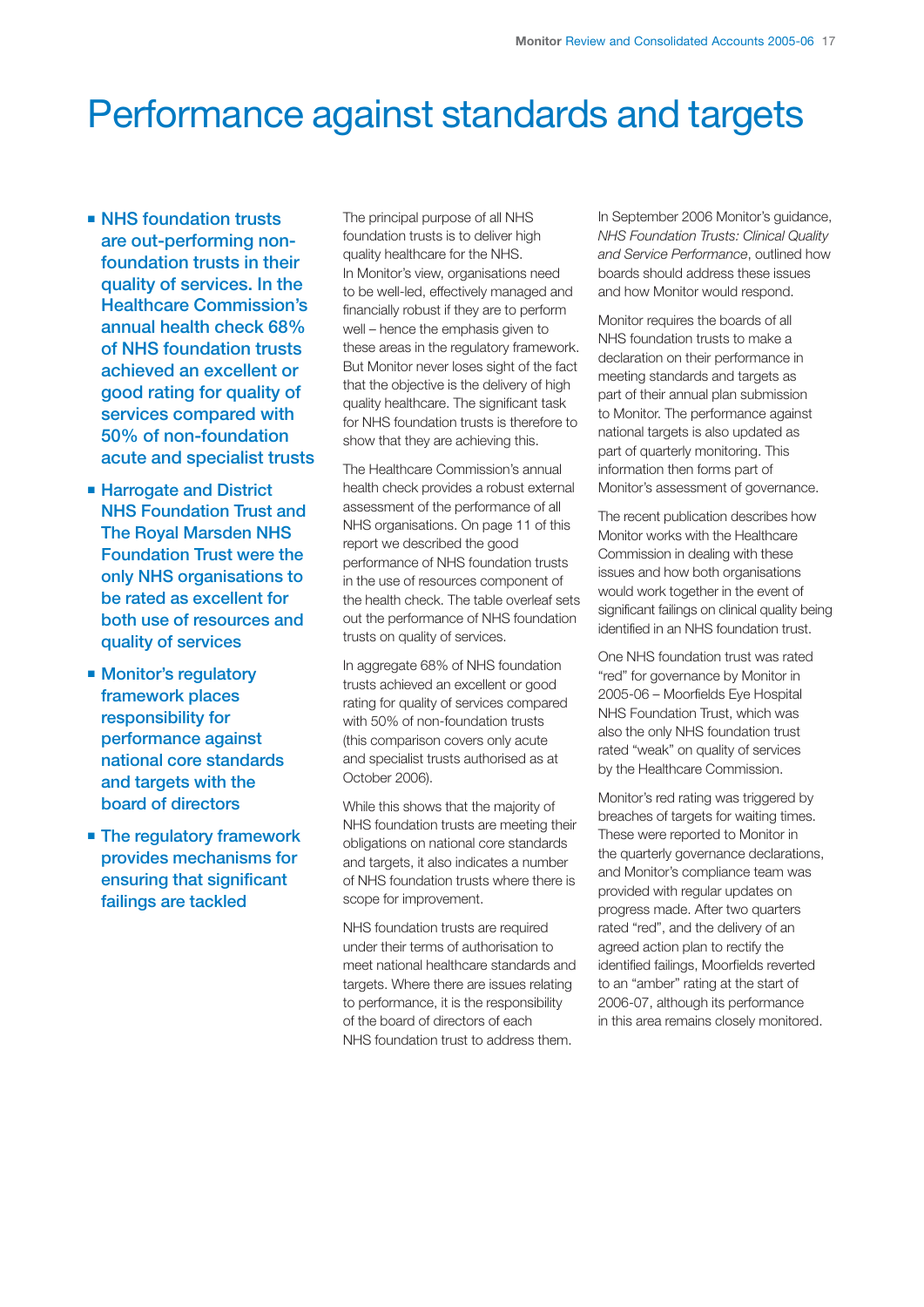# Performance against standards and targets continued

### **Healthcare Commission's annual health check: performance of NHS foundation trusts on quality of services**

| <b>NHS</b> foundation trust                       | <b>Quality of services</b> |
|---------------------------------------------------|----------------------------|
|                                                   |                            |
| <b>Barnsley Hospital</b>                          | Good                       |
| <b>Basildon and Thurrock University Hospitals</b> | Good                       |
| <b>Bradford Teaching Hospitals</b>                | Good                       |
| <b>Cambridge University Hospitals</b>             | Good                       |
| <b>Chesterfield Royal Hospital</b>                | Fair                       |
| <b>City Hospitals Sunderland</b>                  | Excellent                  |
| <b>Countess of Chester Hospital</b>               | Good                       |
| <b>Derby Hospitals</b>                            | Good                       |
| <b>Doncaster and Bassetlaw Hospitals</b>          | Good                       |
| <b>Frimley Park Hospital</b>                      | Good                       |
| <b>Gateshead Health</b>                           | Good                       |
| <b>Gloucestershire Hospitals</b>                  | Good                       |
| Guy's and St Thomas'                              | Good                       |
| <b>Harrogate and District</b>                     | Excellent                  |
| <b>Heart of England</b>                           | Fair                       |
| <b>Homerton University Hospital</b>               | Good                       |
| <b>Lancashire Teaching Hospitals</b>              | Fair                       |
| Liverpool Women's                                 | Good                       |
| <b>Moorfields Eye Hospital</b>                    | Weak                       |
| <b>Papworth Hospital</b>                          | Fair                       |
| <b>Peterborough and Stamford Hospitals</b>        | Good                       |
| Queen Victoria Hospital                           | Fair                       |
| Rotherham                                         | Fair                       |
| <b>Royal Devon and Exeter</b>                     | Fair                       |
| Royal National Hospital for Rheumatic Diseases    | Excellent                  |
| <b>Sheffield Teaching Hospitals</b>               | Good                       |
| South Tyneside                                    | Good                       |
| Stockport                                         | Good                       |
| The Royal Bournemouth & Christchurch Hospitals    | Fair                       |
| The Royal Marsden                                 | Excellent                  |
| <b>University College London Hospitals</b>        | Good                       |
| <b>University Hospital Birmingham</b>             | Good                       |
|                                                   |                            |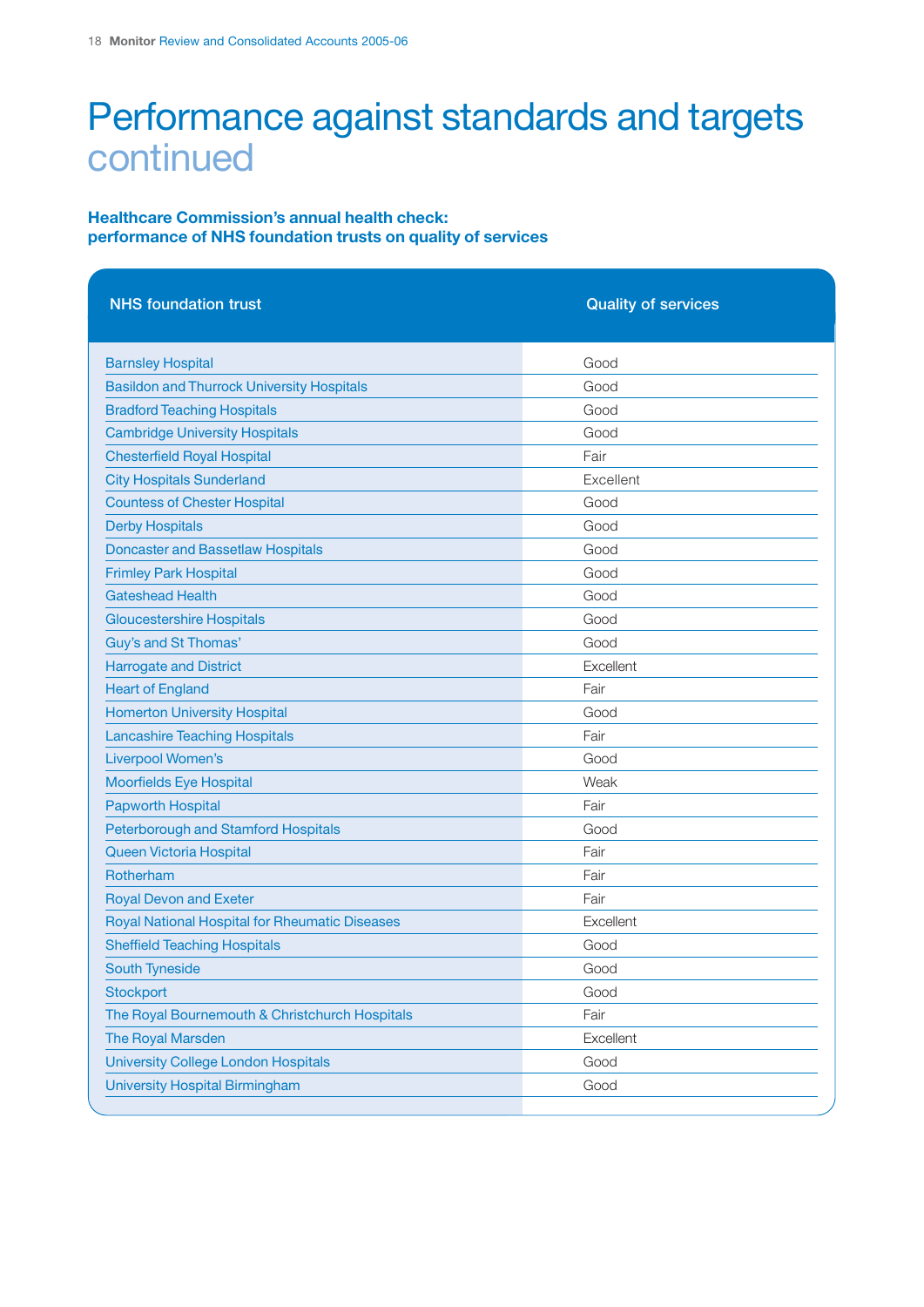# Working with members and governors

- **NHS** foundation trusts have **increased membership from 420,000 to over 600,000**
- **Active steps are being taken to ensure that membership is representative of local communities**
- **NHS** foundation trusts are **developing their governors so that they provide effective scrutiny of the directors**

#### **Local accountability**

NHS foundation trusts have a new framework of local accountability; scrutiny is provided by members and governors.

Members are drawn from the public in the local area served by the NHS foundation trust, from patients (the patients' group is optional) and from staff.

Members in turn elect the majority of the board of governors. The board of governors has a range of responsibilities including:

- appointing or removing the chair and non-executive directors;
- approving the appointment of the Chief Executive;
- appointing the auditors of the trust; and
- considering the trust's annual forward plan.

#### **Achieving representative membership**

NHS foundation trusts are required to take steps to ensure that membership is representative of the communities they serve. It is a responsibility which NHS foundation trusts have taken seriously.

The case study on page 20 describes the work undertaken by Harrogate and District NHS Foundation Trust. Another trust which took significant steps during the year was Chesterfield Royal Hospital NHS Foundation Trust. Its public constituencies include Chesterfield and also rural areas such as Derbyshire Dales and High Peak. Analysis showed that membership was low in Chesterfield itself, particularly in certain postcodes which were among the poorest in socio-economic terms. A targeted campaign was undertaken to 40,000 households, principally in the areas where membership was underrepresented. This led to the recruitment of 3,300 new members, addressing the imbalance in the membership.

The 32 NHS foundation trusts increased membership from 421,000 at 31 March 2005 to 471,000 at 31 March 2006. There have been a further 20 NHS foundation trusts authorised in the period to 1 November 2006. At the time of authorisation these trusts had membership of 145,000 taking the aggregate number of NHS foundation trust members to 616,000.

#### **Developing governors**

A major challenge for NHS foundation trusts has been how to ensure that the governors have the skills and knowledge necessary to carry out their functions.

Cambridge University Hospitals NHS Foundation Trust provides a good example of how to equip governors with the skills which they require.

A series of seminars for governors has taken place during 2005-06. These have set out to improve governors' knowledge of both health issues and the governance framework of the trust. Topics covered in seminars have included local health needs, choice and the 'choose and book' system and the assessment framework for the board of directors.

Three governor and director working groups have been established which cover forward planning, governance and assurance, and membership and patient and public involvement. The groups bring directors and governors together to ensure that there is shared understanding of the challenges which the trust faces, and of how governors can best contribute to addressing those challenges.

Across all NHS foundation trusts, governors have been carrying out their formal roles in an effective manner, making sound appointments to nonexecutive director posts, appointing auditors and overseeing the activities of the organisation.

To date there have been no significant cases in which governors have come into conflict with boards of directors. This is welcome if it indicates that NHS foundation trusts are running themselves effectively. However, it may suggest that governors have not yet sufficiently found their feet. Monitor welcomes the proposal to establish a governors' forum, to be run by the King's Fund, which will provide a focus for governors to share information and learning. There will no doubt be challenges and changes ahead for many NHS foundation trusts and governors need to ensure that they are properly engaged in giving oversight to their organisations if local accountability is to have real force.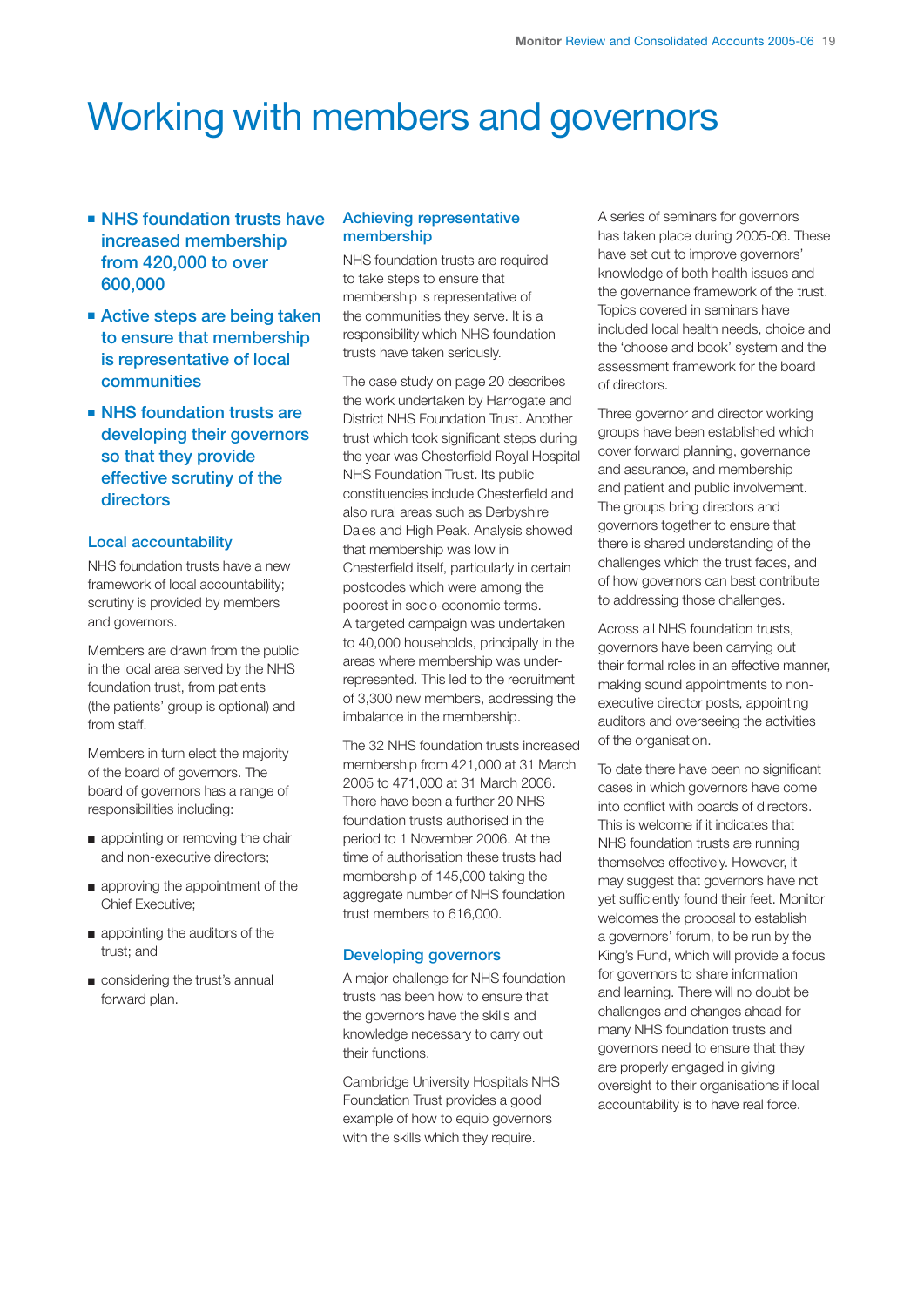## **Membership figures at NHS foundation trusts**

| <b>NHS foundation trust</b>                                                                           | <b>Total</b><br><b>Total</b><br>membership<br>membership |               | Of which:           |              |                |
|-------------------------------------------------------------------------------------------------------|----------------------------------------------------------|---------------|---------------------|--------------|----------------|
|                                                                                                       | as at 31/3/05                                            | as at 31/3/06 | Public <sup>1</sup> | <b>Staff</b> | <b>Patient</b> |
| <b>Barnsley Hospital</b>                                                                              | 12,508                                                   | 12,602        | 9,670               | 2,932        |                |
| <b>Basildon and Thurrock University Hospitals</b>                                                     | 10,062                                                   | 12,069        | 7,713               | 4,356        |                |
| <b>Bradford Teaching Hospitals</b>                                                                    | 3,485                                                    | 4,221         | 1,716               | 2,248        | 257            |
| <b>Cambridge University Hospitals</b>                                                                 | 22,397                                                   | 23,597        | 8,492               | 7,296        | 7,809          |
| <b>Chesterfield Royal Hospital</b>                                                                    | 9,799                                                    | 13,346        | 10,189              | 3,157        |                |
| <b>City Hospitals Sunderland</b>                                                                      | 7,101                                                    | 9,129         | 3,394               | 4,664        | 1,071          |
| <b>Countess of Chester Hospital</b>                                                                   | 3,611                                                    | 4,266         | 3,739               | 527          |                |
| <b>Derby Hospitals</b>                                                                                | 9,647                                                    | 13,994        | 6,560               | 7,434        |                |
| <b>Doncaster and Bassetlaw Hospitals</b>                                                              | 7,378                                                    | 7,870         | 2,327               | 5,311        | 232            |
| <b>Frimley Park Hospital</b>                                                                          | 5,841                                                    | 7,671         | 6,103               | 1,568        |                |
| <b>Gateshead Health</b>                                                                               | 9,121                                                    | 11,171        | 7,852               | 3,319        |                |
| <b>Gloucestershire Hospitals</b>                                                                      | 15,203                                                   | 14,609        | 12,707              | 908          | 994            |
| Guy's and St Thomas'                                                                                  | 13,490                                                   | 13,368        | 2,227               | 8,317        | 2,824          |
| <b>Harrogate and District</b>                                                                         | 10,559                                                   | 13,557        | 12,798              | 759          |                |
| <b>Heart of England</b>                                                                               | 48,141                                                   | 51,038        | 40,488              | 6,800        | 3,750          |
| <b>Homerton University Hospital</b>                                                                   | 4,544                                                    | 5,968         | 4,525               | 1,443        |                |
| <b>Lancashire Teaching Hospitals</b>                                                                  | 9,394                                                    | 14,592        | 3,079               | 5,784        | 5,729          |
| <b>Liverpool Women's</b>                                                                              | 10,074                                                   | 10,693        | 9,806               | 887          |                |
| <b>Moorfields Eye Hospital</b>                                                                        | 11,436                                                   | 11,487        | 8,882               | 1,305        | 1,300          |
| <b>Papworth Hospital</b>                                                                              | 8,156                                                    | 11,690        | 11,024              | 666          |                |
| <b>Peterborough and Stamford Hospitals</b>                                                            | 8,685                                                    | 8,523         | 5,073               | 3,450        |                |
| Queen Victoria Hospital                                                                               | 12,838                                                   | 12,864        | 11,833              | 1,031        |                |
| Rotherham                                                                                             | 5,373                                                    | 5,502         | 4,497               | 1,005        |                |
| <b>Royal Devon and Exeter</b>                                                                         | 15,184                                                   | 15,639        | 10,481              | 5,158        |                |
| <b>Royal National Hospital for</b><br><b>Rheumatic Diseases</b>                                       | 4,557                                                    | 4,612         | 759                 | 418          | 3,435          |
| <b>Sheffield Teaching Hospitals</b>                                                                   | 6,505                                                    | 18,168        | 1,870               | 12,823       | 3,475          |
| <b>South Tyneside</b>                                                                                 | 4,526                                                    | 4,981         | 2,653               | 2,328        |                |
| <b>Stockport</b>                                                                                      | 11,535                                                   | 11,938        | 8,279               | 3,659        |                |
| The Royal Bournemouth &<br><b>Christchurch Hospitals</b>                                              | 13,305                                                   | 14,990        | 13,995              | 995          |                |
| <b>The Royal Marsden</b>                                                                              | 2,397                                                    | 4,893         | 1,080               | 2,427        | 1,386          |
| <b>University College London Hospitals</b>                                                            | 8,592                                                    | 10,194        | 543                 | 6,600        | 3,051          |
| <b>University Hospital Birmingham</b>                                                                 | 96,406                                                   | 91,961        | 58,684              | 7,075        | 26,202         |
|                                                                                                       |                                                          |               |                     |              |                |
| <b>Total</b>                                                                                          | 421,850                                                  | 471,203       | 293,038             | 116,650      | 61,515         |
| 1 For a number of NHS foundation trusts,<br>this column shows public and patient<br>figures combined. |                                                          |               |                     |              |                |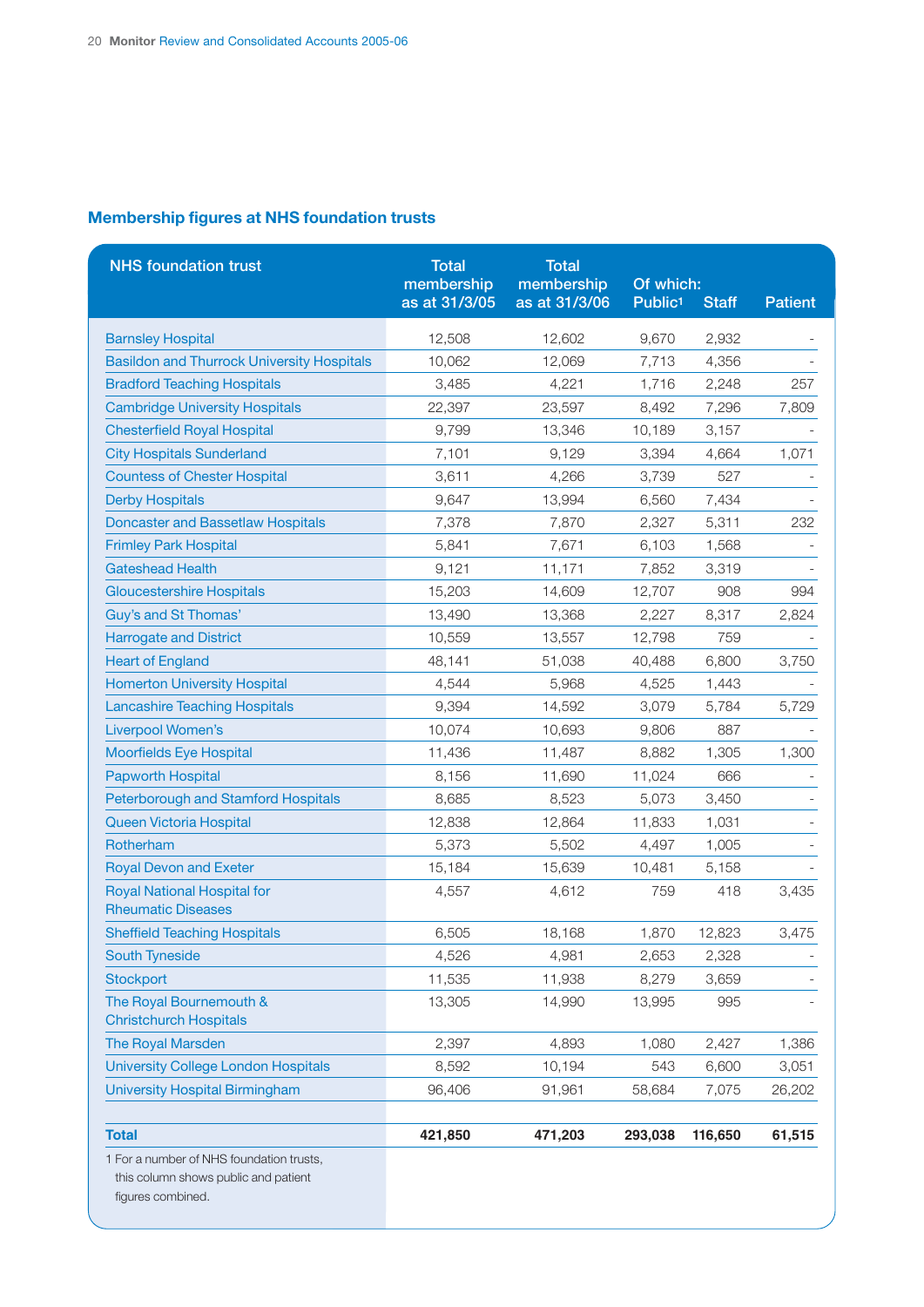## Representing the community Harrogate and District NHS Foundation Trust



Harrogate and District NHS Foundation Trust serves a large catchment area of over 500 square miles in Yorkshire, around Harrogate, Knaresborough, Ripon and Wetherby. As soon as it embarked on its NHS foundation trust application in 2004, the trust began a determined drive for members. That has continued since its authorisation in January 2005.

Its Chair, Dr Albert Day, explained why, "Our catchment area is very large geographically and we recognised that, to penetrate it effectively, we had to work hard to develop a membership that would want to be involved and that we could use to improve the way we work."

The board of governors established a series of member groups. "These have had real success and their input has already led to real improvements," said Albert. "However, building membership is a continuous process. We have several hard-to-reach groups, particularly young people and our major focus now is to increase membership from these under-represented groups by 10% each year."

"To me, foundation trusts are all about improving the local NHS by finding out what people want."

Harrogate is doing this in a number of ways. "We have decided to make the most of our governors by sending them out to spread the message of social ownership. They go and talk to all sorts, like scout groups or air training corps. Others speak to more familiar groups – somebody in a suit is going to have far less impact with a group of young farmers than someone who talks their language."

Harrogate has also used younger members to review its publications. Albert said, "Their feedback has prompted a complete revamp. We are now working on two types of communications: one for most of our members, which will stay much the same, but another set for younger people, using more accessible language. And we're looking into using email and text messages as well."

The trust also has an annual open day that is interactive and educational. "We target senior pupils at secondary schools and students at further education colleges. In part, it's to show them the job opportunities that exist in the NHS but, on another level, it gives them the chance to pay an unthreatening visit to the hospital, ask anything and get a sensible, sensitive reply. We get a good spurt in young membership after each open day and it's a chance to get our message across and build trust.

To me, foundation trusts are all about improving the local NHS by finding out what people want, so it is important for us to ensure that local people of all ages feel comfortable when they are here and actually want to be here in the first place."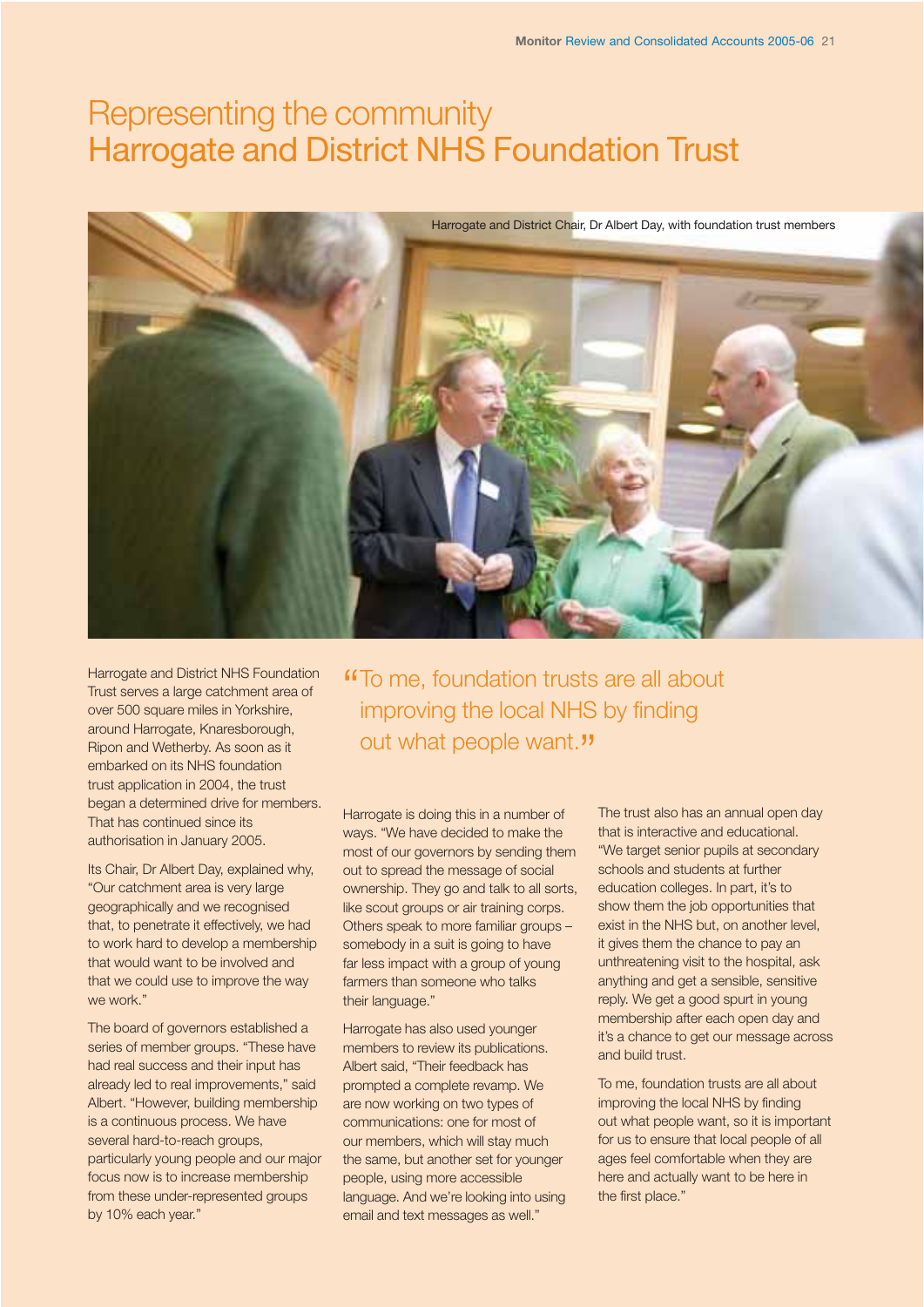# Freedoms for NHS foundation trusts

- **NHS** foundation trusts **have borrowed £52 million for investment in services**
- **Retained surpluses and borrowings are being used to improve patient services in a number of NHS foundation trusts**

The freedom to retain surpluses and to borrow are potentially the most significant freedoms that NHS foundation trusts enjoy. These freedoms will allow successful NHS foundation trusts to continue delivering high quality patient care. By investing in new services and improved facilities they will be able to meet patients' expectations for excellent healthcare, delivered in a safe, comfortable and attractive environment. It is therefore encouraging to see NHS foundation trusts begin to make use of their freedom to borrow.

#### **The Prudential Borrowing Code**

Monitor is required to set a borrowing limit for each NHS foundation trust in accordance with the *Prudential Borrowing Code* which was published in December 2004. The code links the borrowing limit for each organisation to its financial risk rating – the less financial risk that the NHS foundation trust faces, the greater the borrowing freedom it enjoys.

Under limits calculated in accordance with the code, the NHS foundation trusts had a borrowing capacity of £1.52 billion for 2005-06.

There are two parts to each NHS foundation trust's borrowing limit:

■ the working capital limit allows an NHS foundation trust to manage its in-year cash position. Monitor recommends that an NHS foundation trust has working capital sufficient to cover 30 days' expenditure; and

■ the long-term borrowing limit allows an NHS foundation trust to borrow commercially to fund capital investment.

### **Borrowing by NHS foundation trusts**

At 31 March 2005 NHS foundation trusts had used only £52 million of long-term borrowing, a small proportion of their borrowing capacity. This is borrowing drawn down and in the case of several NHS foundation trusts represents only the initial draw down of a larger agreed loan.

Where long-term borrowing has taken place it has not been from commercial lenders but from the Foundation Trust Financing Facility. The facility was established by the Department of Health to provide a source of funding for NHS foundation trusts in the period until commercial lenders entered the market. It was recognised that commercial lenders would be reluctant to provide longer term funding to NHS foundation trusts until they had an established track record of operating as autonomous organisations against which their credit-worthiness could be assessed.

The facility, which is run on commercial lines, has been effective in allowing NHS foundation trusts to take their first steps in using their borrowing powers. It is a source of concern, however, that commercial lenders have not as yet entered the market. One reason for this may be that there is as yet no mechanism in place for managing insolvency. Monitor's *Compliance Framework* gives lenders assurance that any financial problems in an NHS foundation trust are identified promptly and tackled effectively. However there cannot be any guarantees that financial failures will not occur and any commercial lender will need to know what would happen in those circumstances, before entering into a loan agreement.

Monitor welcomes the Department of Health's commitment to make regulations on insolvency during 2007 which will establish an important piece of the regulatory framework.

#### **Improving services for patients**

Homerton NHS Foundation Trust was one of the first NHS foundation trusts to use its borrowing freedoms. It has agreed a £9.1 million loan from the Foundation Trust Financing Facility of which £1.6 million had been drawn at the end of March. The trust has invested the funding in a perinatal centre which is set to open in 2008.

Cambridge University Hospitals NHS Foundation Trust has committed to long-term borrowing of £10.4 million. This is being used in the development of a new £10 million building which combines the hospital's accident and emergency department with its medical admissions unit. The new facility will provide a better patient experience by integrating services, allowing flexible admissions management and reducing patient travel through the hospital site.

The Royal Marsden NHS Foundation Trust has been able to fund an increase in investment through using its retained surplus of £1.9 million. Part of this surplus has been used to fund early implementation of PACS (picture archiving and communications systems). The PACS system has improved the organisation's imaging capability and supports delivery of care from other locations.

Stockport NHS Foundation Trust has borrowed £16 million. The funding is for a cardiology and surgical unit which will provide additional theatres, a 32-bed short-stay unit, an eight-bed coronary care facility and a 21-bed clinical management unit.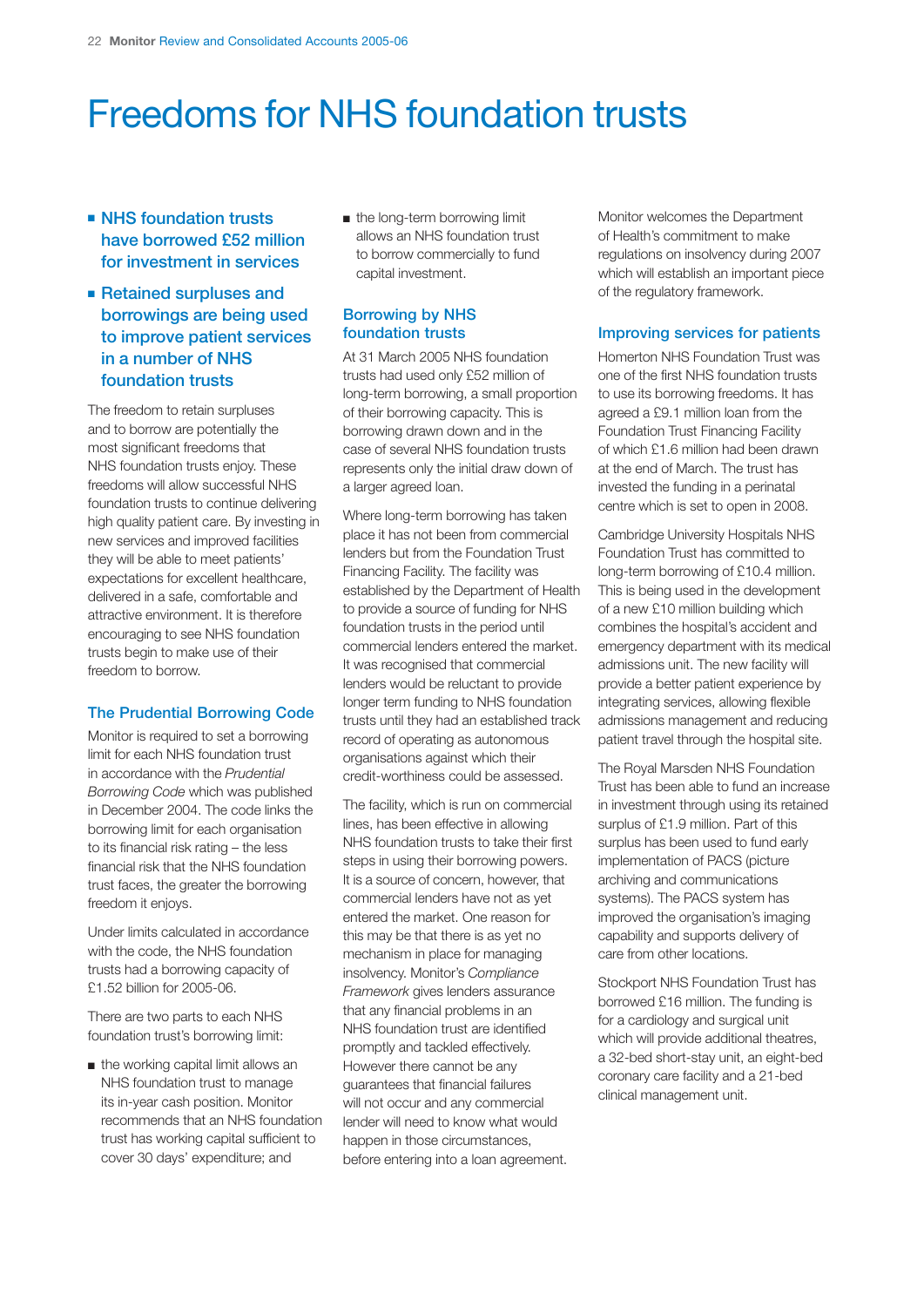|  | Borrowing limits for NHS foundation trusts 2005-06 (£ million) |  |
|--|----------------------------------------------------------------|--|
|  |                                                                |  |

| <b>NHS foundation trust</b>                                     | Long-term<br>borrowing<br>limit | <b>Actual</b><br>borrowing | <b>Working</b><br>capital<br>facility | <b>Actual</b><br>borrowing | <b>Prudential</b><br>borrowing<br>limit |
|-----------------------------------------------------------------|---------------------------------|----------------------------|---------------------------------------|----------------------------|-----------------------------------------|
| <b>Barnsley Hospital</b>                                        | 13.20                           | $\overline{a}$             | 8.00                                  | $\overline{a}$             | 21.20                                   |
| <b>Basildon and Thurrock University Hospitals</b>               | 30.50                           | $\overline{\phantom{m}}$   | 12.00                                 |                            | 42.50                                   |
| <b>Bradford Teaching Hospitals</b>                              | 19.50                           |                            | 16.50                                 |                            | 36.00                                   |
| <b>Cambridge University Hospitals</b>                           | 42.70                           | 10.40                      | 28.40                                 |                            | 71.10                                   |
| <b>Chesterfield Royal Hospital</b>                              | 28.20                           |                            | 10.00                                 |                            | 38.20                                   |
| <b>City Hospitals Sunderland</b>                                | 30.10                           | 5.00                       | 18.00                                 | 2.30                       | 48.10                                   |
| <b>Countess of Chester Hospital</b>                             | 15.90                           | $\overline{\phantom{0}}$   | 10.00                                 | $\qquad \qquad -$          | 25.90                                   |
| <b>Derby Hospitals</b>                                          | 59.70                           |                            | 19.50                                 |                            | 79.20                                   |
| <b>Doncaster and Bassetlaw Hospitals</b>                        | 50.10                           | $\overline{\phantom{0}}$   | 15.00                                 | $\overline{\phantom{m}}$   | 65.10                                   |
| <b>Frimley Park Hospital</b>                                    | 32.80                           |                            | 12.50                                 |                            | 45.30                                   |
| <b>Gateshead Health</b>                                         | 24.00                           | $\overline{a}$             | 12.00                                 |                            | 36.00                                   |
| <b>Gloucestershire Hospitals</b>                                | 40.70                           | $\overline{a}$             | 15.00                                 |                            | 55.70                                   |
| Guy's and St Thomas'                                            | 139.70                          |                            | 30.00                                 |                            | 169.70                                  |
| <b>Harrogate and District</b>                                   | 11.00                           |                            | 7.50                                  |                            | 18.50                                   |
| <b>Heart of England</b>                                         | 44.60                           |                            | 18.75                                 |                            | 63.35                                   |
| <b>Homerton University Hospital</b>                             | 10.00                           | 0.84                       | 11.00                                 | 1.58                       | 21.00                                   |
| <b>Lancashire Teaching Hospitals</b>                            | 28.00                           |                            | 15.00                                 |                            | 43.00                                   |
| <b>Liverpool Women's</b>                                        | 15.70                           |                            | 5.00                                  |                            | 20.70                                   |
| <b>Moorfields Eye Hospital</b>                                  | 16.20                           | 7.90                       | 6.00                                  |                            | 22.20                                   |
| <b>Papworth Hospital</b>                                        | 10.56                           | $\overline{\phantom{0}}$   | 6.00                                  | $\overline{\phantom{0}}$   | 16.56                                   |
| <b>Peterborough and Stamford Hospitals</b>                      | 6.60                            | $\overline{\phantom{a}}$   | 12.00                                 | $\overline{a}$             | 18.60                                   |
| Queen Victoria Hospital                                         | 5.00                            |                            | 3.00                                  |                            | 8.00                                    |
| Rotherham                                                       | 29.20                           |                            | 10.00                                 |                            | 39.20                                   |
| <b>Royal Devon and Exeter</b>                                   | 29.90                           | 12.00                      | 18.00                                 |                            | 47.90                                   |
| <b>Royal National Hospital for</b><br><b>Rheumatic Diseases</b> | 2.80                            |                            | 1.00                                  |                            | 3.80                                    |
| <b>Sheffield Teaching Hospitals</b>                             | 85.20                           |                            | 46.00                                 |                            | 131.20                                  |
| <b>South Tyneside</b>                                           | 18.50                           |                            | 7.00                                  |                            | 25.50                                   |
| <b>Stockport</b>                                                | 23.00                           | 16.00                      | 10.00                                 |                            | 33.00                                   |
| The Royal Bournemouth &<br><b>Christchurch Hospitals</b>        | 26.80                           |                            | 9.00                                  |                            | 35.80                                   |
| The Royal Marsden                                               | 31.70                           |                            | 5.50                                  |                            | 37.20                                   |
| <b>University College London Hospitals</b>                      | 77.00                           |                            | 30.00                                 |                            | 107.00                                  |
| <b>University Hospital Birmingham</b>                           | 77.10                           |                            | 19.50                                 |                            | 96.60                                   |
|                                                                 | 1,075.96                        | 52.14                      | 447.15                                | 3.88                       | 1,523.11                                |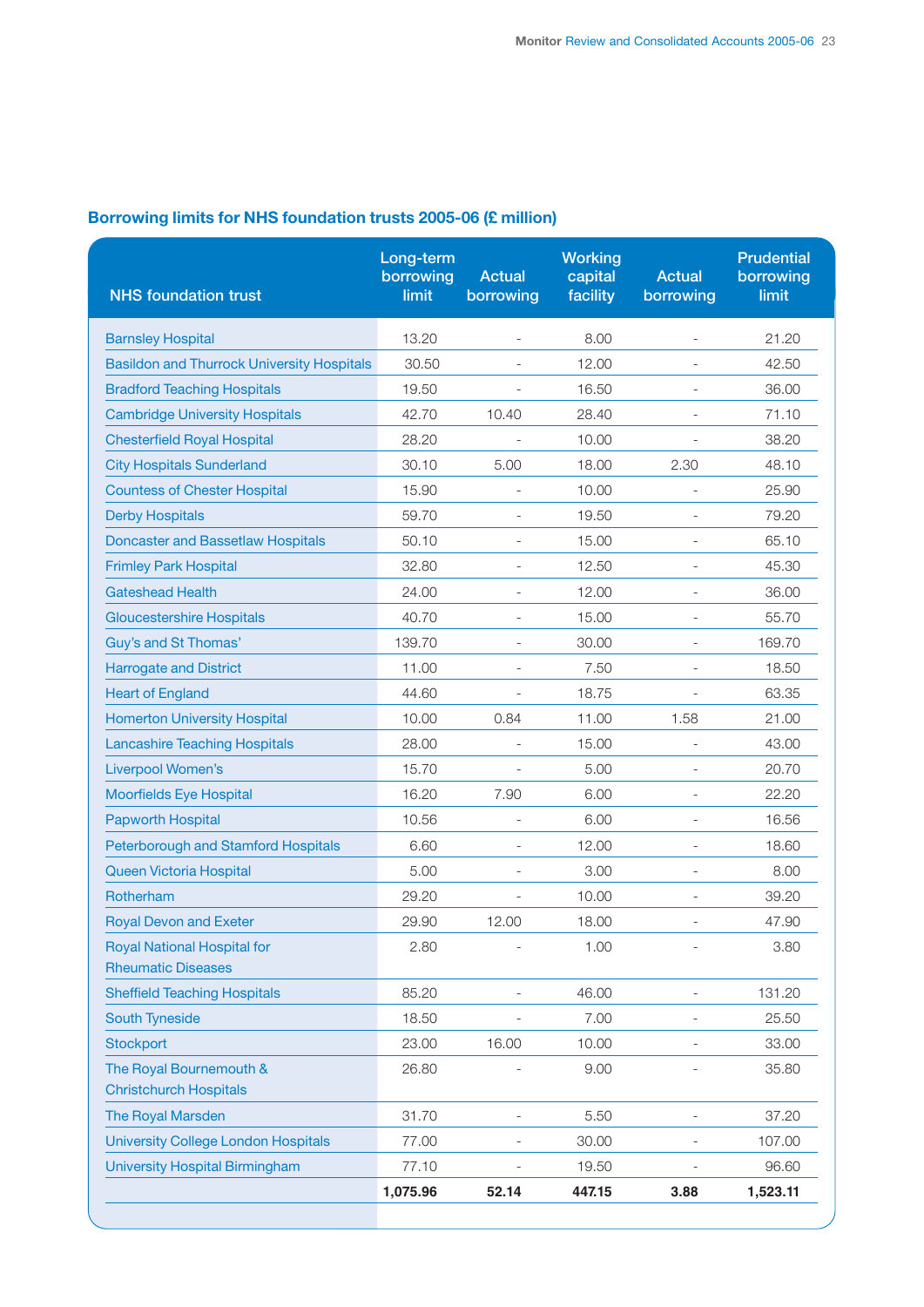## Improving patient services Frimley Park Hospital NHS Foundation Trust

Frimley Park Hospital became an NHS foundation trust in April 2005. It serves a number of communities on the Surrey, Hampshire and Berkshire borders, providing a wide range of district general hospital services.

Over the past 18 months, Frimley Park has used its financial success to invest in better facilities and improved patient care. The first investment was a £5 million ophthalmology treatment centre.

"Before we built the new centre," said Andrew Morris, the Chief Executive, "we were treating around 38,000 patients a year in little more than a corridor. Now we have a new, state of the art centre.

"We have used this opportunity to redesign our pathways for cataract treatment completely. We have increased the proportion of cataract surgery that is done on a day-care basis and made it more of a one-stop visit. With our nursing staff, we have also developed a triage service over the telephone to cut the number of followup visits. So this centre has made a big difference to our patients."

Further investment has reduced waiting times for radiology investigations; in particular, cutting the wait for CT scans, MRI and ultrasound tests in half. The trust has also increased the capacity of its critical care unit and built a new cardiac catheter lab. Andrew explained, "Patients had historically been referred to a number of different hospitals, including London, for cardiac catheter treatment. Now they can be treated locally, which is much quicker and far more convenient.

"Our level 3 critical care area now has new equipment, more staff, more beds and consultant cover seven days a week. We have also introduced an eight-bed step-down facility, so we can discharge patients to an intermediate level where they can receive more appropriate care than would be possible in a normal ward."

Mike Aaronson, Frimley Park's Chairman, described their plans for the future. "Over the next three years we intend to expand our capacity for obstetrics, possibly by 50%. Mothers want to come here for delivery and our

"Our level 3 critical care area now has new equipment, more staff, more beds and consultant cover seven days a week."

clinical procedures have been recognised as excellent, so we expect more referrals going forward."

"The freedom of foundation trust status is cultural as well as financial," Mike said. "As a foundation trust, what drives quality improvements is being accountable to patients and simply asking, what is best for them? To me, it is obvious that linking foundation trusts to the community organically, through their governance structure, is the right thing to do and provides a better public service."

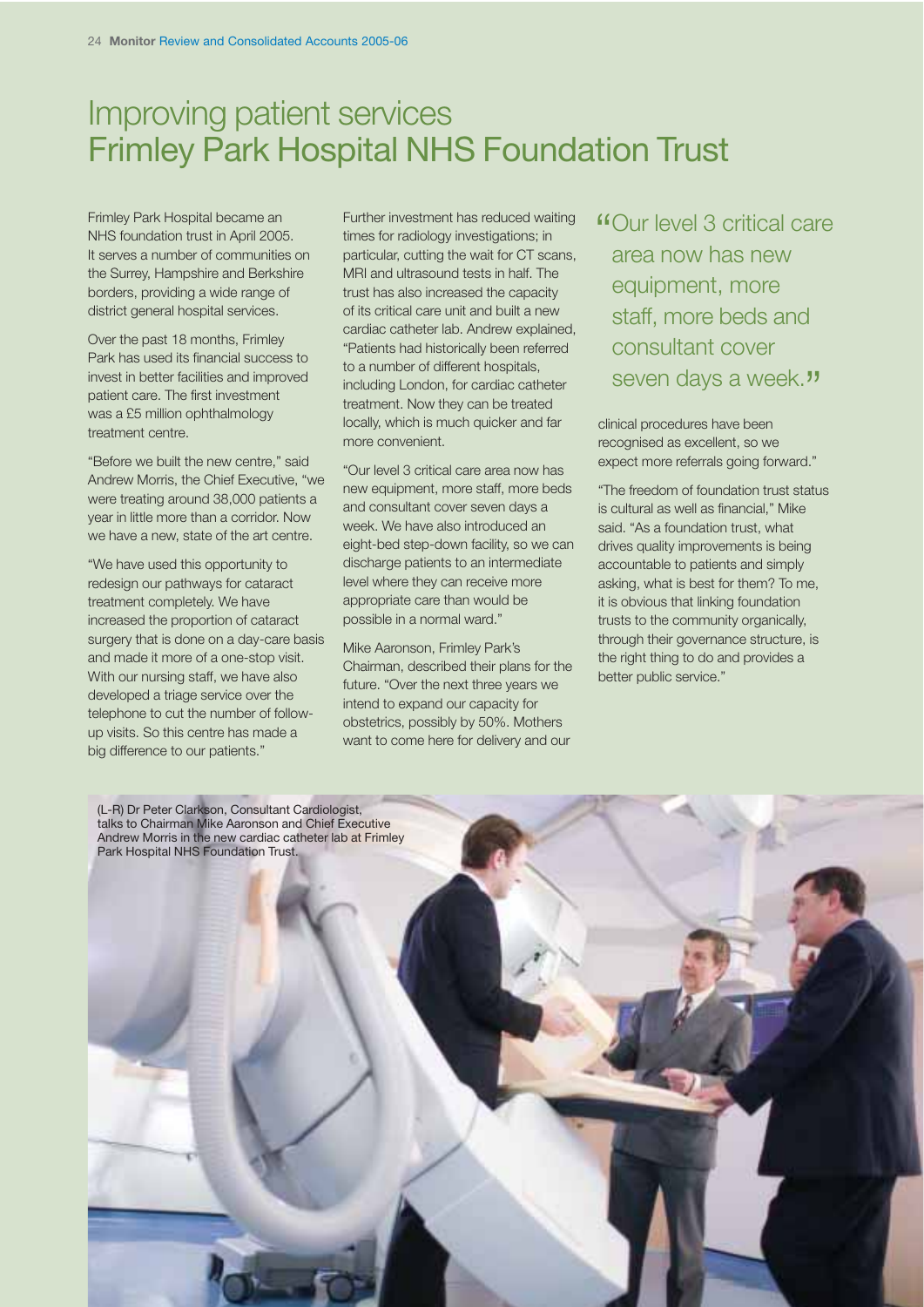# Planning for the future

This report has described an encouraging picture. NHS foundation trusts are demonstrating strong management skills and financial rigour. These are necessary pre-cursors to the delivery of good quality patient care.

NHS foundation trusts are a key part of the Government's vision for the NHS in the future in which patients can choose, and commissioners can purchase high quality healthcare from a range of providers, with NHS foundation trust the most common status for providers in the NHS.

If that vision is to be realised a number of things need to happen.

#### **Growing the NHS foundation trust sector**

The Department of Health needs to ensure that there remains a pipeline of high quality applicants, able to meet Monitor's tests to become NHS foundation trusts. Monitor has worked with the Department of Health and the strategic health authorities on a diagnostic programme to help all trusts understand the steps they need to take to be ready to apply. It is essential that the action plans from that programme are implemented if the number of NHS foundation trusts is to continue to grow steadily over the next three years.

In May 2006 we authorised the first three mental health foundation trusts and there has been encouraging enthusiasm among other mental health trusts for the benefits of NHS foundation trust status. We are also working with the Department of Health on a project to scope the potential for providers of services in primary care to become community foundation trusts.

#### **Growing surpluses**

Earlier in this report we commented on the need for NHS foundation trusts to continue improving efficiency and increasing margins. This will generate larger surpluses.

There is reluctance among some NHS foundation trusts to be seen making surpluses. This arises from a view that, particularly at a time when many NHS organisations are incurring deficits, it is either inappropriate to be making surpluses, or else there is a risk that commissioners will use the existence of surpluses as a justification for adopting a difficult negotiating position in contract disputes.

If true, this analysis would suggest a fundamental misunderstanding of the market-based reforms and the payment by results system, which are intended to incentivise efficiency within NHS organisations. Without greater efficiency the financial pressures on the NHS will become unmanageable. The creation of surpluses is a measure of how efficient organisations are. Crucially, as NHS foundation trusts, the surpluses can only be used to reinvest in the organisation in order to improve services. Investment is essential if buildings and equipment are to be maintained to a high standard and regularly refurbished or replaced.

#### **Opportunities for growth**

The best NHS foundation trusts should also now be developing strategies for how they plan to grow and develop their organisations.

Heart of England NHS Foundation Trust is currently in advanced stages of discussion to acquire the Good Hope NHS Trust. Heart of England believes that this will help it meet its objective of providing good quality healthcare to the people of Birmingham. More work still needs to be done on the detail of the acquisition, and then on ensuring that the two organisations are successfully integrated. Providing this happens, this will demonstrate how well managed NHS foundation trusts can put their skills to effective use.

We would encourage other NHS foundation trusts to consider the opportunities to develop their organisations. Providing the focus remains on how to deliver high quality patient care for the NHS, rather than growth for growth's sake, then NHS foundation trusts should be readily able to identify opportunities.

#### **Challenges for Monitor**

There are also challenges for Monitor. We need to ensure that our regulatory framework contributes to an environment in which NHS foundation trusts can innovate and develop. We need to remain alert to trusts that face difficulties and ensure that these are addressed without a detrimental effect on patient care. We need to encourage NHS foundation trusts to develop strategies to succeed while continuing to operate within a framework which is both proportionate and effective in the identification of risk.

If we can achieve this we will be able to report on the continued development of NHS foundation trusts as a successful part of the healthcare reforms.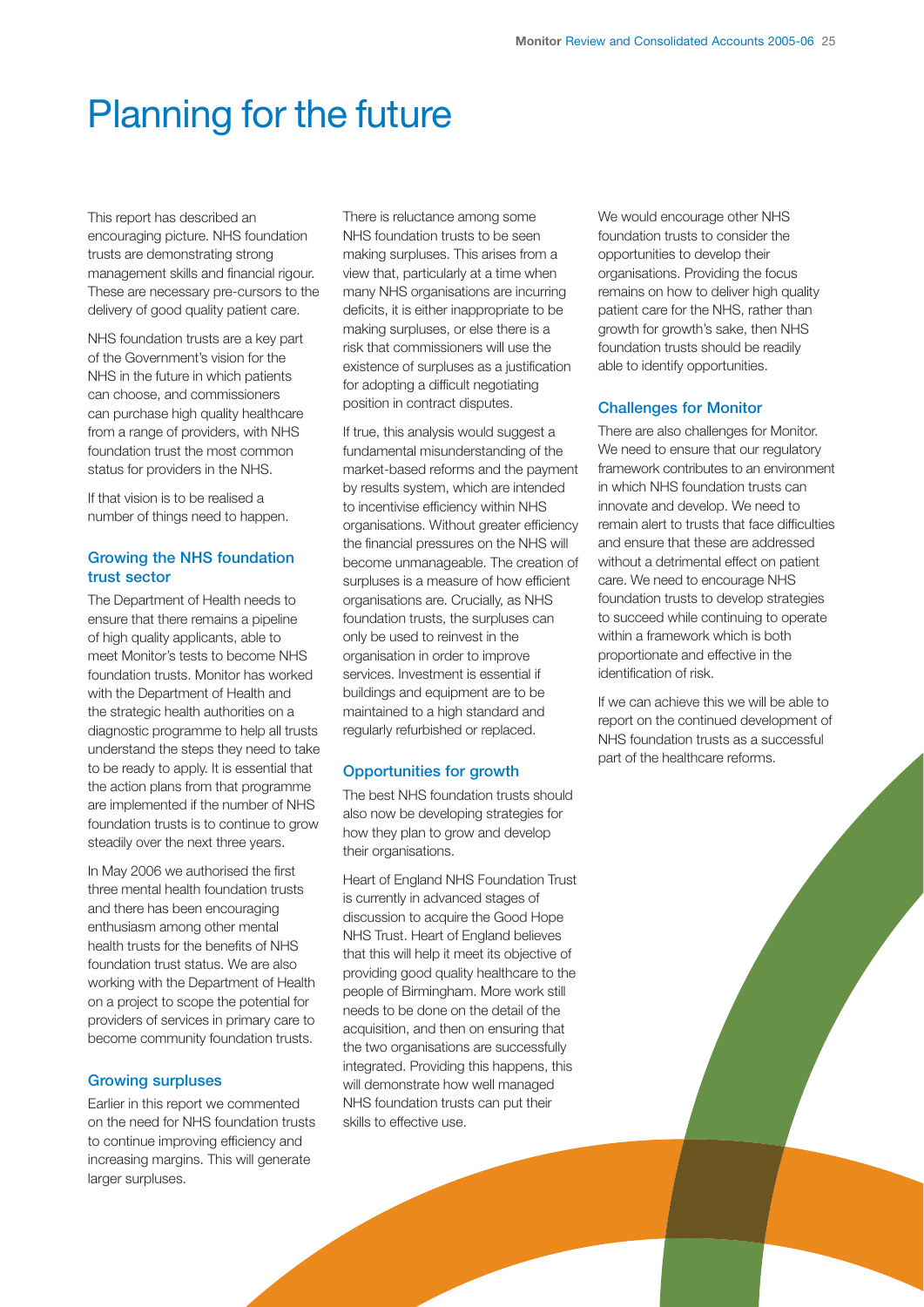# Summary information about NHS foundation trusts (as at 31 March 2006)

| <b>NHS</b> foundation trust                              | Income<br>2005-06<br>(£ million) | Surplus/<br>(deficit)<br>2004-05<br>restated<br>(£ million) | Surplus/<br>deficit<br>2005-06<br>(£ million) | No. of<br>members | <b>Private</b><br>patient<br>income<br>cap | <b>Auditor</b><br>$(2005-06)$ |
|----------------------------------------------------------|----------------------------------|-------------------------------------------------------------|-----------------------------------------------|-------------------|--------------------------------------------|-------------------------------|
| <b>Barnsley Hospital</b>                                 | 116                              | $\circ$                                                     | $\circ$                                       | 12,602            | 0.1%                                       | <b>Audit Commission</b>       |
| <b>Basildon and Thurrock</b>                             | 163                              | 1.4                                                         | 0.2                                           | 12,069            | 0.6%                                       | <b>Audit Commission</b>       |
| <b>Bradford Teaching Hospitals</b>                       | 220                              | (6.4)                                                       | (2.9)                                         | 4,221             | 1.0%                                       | <b>Audit Commission</b>       |
| <b>Cambridge University</b>                              | 380                              | (2.9)                                                       | 3.5                                           | 23,597            | 2.0%                                       | PwC <sup>1</sup>              |
| <b>Chesterfield Royal Hospital</b>                       | 135                              | $\circ$                                                     | 3.9                                           | 13,346            | 0.2%                                       | <b>Audit Commission</b>       |
| <b>City Hospitals Sunderland</b>                         | 221                              | (2.8)                                                       | (5.6)                                         | 9,129             | 0.4%                                       | <b>Audit Commission</b>       |
| <b>Countess of Chester Hospital</b>                      | 133                              | 0.1                                                         | 2.6                                           | 4,266             | 0.6%                                       | <b>Audit Commission</b>       |
| <b>Derby Hospitals</b>                                   | 281                              | (0.7)                                                       | (0.7)                                         | 13,994            | 1.2%                                       | Audit Commission              |
| Doncaster and<br><b>Bassetlaw Hospitals</b>              | 236                              | 0.2                                                         | 1.5                                           | 7,870             | 0.2%                                       | <b>Audit Commission</b>       |
| <b>Frimley Park Hospital</b>                             | 154                              | N/A                                                         | 3.6                                           | 7,671             | 4.9%                                       | Audit Commission              |
| <b>Gateshead Health</b>                                  | 138                              | 0.5                                                         | (0.4)                                         | 11,171            | 0.3%                                       | <b>Audit Commission</b>       |
| <b>Gloucestershire Hospitals</b>                         | 333                              | (3.8)                                                       | 0.8                                           | 14,609            | 2.1%                                       | RSM Robson Rhodes             |
| Guy's and St Thomas'                                     | 660                              | 3.9                                                         | 0.3                                           | 13,368            | 2.9%                                       | <b>Audit Commission</b>       |
| <b>Harrogate and District</b>                            | 89                               | $\circ$                                                     | $\circ$                                       | 13,557            | 3.1%                                       | RSM Robson Rhodes             |
| <b>Heart of England</b>                                  | 281                              | N/A                                                         | 5.4                                           | 51,038            | 0.2%                                       | PwC                           |
| <b>Homerton University Hospital</b>                      | 138                              | $\circ$                                                     | (0.4)                                         | 5,968             | 0.2%                                       | <b>KPMG</b>                   |
| <b>Lancashire Teaching Hospitals</b>                     | 267                              | N/A                                                         | (2.8)                                         | 14,592            | 0.5%                                       | <b>KPMG</b>                   |
| Liverpool Women's                                        | 71                               | N/A                                                         | 0.6                                           | 10,693            | 1.8%                                       | <b>Baker Tilly</b>            |
| <b>Moorfields Eye Hospital</b>                           | 80                               | 1.7                                                         | 0                                             | 11,487            | 13.7%                                      | Deloitte                      |
| <b>Papworth Hospital</b>                                 | 86                               | (0.1)                                                       | 0.1                                           | 11,690            | 6.1%                                       | <b>PwC</b>                    |
| Peterborough and<br><b>Stamford Hospitals</b>            | 153                              | (7.7)                                                       | (1.0)                                         | 8,523             | 0.6%                                       | RSM Robson Rhodes             |
| Queen Victoria Hospital                                  | 41                               | 0.3                                                         | 0.5                                           | 12,864            | 0.2%                                       | <b>PwC</b>                    |
| Rotherham                                                | 110                              | N/A                                                         | (1.1)                                         | 5,502             | 0.1%                                       | Audit Commission              |
| <b>Royal Devon and Exeter</b>                            | 242                              | (5.8)                                                       | (0.5)                                         | 15,639            | 1.2%                                       | PwC                           |
| <b>Royal National Hospital</b><br>for Rheumatic Diseases | 14                               | N/A                                                         | (0.2)                                         | 4,612             | 1.3%                                       | PwC                           |
| 1 PricewaterhouseCoopers                                 |                                  |                                                             |                                               |                   |                                            |                               |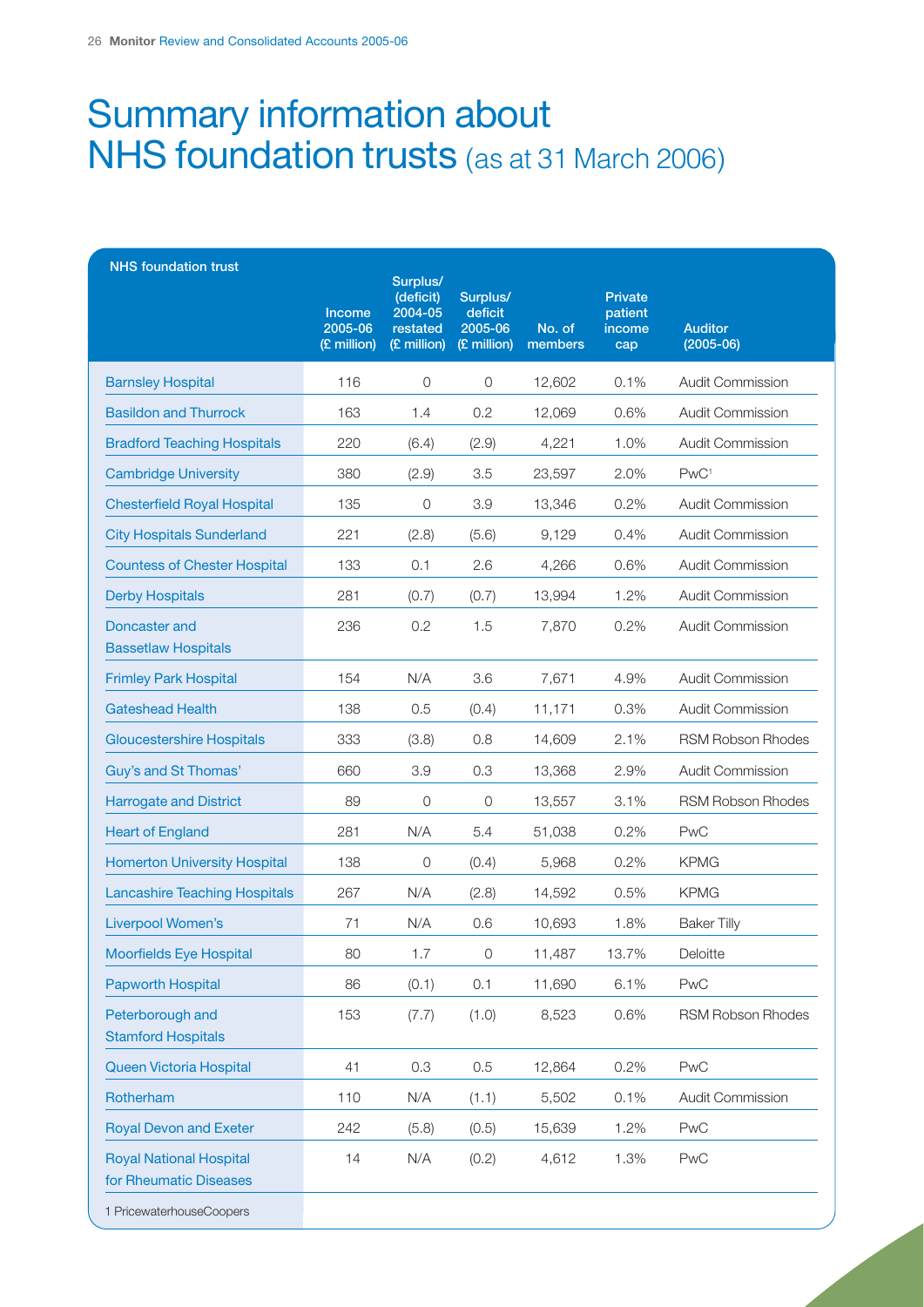| <b>NHS</b> foundation trust                              | <b>Income</b><br>2005-06<br>(£ million) | Surplus/<br>(deficit)<br>$2004 - 05$<br>restated<br>(£ million) | Surplus/<br>deficit<br>2005-06<br>(£ million) | No. of<br>members | <b>Private</b><br>patient<br>income<br>cap | <b>Auditor</b><br>$(2005-06)$ |
|----------------------------------------------------------|-----------------------------------------|-----------------------------------------------------------------|-----------------------------------------------|-------------------|--------------------------------------------|-------------------------------|
| <b>Sheffield Teaching Hospitals</b>                      | 612                                     | 0.3                                                             | 0.6                                           | 18,168            | 0.9%                                       | Audit Commission              |
| <b>South Tyneside</b>                                    | 90                                      | 1.6                                                             | 0.1                                           | 4,981             | 0.1%                                       | Audit Commission              |
| Stockport                                                | 166                                     | 0.7                                                             | 3.5                                           | 11,938            | 0.1%                                       | <b>Audit Commission</b>       |
| The Royal Bournemouth &<br><b>Christchurch Hospitals</b> | 177                                     | N/A                                                             | 1.6                                           | 14,990            | 0.7%                                       | Audit Commission              |
| <b>The Royal Marsden</b>                                 | 157                                     | 0.8                                                             | 1.9                                           | 4,893             | 30.7%                                      | Deloitte                      |
| <b>University College</b><br><b>London Hospitals</b>     | 462                                     | (13.9)                                                          | (35.9)                                        | 10,194            | 5.9%                                       | Audit Commission              |
| University Hospital Birmingham                           | 379                                     | 1.1                                                             | (3.5)                                         | 91,961            | 1.3%                                       | <b>KPMG</b>                   |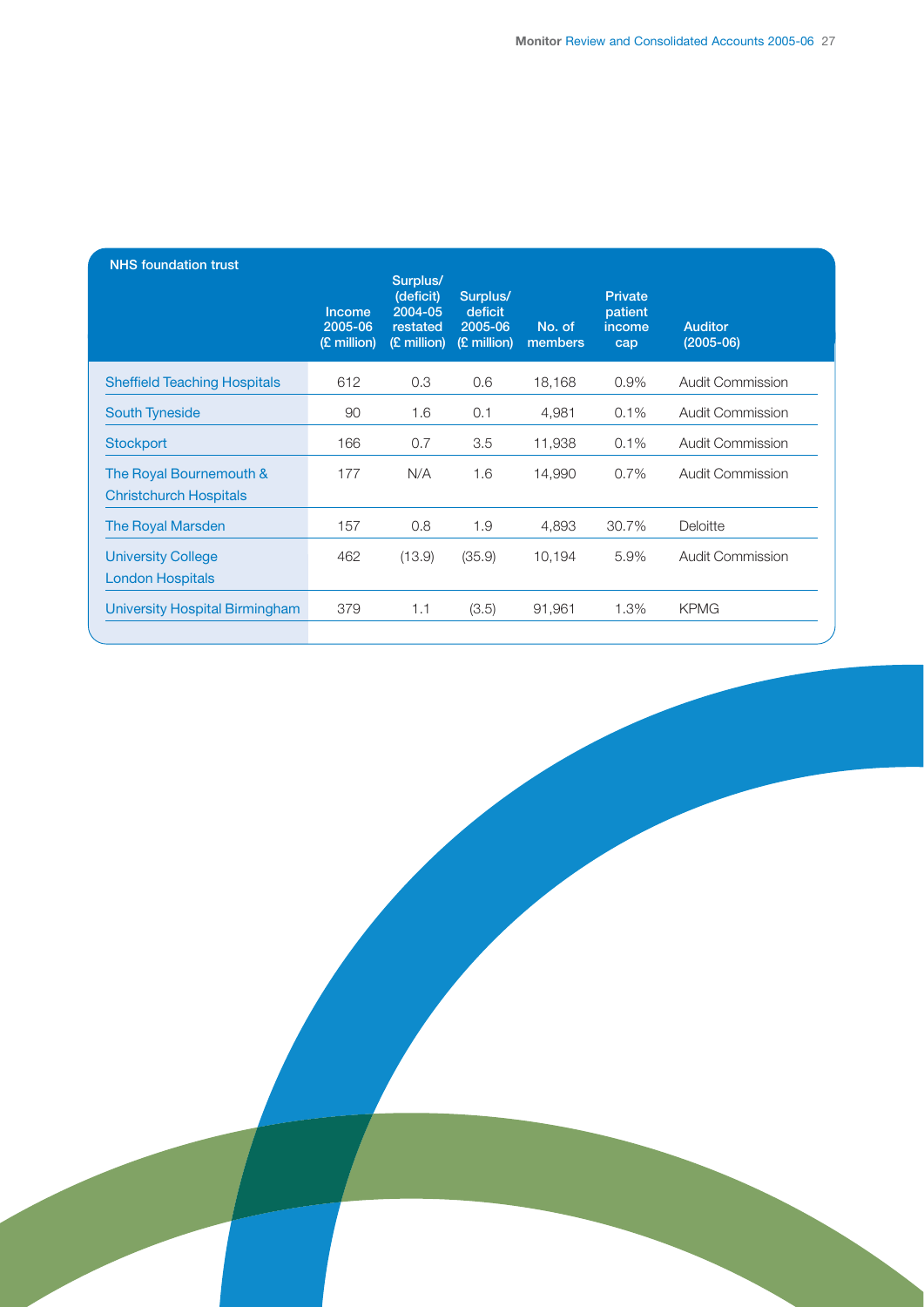# Foreword to accounts

The Independent Regulator of NHS Foundation Trusts (Monitor) is responsible for authorising, monitoring and regulating NHS foundation trusts and was established under the Health and Social Care (Community Health and Standards) Act 2003 (the Act). Paragraph 25(6)(a) of Schedule 1 of the Act requires newly authorised NHS foundation trusts to prepare accounts for the period beginning with the date on which they are authorised and ending with the following 31 March and submit them to Monitor. These accounts must be audited by auditors appointed by each NHS foundation trust's board of governors.

Paragraph 11(3) of Schedule 2 of the Act requires Monitor to prepare a report which provides an overall summary of the accounts of NHS foundation trusts, lay this before Parliament and send a copy to the Secretary of State for Health. There is no specification as to the nature of this summary and no requirement for an audit of this summary. However, in order to ensure the transparency and accuracy of its report, Monitor has prepared a full consolidation of the accounts of NHS foundation trusts for its report and has requested the Comptroller and Auditor General to audit the consolidated accounts presented in this report. As far as Monitor's accounting officer, William Moyes, is aware, there is no relevant audit information of which the entity's auditors are unaware. The accounting officer has taken all the steps that he ought to have taken to make himself aware of any relevant audit information and to establish that the entity's auditors are aware of this information.

The accounts presented in this report have been prepared from a consolidation of the audited accounts submitted by the 32 individual NHS foundation trusts which were authorised by Monitor prior to 31 March 2006.

The dates of authorisation of these 32 NHS foundation trusts and period of inclusion in the consolidated accounts presented in this report are as follows.

#### **Authorised 1 April 2004 and consolidated for the year ended 31 March 2006 and the year ended 31 March 2005**

- Basildon and Thurrock University Hospitals NHS Foundation Trust
- Bradford Teaching Hospitals NHS Foundation Trust
- Countess of Chester Hospital NHS Foundation Trust
- Doncaster and Bassetlaw Hospitals NHS Foundation Trust
- Homerton University Hospital NHS Foundation Trust
- Moorfields Eye Hospital NHS Foundation Trust
- Peterborough and Stamford Hospitals NHS Foundation Trust
- Royal Devon and Exeter NHS Foundation Trust
- Stockport NHS Foundation Trust
- The Royal Marsden NHS Foundation Trust

#### **Authorised 1 July 2004 and consolidated for the year ended 31 March 2006 and the nine-month period ended 31 March 2005**

- Cambridge University Hospitals NHS Foundation Trust
- City Hospitals Sunderland NHS Foundation Trust
- Derby Hospitals NHS Foundation Trust
- Gloucestershire Hospitals NHS Foundation Trust
- Guy's and St Thomas' NHS Foundation Trust
- Papworth Hospital NHS Foundation Trust
- Queen Victoria Hospital NHS Foundation Trust
- Sheffield Teaching Hospitals NHS Foundation Trust
- University College London Hospitals NHS Foundation Trust
- University Hospital Birmingham NHS Foundation Trust

#### **Authorised 1 January 2005 and consolidated for the year ended 31 March 2006 and the three-month period ended 31 March 2005**

- Barnsley Hospital NHS Foundation Trust
- Chesterfield Royal Hospital NHS Foundation Trust
- Harrogate and District NHS Foundation Trust
- South Tyneside NHS Foundation Trust

#### **Authorised 5 January 2005 and consolidated for the year ended 31 March 2006 and the 85-day period ended 31 March 2005**

■ Gateshead Health NHS Foundation Trust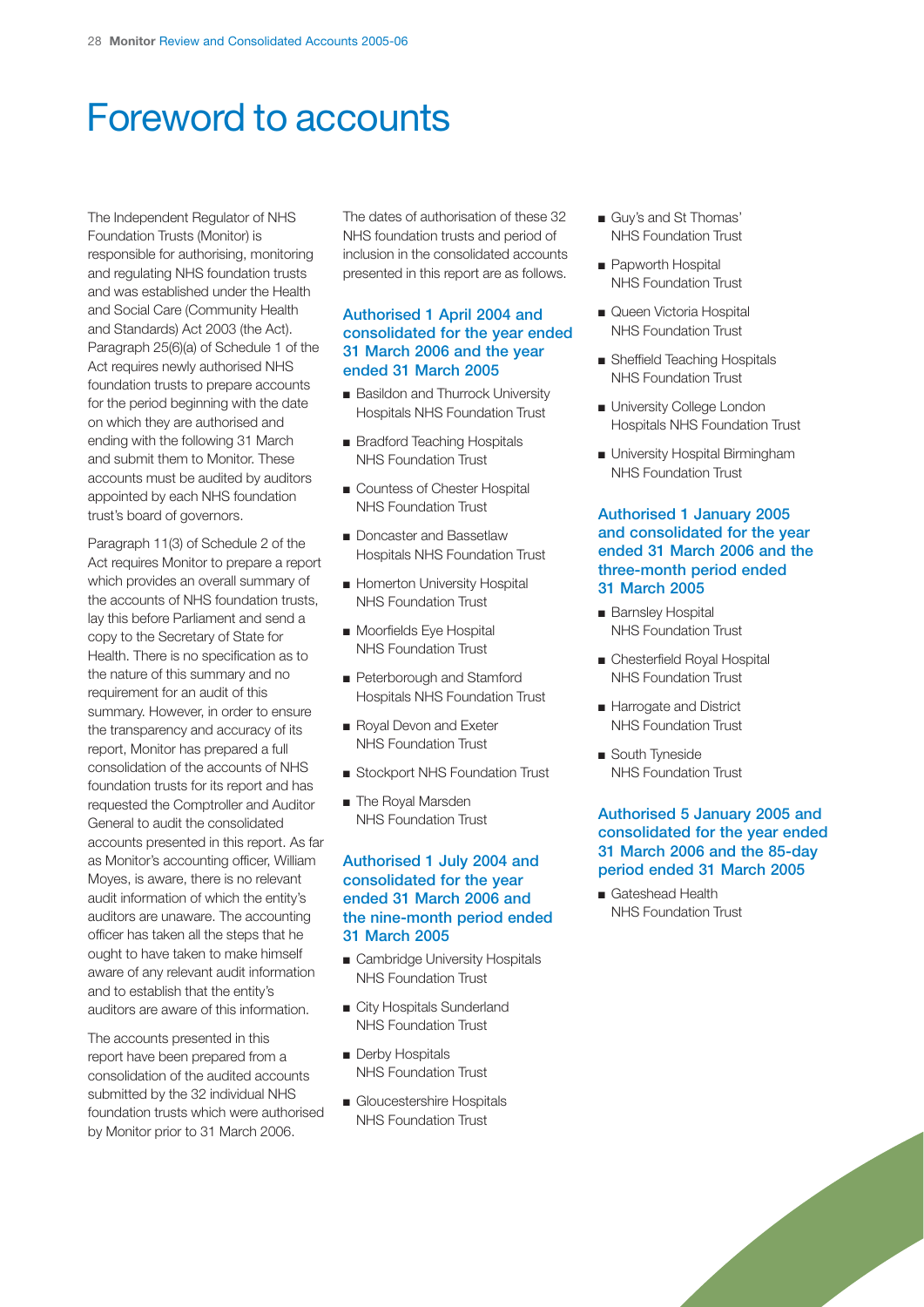#### **Authorised 1 April 2005 and consolidated for the year ended 31 March 2006**

- Frimley Park Hospital NHS Foundation Trust
- Heart of England NHS Foundation Trust
- Lancashire Teaching Hospitals NHS Foundation Trust
- Liverpool Women's NHS Foundation Trust
- Royal National Hospital for Rheumatic Diseases NHS Foundation Trust
- The Royal Bournemouth & Christchurch Hospitals NHS Foundation Trust

#### **Authorised 1 June 2005 and consolidated for the ten-month period ended 31 March 2006**

■ The Rotherham NHS Foundation Trust

#### **Consolidated results for the year ended 31 March 2006**

In aggregate, NHS foundation trusts made a surplus after taxation for the year ended 31 March 2006 of £144.4 million. As part of their financial duties NHS foundation trusts are required to pay a dividend to the Department of Health in respect of the public capital they utilise. After the payment of this dividend NHS foundation trusts made a deficit of £23.2 million for the year ended 31 March 2006. Pages 6 to 27 set out a review of the NHS foundation trusts' development during the year.

### **William Moyes**

Executive Chairman 28 November 2006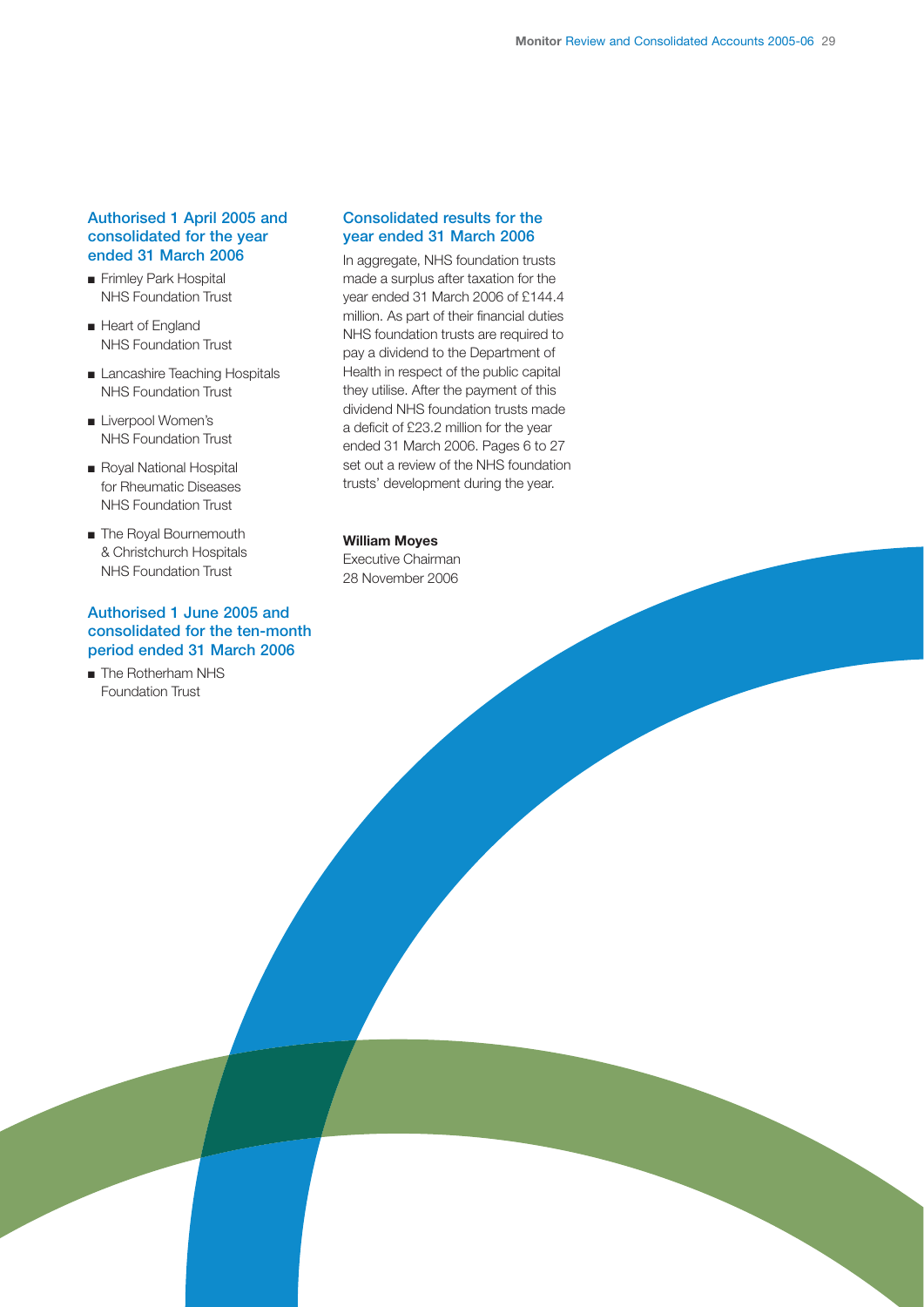# Statement of responsibilities and accountability framework

Dr William Moyes is the Executive Chairman of Monitor. In this capacity under Paragraph 11(3) of Schedule 2 of the Act he is responsible for ensuring that Monitor prepares a report which provides an overall summary of the accounts of NHS foundation trusts to lay before Parliament. He is not the accounting officer for each individual NHS foundation trust; this is the role of each NHS foundation trust Chief Executive. Monitor is responsible for determining, with the approval of HM Treasury, the form of accounts that each NHS foundation trust must adopt. This is codified within the *NHS Foundation Trust Financial Reporting Manual* (FT FReM), which is based on the HM Treasury's *Financial Reporting Manual (FReM)*.

The manual specifically requires:

- the application of suitable accounting policies on a consistent basis;
- judgements and estimates to be made on a reasonable basis;
- a statement within the accounts as to whether applicable accounting standards have been followed, and to disclose and explain any material departures; and
- the preparation of the accounts on a going concern basis.

In discharging its responsibilities under Section 11(3) of Schedule 2 of the Act, Monitor has prepared a consolidated account on a basis consistent with the individual NHS foundation trust accounts, and consolidated in accordance with UK Generally Accepted Accounting Practice.

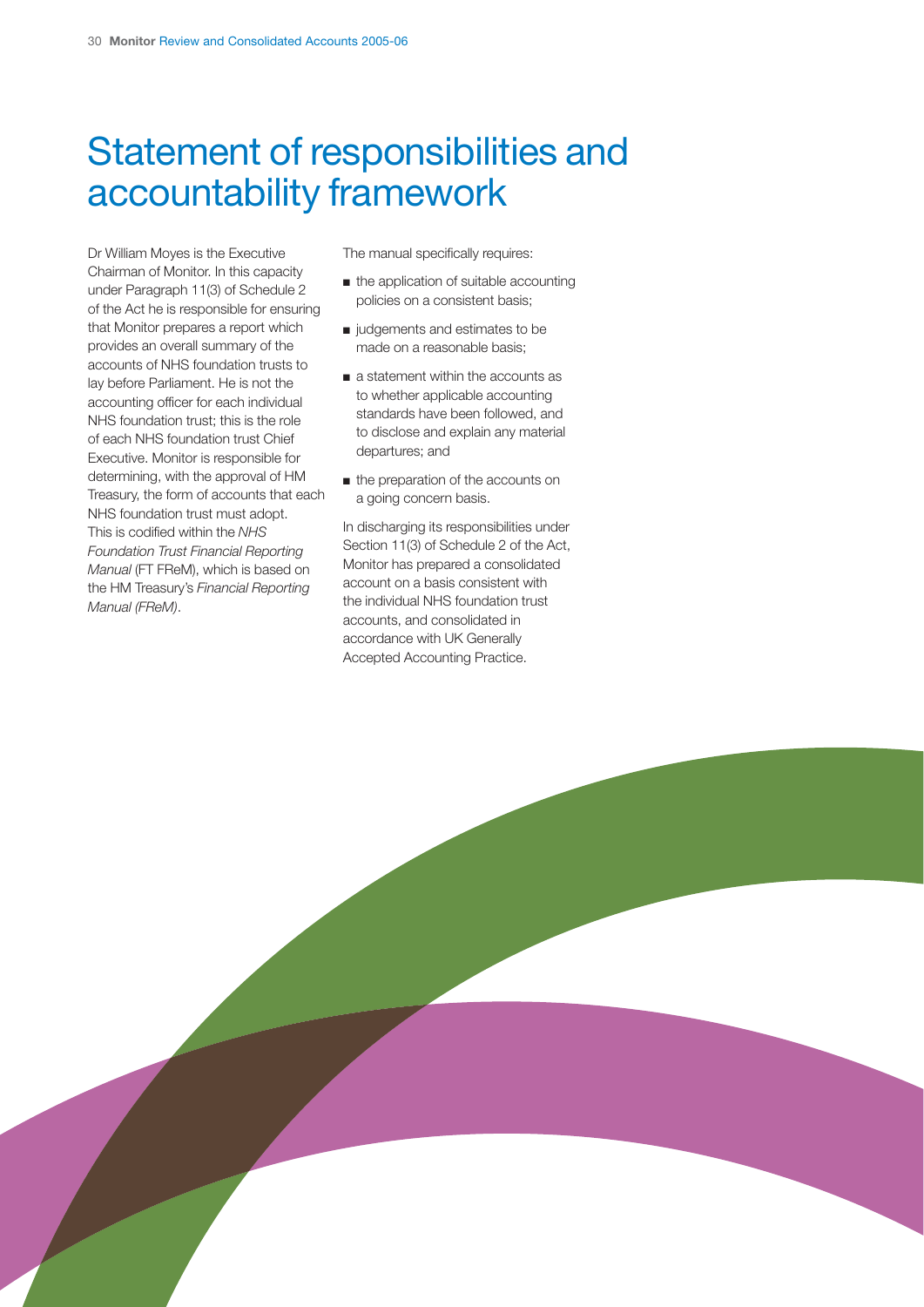# Statements on internal control

Monitor's system of internal control is designed to support the achievement of Monitor's policies, aims and objectives. In relation to preparing these accounts, Monitor has established the following processes to ensure these accounts provide a true and fair view of the state of affairs of the NHS foundation trust sector:

- obtaining expertise in accounts preparation for the consolidation;
- provision of guidance to the NHS foundation trusts and their auditors, including consolidation processes. This has been approved by HM Treasury;
- establishment of the Technical Issues Forum to ensure consistent financial reporting and audit;
- reliance on the work of the auditors of NHS foundation trusts over the truth and fairness of each set of accounts that have been consolidated into the consolidated accounts presented in this report. The board of governors of each NHS foundation trust is responsible for appointing external auditors. These auditors have undertaken an audit in accordance with the *Audit Code for NHS Foundation Trusts*, issued by Monitor;
- the appointment of the Quality Assurance Directorate of the Institute of Chartered Accountants in England and Wales to undertake a review of the quality of the work of these auditors;
- the appointment of the Comptroller and Auditor General to undertake an audit of the consolidated accounts presented in this report; and
- consideration by management and Monitor's Audit Committee of the consolidated account and the processes established to derive them.

The Board of Monitor is not accountable for the internal control of NHS foundation trusts; this is the remit of the board of each individual NHS foundation trust. The Chief Executive as accounting officer of each NHS foundation trust has the responsibility for maintaining a sound system of internal control that supports the achievement of that NHS foundation trust's policies, aims and objectives. In addition the Chief Executive has responsibility for safeguarding the public funds and the organisation's assets as set out in the *NHS Foundation Trusts' Accounting Officer Memorandum*. Each NHS foundation trust's annual report and accounts, presented to Parliament directly, included a statement on internal control for the year ended 31 March 2006. These statements confirmed that all the NHS foundation trusts had systems of internal control in place for the financial year 2005-06 and up to the dates of approval of their annual reports and accounts. Each individual statement on internal control explains how the accounting officer has reviewed the effectiveness of internal control during the period and highlights any significant control issues, where the risk cannot be effectively controlled.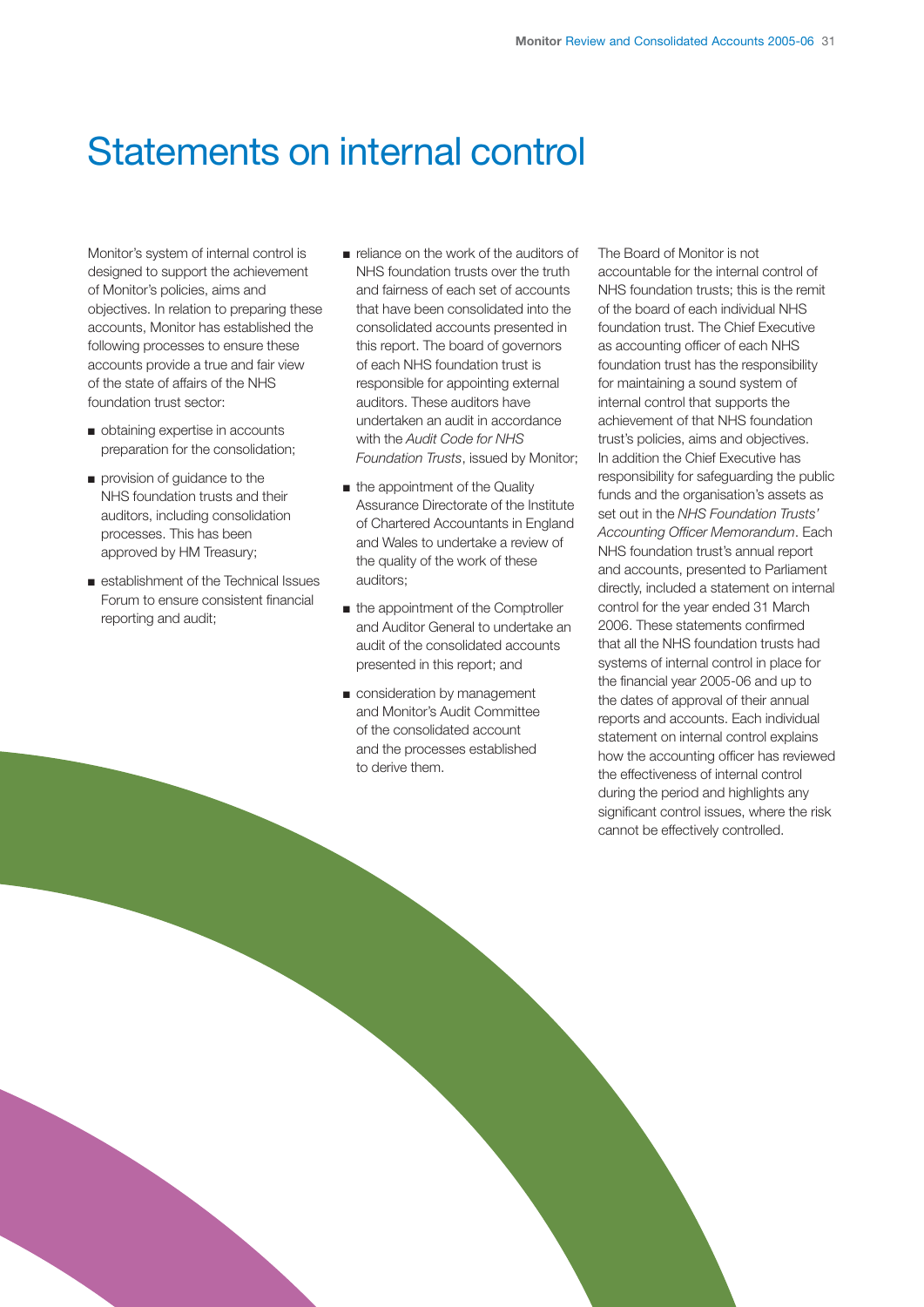#### **Highlights of NHS foundation trusts' statements on internal control**

As reported in the individual statements, the NHS foundation trusts have faced a challenging year due to financial pressures within the NHS and the adjustment to Government initiatives including payment by results. Whilst not highlighted as significant control issues, several NHS foundation trusts noted concerns in relation to financial deficits and have implemented financial recovery plans. Monitor will review progress against these deficits through the compliance regime.

In addition to the above challenges, many NHS foundation trusts have been implementing new systems; in particular electronic patient records to enhance data capture and improve patient care. Despite these challenges, NHS foundation trusts reported improvements to their internal control systems during the year, including:

- increased emphasis on a risk based approach to control; and
- more stringent financial management.

The focus for the system of internal control for 2006-07 for many of the NHS foundation trusts is on:

- enhancing IT systems and environment; and
- improvements in achievement of national healthcare targets relating to cancer, waiting times and reduction in the incidence of hospital acquired infection.

#### **Significant financial control issues**

Two of the NHS foundation trusts disclosed significant financial control issues in their 2005-06 statements on internal control.

#### **University College London Hospitals NHS Foundation Trust**

2005-06 saw the opening of a new hospital on Euston Road, the largest and most ambitious NHS Private Finance Initiative scheme to date, together with a major programme of system developments and a very substantial agenda of service reprovision and estate rationalisation. These challenges put pressure on the internal controls and management processes within the trust. A detailed recovery plan is now in place to address control weaknesses and improve financial management.

#### **Homerton University Hospital NHS Foundation Trust**

The trust ended 2005-06 with a small deficit. Action was taken throughout the year to reduce the costs but the financial pressure has continued into 2006-07. A financial recovery programme is now in place.

Two NHS foundation trusts noted significant control issues in their 2004-05 statements on internal control. These were:

- Bradford Teaching Hospitals NHS Foundation Trust which in 2004-05 was subject to a significant control issue with regard to its financial position. A financial recovery plan was implemented to address the issues and no significant control issues remain in 2005-06.
- Homerton University Hospital NHS Foundation Trust had a number of operational and financial challenges arising from the implementation of an electronic patient records system in 2004-05. A detailed project plan was established and the majority of the risks have been addressed in 2005-06.

#### **William Moyes**

Executive Chairman 28 November 2006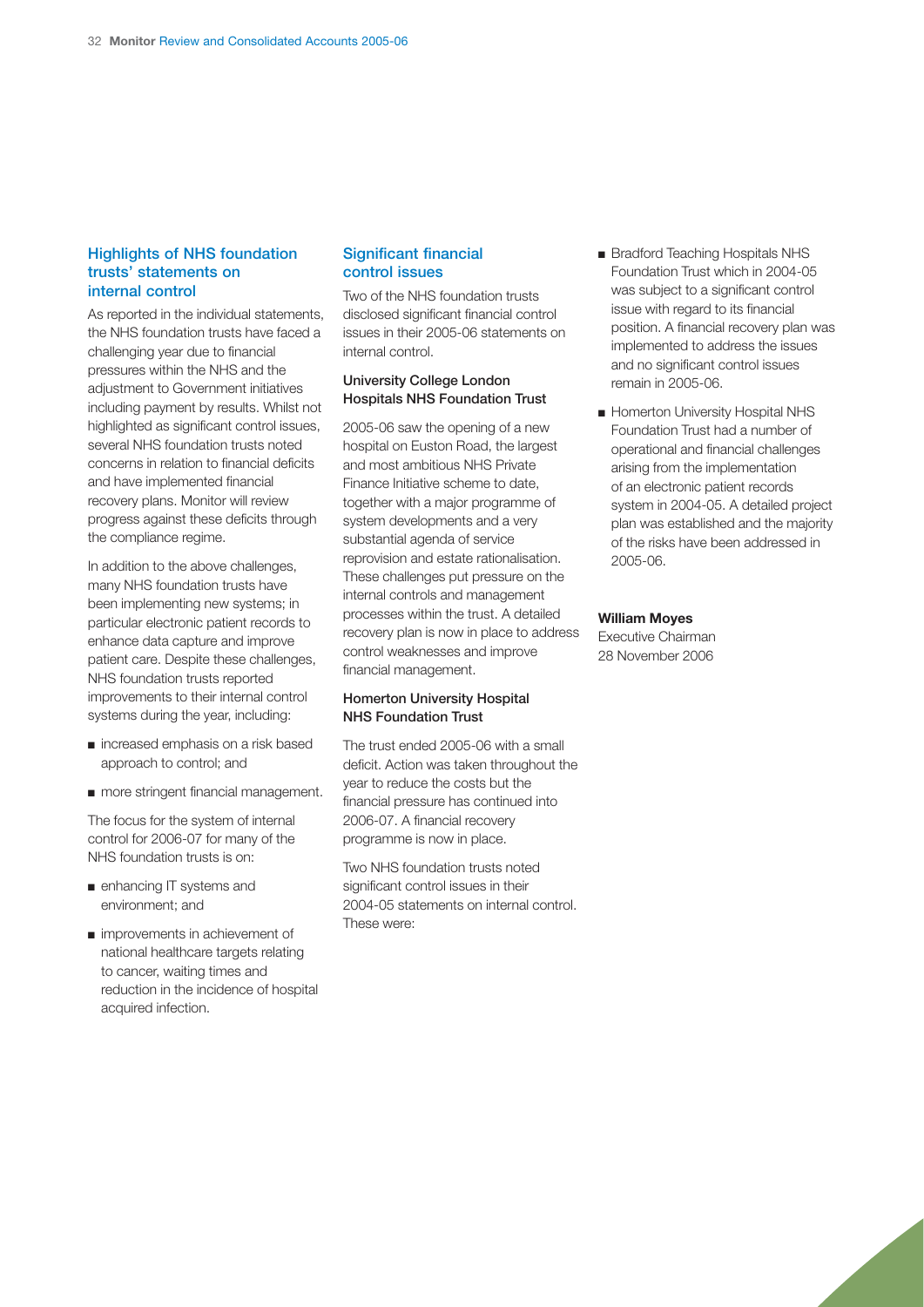# The certificate of the Comptroller and Auditor General to the Independent Regulator of NHS Foundation Trusts

I certify that I have audited the consolidated financial statements of NHS foundation trusts for the year ended 31 March 2006 in accordance with the letter of engagement dated 19 August 2005. These comprise the income and expenditure account, the balance sheet, the cashflow statement and statement of total recognised gains and losses and the related notes. These financial statements have been prepared under the accounting policies set by the Independent Regulator of NHS Foundation Trusts (Monitor), in line with the *NHS Foundation Trust Financial Reporting Manual*, and described within the accounts.

#### **Respective responsibilities of the Independent Regulator of NHS Foundation Trusts and auditor**

Monitor is responsible under the Health and Social Care (Community Health and Standards) Act 2003 for preparing a report which provides an overall summary of the accounts of NHS foundation trusts. As described on page 30, in discharging its responsibilities under Section 11(3) of Schedule 2 of the Act, Monitor has prepared a consolidated account on a basis consistent with the individual NHS foundation trust accounts, and consolidated in accordance with UK Generally Accepted Accounting Practice. Monitor is also responsible for preparation of the contents of the review.

My responsibility is to audit the financial statements in accordance with relevant legal and regulatory requirements, and with International Standards on Auditing (UK and Ireland).

I report to you my opinion as to whether the financial statements give a true and fair view and whether the financial statements have been properly prepared in accordance with the accounting policies set out within them. I also report to you if, in my opinion, the review is not consistent with the financial statements, if Monitor has not kept proper accounting records, if I have not received all the information and explanations I require for my audit, or if information specified by relevant authorities regarding remuneration and other transactions is not disclosed.

I am not required to form an opinion on the effectiveness of the corporate governance procedures or risk and control procedures of either Monitor or individual NHS foundation trusts.

I read the other information contained in the review and consider whether it is consistent with the audited financial statements. This other information comprises only the review and foreword to the accounts. I consider the implications for my report if I become aware of any apparent misstatements or material inconsistencies with the financial statements. My responsibilities do not extend to any other information.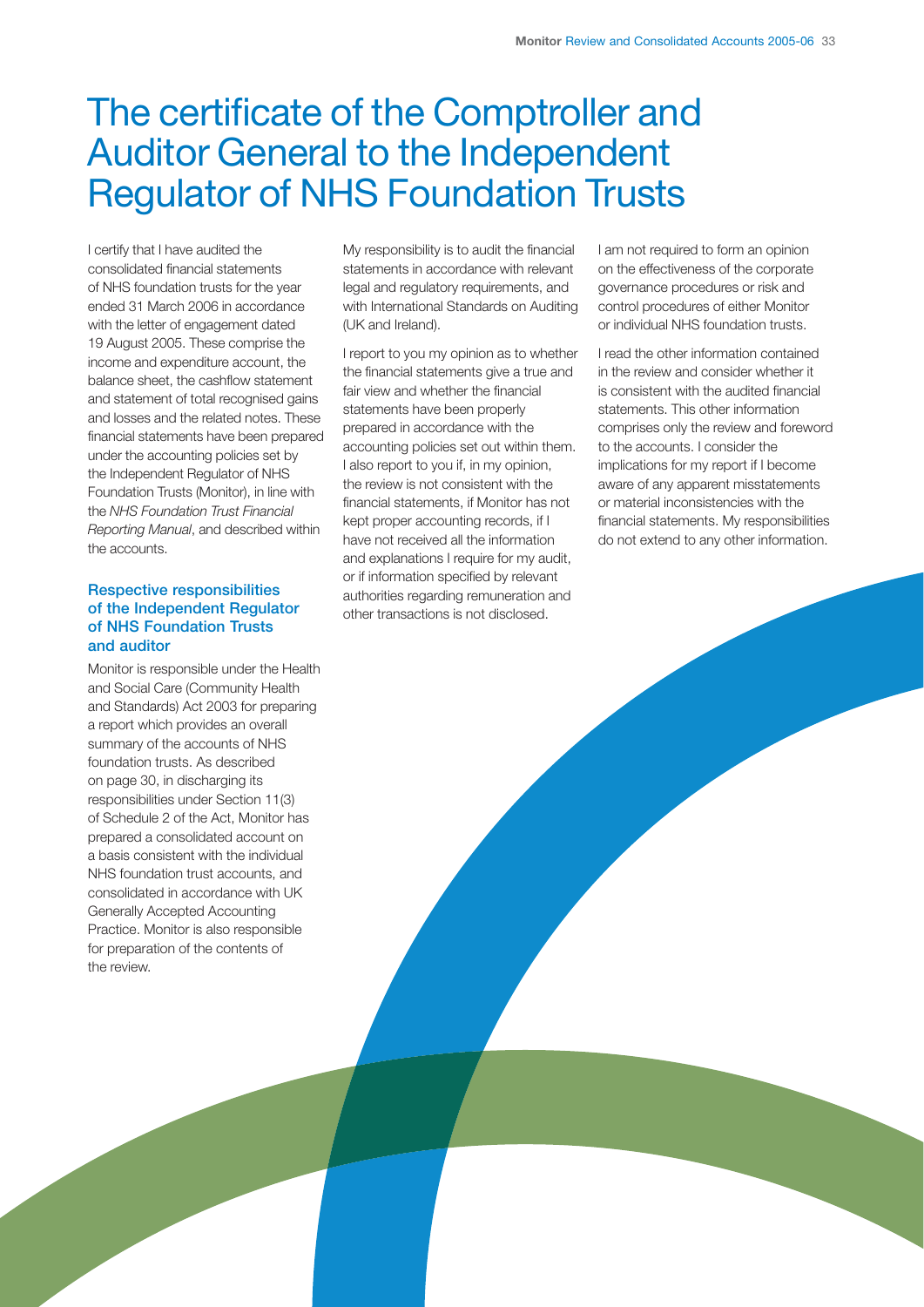# The certificate of the Comptroller and Auditor General to the Independent Regulator of NHS Foundation Trusts continued

#### **Basis of audit opinion**

I conducted my audit in accordance with International Standards on Auditing (UK and Ireland) issued by the Auditing Practices Board. My audit includes examination, on a test basis, of evidence relevant to the amounts and disclosures of financial transactions included in the financial statements. It also includes an assessment of the significant estimates and judgments made by Monitor in the preparation of the financial statements, and of whether the accounting policies are most appropriate to the circumstances of the NHS foundation trust sector, consistently applied and adequately disclosed.

I planned and performed my audit so as to obtain all the information and explanations which I considered necessary in order to provide me with sufficient evidence to give reasonable assurance that the financial statements are free from material misstatement, whether caused by fraud or error or other irregularity. In forming my opinion I also evaluated the overall adequacy of the presentation of information in the financial statements.

#### **Opinions**

In my opinion:

- the financial statements give a true and fair view of the state of affairs of the NHS foundation trust sector as at 31 March 2006 and of its deficit for the year then ended; and
- the financial statements have been properly prepared in accordance with the accounting policies set out within them.

The maintenance and integrity of Monitor's website is the responsibility of the Executive Chairman; the work carried out by the auditors does not involve consideration of these matters and accordingly the auditors accept no responsibility for any changes that may have occurred to the financial statements since they were initially presented on the website.

#### **John Bourn**

Comptroller and Auditor General 29 November 2006

National Audit Office 157-197 Buckingham Palace Road Victoria London SW1W 9SP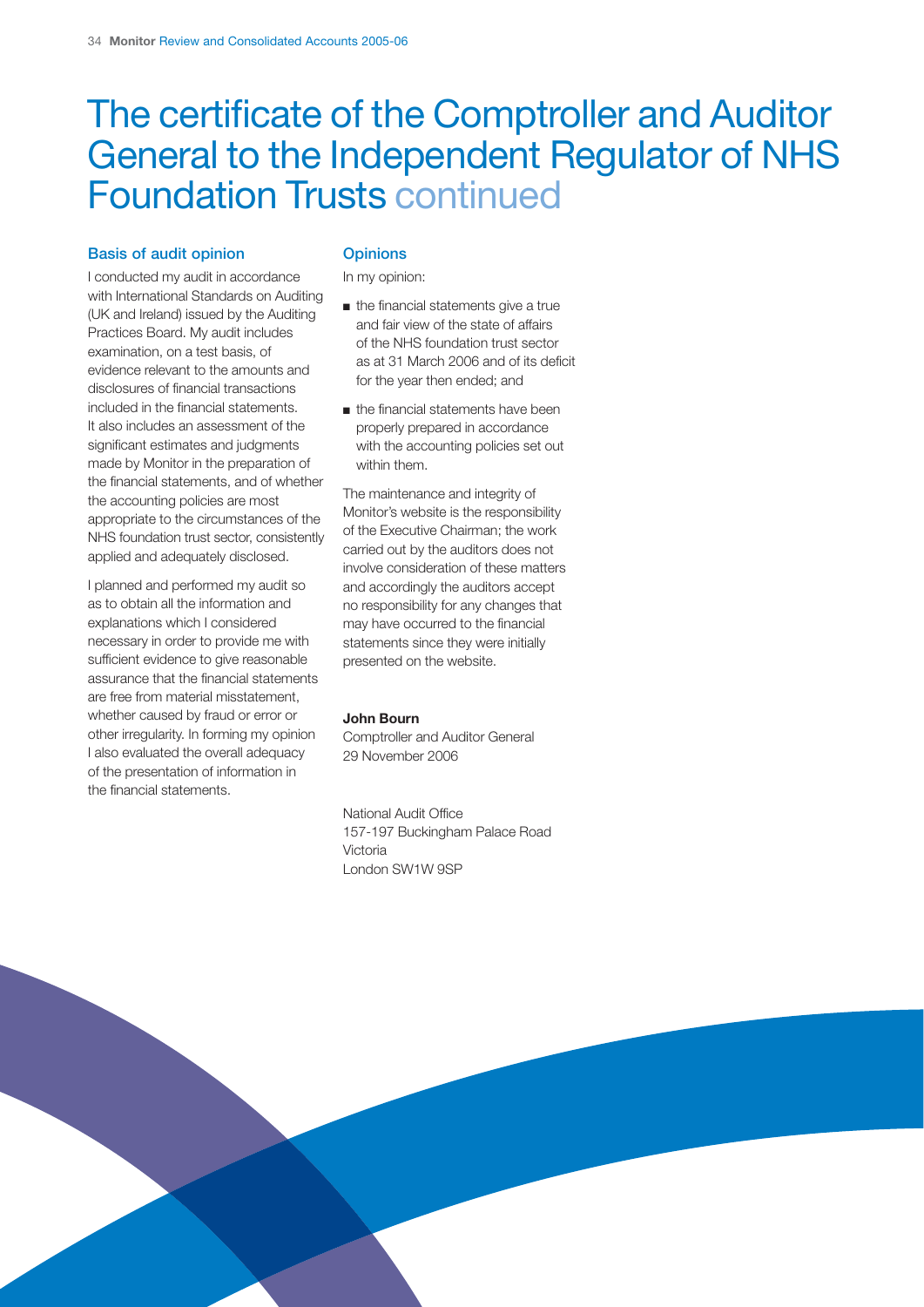# Financial statements and notes

## Consolidated income and expenditure account year ended 31 March

|                                                             | Note | 2006<br>£ million | <b>Restated</b><br>2005<br>£ million |
|-------------------------------------------------------------|------|-------------------|--------------------------------------|
|                                                             |      |                   |                                      |
| Income from activities                                      | 3.1  | 5,688.6           | 3,391.6                              |
| Other operating income                                      | 3.2  | 1,073.8           | 715.1                                |
| Impairments                                                 |      | (6.5)             | (7.9)                                |
| Other operating expenses                                    | 4.1  | (6,627.0)         | (4,040.8)                            |
| <b>Operating surplus</b>                                    |      | 128.9             | 58.0                                 |
|                                                             |      |                   |                                      |
| <b>Exceptional items</b>                                    | 6    | (6.5)             | 0.0                                  |
| Profit/ (loss) on disposal of fixed assets                  | 7    | 8.9               | (1.3)                                |
| Surplus before interest                                     |      | 131.3             | 56.7                                 |
|                                                             |      |                   |                                      |
| Interest receivable                                         |      | 18.8              | 9.4                                  |
| Interest payable                                            | 8    | (1.4)             | (0.6)                                |
| Other finance costs - unwinding of discount                 | 17   | (0.9)             | (0.8)                                |
| Other finance costs - change in discount rate on provisions | 17   | (3.3)             | 0.0                                  |
| Surplus before taxation                                     |      | 144.5             | 64.7                                 |
|                                                             |      |                   |                                      |
| Taxation                                                    |      | (0.1)             | 0.0                                  |
| Surplus/(deficit) after taxation                            |      | 144.4             | 64.7                                 |
|                                                             |      |                   |                                      |
| PDC dividends payable                                       | 18   | (167.6)           | (97.2)                               |
| Retained deficit for the year                               |      | (23.2)            | (32.5)                               |

Prior year comparatives have been restated to take account of the prior year adjustments set out in Note 22.

All operations are continuing.

The notes on pages 39 to 61 form part of these accounts.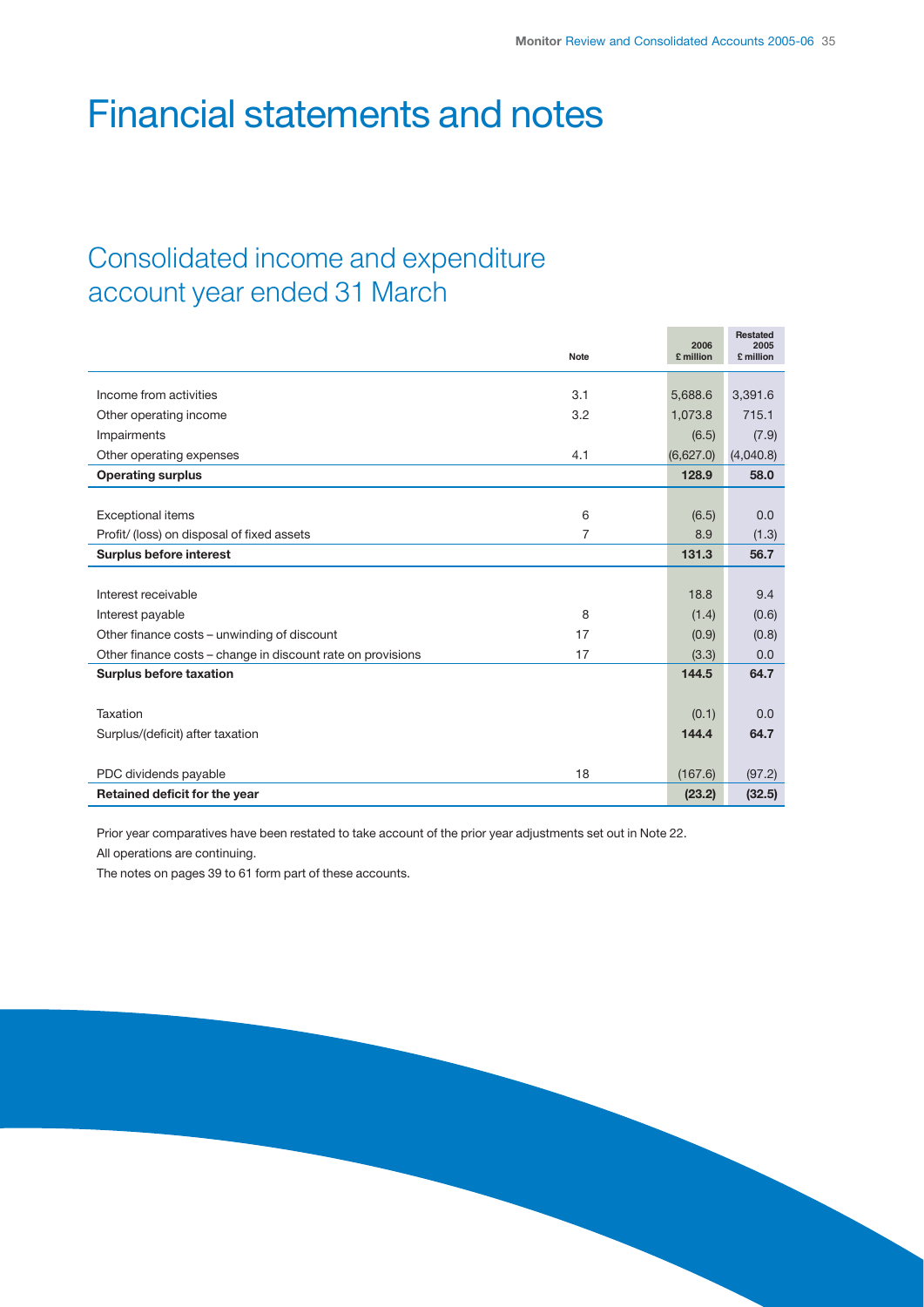## Consolidated balance sheet as at 31 March

|                                              | <b>Note</b> | 2006<br>£ million | Restated<br>2005<br>£ million |
|----------------------------------------------|-------------|-------------------|-------------------------------|
|                                              |             |                   |                               |
| <b>Fixed assets</b>                          |             |                   |                               |
| Intangible assets                            | 9           | 12.7              | 6.1                           |
| Tangible assets                              | 10.1        | 5,322.1           | 4,355.3                       |
| <b>Total fixed assets</b>                    |             | 5,334.8           | 4,361.4                       |
|                                              |             |                   |                               |
| <b>Current assets</b>                        |             |                   |                               |
| Stocks and work in progress                  | 11          | 98.7              | 83.6                          |
| Debtors falling due within one year          | 12          | 411.5             | 364.3                         |
| Debtor amounts due after one year            | 12          | 70.6              | 24.6                          |
| Investments                                  | 13          | 52.4              | 36.4                          |
| Cash at bank and in hand                     |             | 259.1             | 117.2                         |
| <b>Total current assets</b>                  |             | 892.3             | 626.1                         |
|                                              |             |                   |                               |
| <b>Creditors</b>                             |             |                   |                               |
| Amounts falling due within one year          | 14          | (754.5)           | (574.0)                       |
|                                              |             |                   |                               |
| Net current assets/(liabilities)             |             | 137.8             | 52.1                          |
|                                              |             |                   |                               |
| Total assets less current liabilities        |             | 5,472.6           | 4,413.5                       |
|                                              |             |                   |                               |
| Long-term creditors                          |             |                   |                               |
| Amounts falling due after more than one year | 14          | (73.3)            | (21.8)                        |
| Provision for liabilities and charges        | 17          | (103.8)           | (82.4)                        |
| <b>Total assets employed</b>                 |             | 5,295.5           | 4,309.3                       |
|                                              |             |                   |                               |
| Financed by taxpayers' equity                |             |                   |                               |
| Public dividend capital                      | 19          | 3,204.5           | 2,485.3                       |
| Revaluation reserve                          | 20          | 1,599.2           | 1,373.4                       |
| Donated asset reserve                        | 20          | 438.3             | 395.0                         |
| Other reserves                               | 20          | 7.8               | 7.2                           |
| Income and expenditure reserve               | 20          | 45.7              | 48.4                          |
| Total taxpayers' equity                      |             | 5,295.5           | 4,309.3                       |

Prior year comparatives have been restated to take account of the prior year adjustments set out in Note 22. The notes on pages 39 to 61 form part of these accounts.

**William Moyes** Executive Chairman 28 November 2006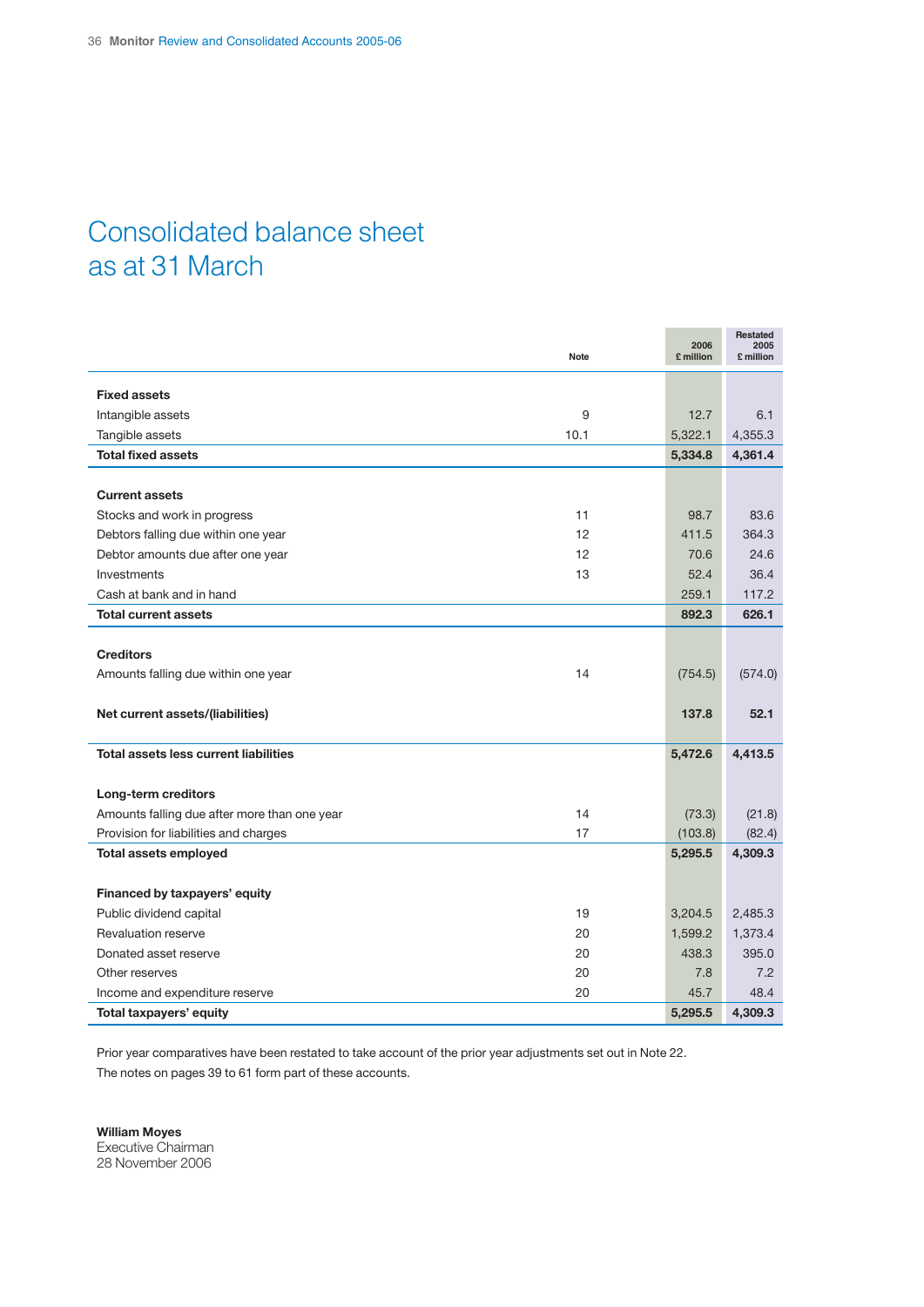## Consolidated statement of total recognised gains and losses year ended 31 March

|                                                                               | Note | 2006<br>£ million | <b>Restated</b><br>2005<br>£ million |
|-------------------------------------------------------------------------------|------|-------------------|--------------------------------------|
|                                                                               |      |                   |                                      |
| Surplus for the financial year before dividend payments                       |      | 144.4             | 64.7                                 |
| Fixed asset impairment losses                                                 | 20   | (11.3)            | (5.6)                                |
| Unrealised surplus on fixed assets and current asset investments revaluations | 20   | 15.5              | 252.3                                |
| Increase in the donated asset reserve due to receipt of donated assets        | 20   | 50.6              | 49.5                                 |
| Reductions in the donated asset reserve due to depreciation, impairment,      |      |                   |                                      |
| and/or disposal of donated assets                                             | 20   | (24.1)            | (19.2)                               |
| Additions/(reductions) in "Other reserves"                                    | 20   | 0.6               | 0.0                                  |
| Other recognised gains and losses                                             | 20   | (5.6)             | 0.0                                  |
| Total recognised gains and losses for the financial year                      |      | 170.1             | 341.7                                |
|                                                                               |      |                   |                                      |
| Prior period adjustments                                                      | 22c  | 4.4               |                                      |
|                                                                               |      |                   |                                      |
| Total recognised gains and losses since the last financial year               |      | 174.5             |                                      |

Prior year comparatives have been restated to take account of the prior year adjustments set out in Note 22. The notes on pages 39 to 61 form part of these accounts.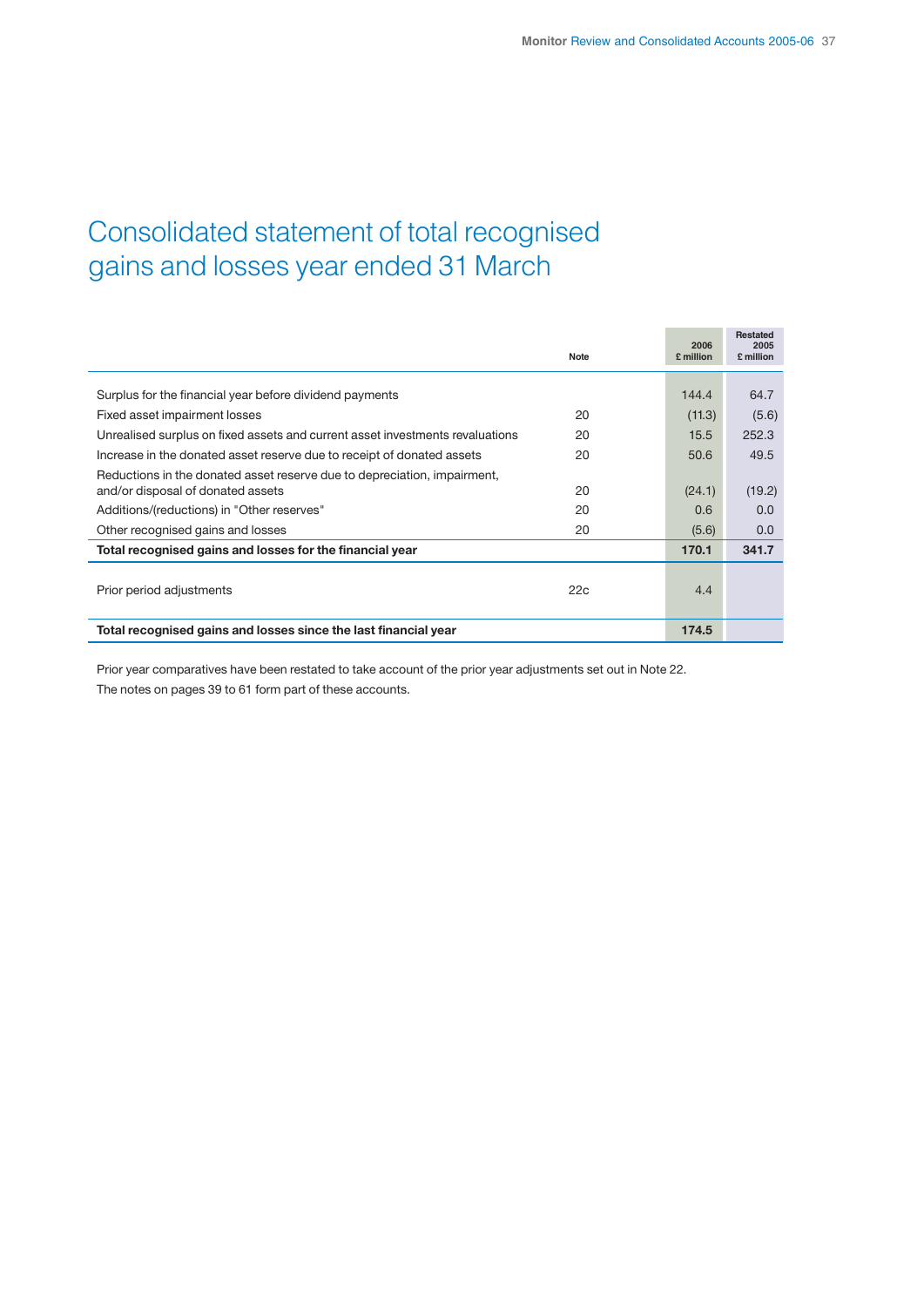## Consolidated cash flow statement year ended 31 March

|                                                                               | <b>Note</b> | 2006<br>£ million | 2005<br>£ million |
|-------------------------------------------------------------------------------|-------------|-------------------|-------------------|
| Net cash inflow/(outflow) from operating activities                           | 21.1        | 392.8             | 296.9             |
| Returns on investment and servicing of finance                                |             |                   |                   |
| Interest received                                                             |             | 18.8              | 9.3               |
| Interest paid                                                                 |             | (1.8)             | (0.3)             |
| Interest element of finance lease rental payments                             |             | 0.0               | (0.3)             |
| Net cash inflow from returns on investments and servicing of finance          |             | 17.0              | 8.7               |
| <b>Capital expenditure</b>                                                    |             |                   |                   |
| (Payments) to acquire tangible fixed assets                                   |             | (382.7)           | (249.8)           |
| Receipts from sale of tangible fixed assets                                   |             | 57.6              | 22.0              |
| (Payments) to acquire intangible assets                                       |             | (6.9)             | (1.6)             |
| Net cash inflow/(outflow) from capital expenditure                            |             | (332.0)           | (229.4)           |
|                                                                               |             |                   |                   |
| Dividends paid                                                                |             | (168.1)           | (112.0)           |
| Net cash inflow/(outflow) before management of liquid resources and financing |             | (90.3)            | (35.8)            |
| <b>Management of liquid resources</b>                                         |             |                   |                   |
| (Purchase) of current asset investments                                       |             | (491.0)           | (23.9)            |
| Sale of current asset investments                                             |             | 475.2             | 9.0               |
| Net cash inflow/(outflow) from management of liquid resources                 |             | (15.8)            | (14.9)            |
|                                                                               |             |                   |                   |
| Net cash inflow/(outflow) before financing                                    |             | (106.1)           | (50.7)            |
| <b>Financing</b>                                                              |             |                   |                   |
| New public dividend capital received                                          |             | 155.6             | 137.5             |
| Public dividend capital repaid                                                | 19          | (21.5)            | (53.9)            |
| Loans received from Foundation Trust Financing Facility                       |             | 52.1              | 6.0               |
| Other loans received                                                          |             | 8.2               | 3.1               |
| Loans repaid to Foundation Trust Financing Facility                           |             | (3.3)             | 0.0               |
| Other loans repaid                                                            |             | (6.4)             | 0.0               |
| Other capital receipts                                                        |             | 65.7              | 36.5              |
| Capital element of finance lease rental payments                              |             | 0.0               | (0.5)             |
| Net cash inflow/(outflow) from financing                                      |             | 250.4             | 128.7             |
| Increase/(decrease) in cash                                                   | 21.3        | 144.3             | 78.0              |

The notes on pages 39 to 61 form part of these accounts.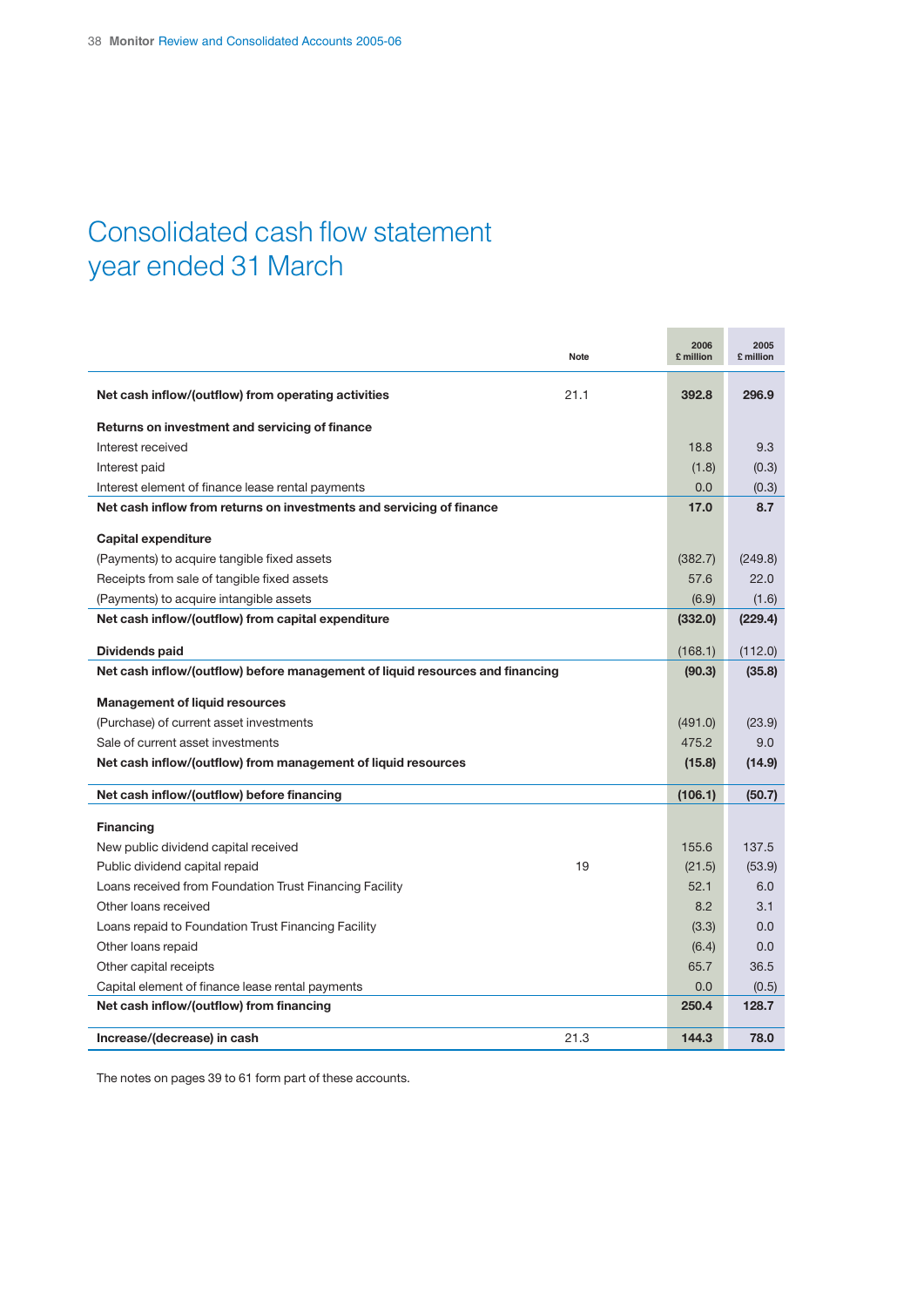## Notes to the accounts

### **1. Accounting policies**

#### **Accounting convention**

This account has been prepared under the historical cost convention modified to include the revaluation of fixed assets at their value to the business by reference to their current costs. NHS foundation trusts, in compliance with HM Treasury's *Financial Reporting Manual*, are not required to comply with FRS 3 requirements to report "earnings per share" or historical cost profits and losses.

The accounting policies have been applied consistently in dealing with items considered material in relation to the accounts.

#### **Basis of consolidation**

This account aggregates the accounts of all NHS foundation trusts, using the principles of UK Generally Accepted Accounting Practice (UK GAAP) for consolidation. It presents the aggregated results of the NHS foundation trust sector, eliminating all inter-NHS foundation trust balances and transactions. Monitor is not the parent undertaking for NHS foundation trusts, and its results are not incorporated within these accounts, but are laid separately before Parliament.

NHS foundation trusts have been included within these accounts using the acquisition method of accounting as if they were wholly owned subsidiaries even though Monitor is not the parent undertaking. Accordingly, the income and expenditure and the statement of cash flows include the results and cash flows of the NHS foundation trusts from the date of authorisation for each

organisation. The opening balance is nil, with the assets and liabilities being brought into the balance sheet on the day of transfer at the carrying value for the NHS trust unless materially different to fair value. No such adjustments were necessary in 2005-06.

Monitor has directed NHS foundation trusts, in accordance with Section 25 of Schedule 2 to the Health and Social Care (Community Health and Standards) Act 2003, to apply the accounting requirements of the *NHS Foundation Trust Financial Reporting Manual* (FT FReM), which has been approved by HM Treasury. The accounting policies contained within the FT FReM are broadly consistent with those specified in HM Treasury's *Financial Reporting Manual* (FReM), which itself follows UK GAAP, to the extent that it is meaningful and appropriate in the public sector context. The FT FReM's divergences from the FReM are listed on Monitor's website, and have been designed to ensure an appropriate financial reporting framework for the NHS foundation trust sector. HM Treasury's Financial Reporting Advisory Board have approved these limited divergences. The FT FReM has also been used in preparing this consolidated account.

NHS foundation trusts are not required to comply with FRS 3 regarding historical profits and losses.

#### **Prior year comparatives**

The prior year comparative figures relate only to those NHS foundation trusts that became foundation trusts in 2004-05 and are only for the periods for which they were foundation trusts in 2004-05,

which in some cases was less than a full year. The prior year figures are not, therefore, directly comparable with current year figures. The results of NHS foundation trusts that were authorised in 2005-06 are not shown separately from the results of the existing NHS foundation trusts. Some of the existing NHS foundation trusts were authorised mid-year in 2004-05 and the prior year figures for these NHS foundation trusts are not directly comparable. The current year net surplus or deficit for each NHS foundation trust for 2005-06 and 2004-05 are detailed on pages 26 and 27.

#### **Acquisitions and discontinued operations**

Activities are considered to be 'discontinued' where they meet all of the following conditions:

- a) the sale (this may be at nil consideration for activities transferred to another public sector body) or termination is completed either in the period or before the earlier of three months after the commencement of the subsequent period and the date on which the financial statements are approved;
- b) if a termination, the former activities have ceased permanently;
- c) the sale or termination has a material effect on the nature and focus of the reporting NHS foundation trust's operations and represents a material reduction in its operating facilities resulting either from its withdrawal from a particular activity or from a material reduction in income in its continuing operations; and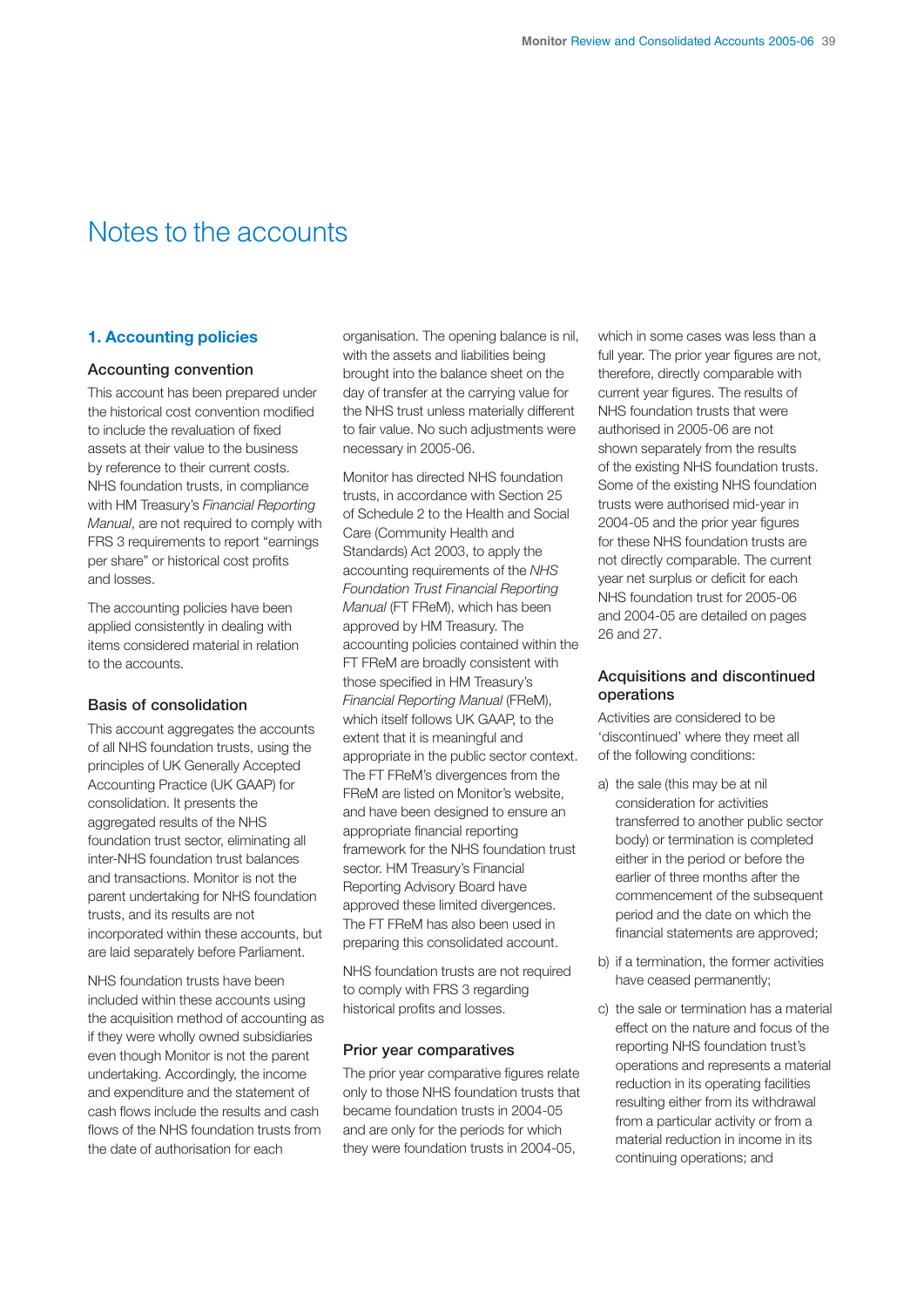## Notes to the accounts continued

d) the assets, liabilities, results of operations and activities are clearly distinguishable, physically, operationally and for financial reporting purposes.

Activities acquired by NHS foundation trusts are treated as such whether or not they are acquired from outside the public sector. The activities, results and cash flows of NHS foundation trusts are aggregated with effect from the date of authorisation for each NHS foundation trust. They are not treated as acquired activities in these aggregated accounts.

Operations not satisfying these conditions are classified as continuing.

#### **Income recognition**

Income is accounted for applying the accruals convention. The main source of income for the NHS foundation trusts is under contracts from commissioners in respect of healthcare services. Income is recognised in the period in which services are provided. Where income is received for a specific activity which is to be delivered in the following financial year, that income is deferred.

In the previous accounting period the provision of a clinical service was recognised at its completion. In accordance with the provisions of the FT FReM, the income relating to episodes of care which are partially complete at the end of an accounting period is now divided pro rata across the periods in which the episode takes place. This treatment conforms to FRS 5 and UITF 40 and is a change in accounting policy in recognition of which the relevant figures for the previous accounting period have been restated.

#### **Expenditure**

Expenditure is accounted for applying the accruals convention. The costs of operating leases are charged to the income and expenditure account on a straight-line basis over the term of the lease.

#### **Pooled budgets**

Some of the NHS foundation trusts have entered into a pooled budget with local authorities. Under the arrangement funds are pooled under S31 of the Health Act 1999 for 2005-06 activities and a memorandum note to the accounts provides details of the joint income and expenditure. The foundation trusts account for their own share of the pooled budget's income and expenditure and assets and liabilities as the pooled budget is not an entity in its own right.

#### **Tangible and intangible fixed assets**

Intangible assets are capitalised when they are capable of being used in a trust's activities for more than one year; they can be valued; and they have a cost of at least £5,000. Intangible fixed assets held for operational use are valued at historical cost and are depreciated over the estimated life of the asset on a straight line basis. The carrying value of intangible assets is reviewed for impairment at the end of the first full year following acquisition and in other periods if events or changes in circumstances indicate the carrying value may not be recoverable.

Purchased computer software licences are amortised over the shorter of the term of the licence and the useful economic life.

Tangible assets are capitalised if they are capable of being used for a period which exceeds one year and they:

- individually have a cost of at least £5,000; or
- form a group of assets which individually have a cost of more than £250, collectively have a cost of at least £5,000, where the assets are functionally interdependent, they had broadly simultaneous purchase dates, are anticipated to have simultaneous disposal dates and are under single managerial control; or
- form part of the initial setting-up cost of a new building or refurbishment of a ward or unit, irrespective of their individual or collective cost.

Tangible fixed assets are stated at the lower of replacement cost and recoverable amount. On initial recognition they are measured at cost (for leased assets, fair value) including any costs such as installation directly attributable to bringing them into working condition. They are restated to current value each year. The carrying values of tangible fixed assets are reviewed for impairment in periods if events or changes in circumstances indicate the carrying value may not be recoverable.

All land and buildings are restated to current value using professional valuations in accordance with FRS 15 every five years. A three yearly interim valuation is also carried out. Professional valuations are conducted by the District Valuers of the Inland Revenue Government Department. The valuations are carried out in accordance with the Royal Institute of Chartered Surveyors (RICS) Appraisal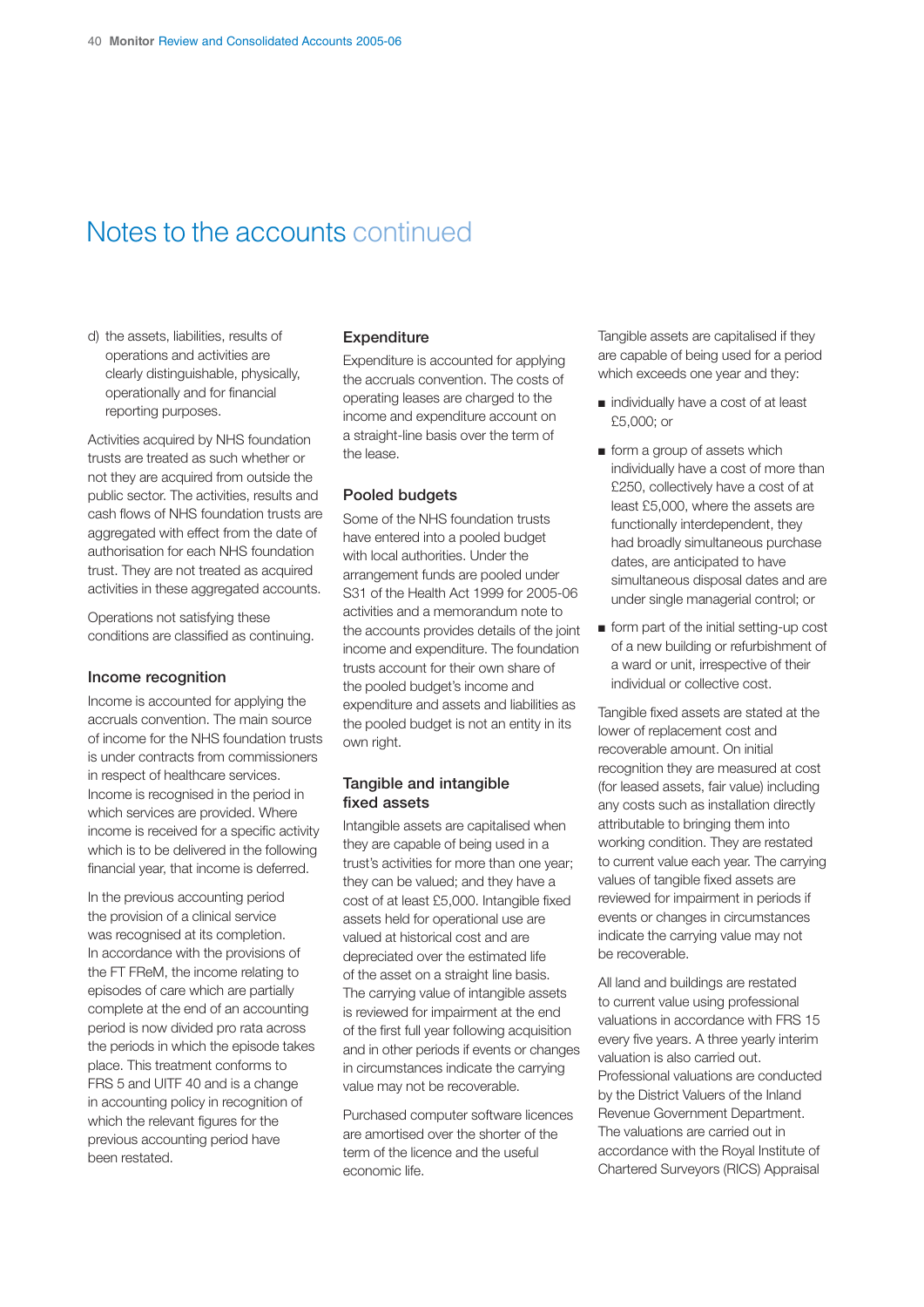and Valuation Manual insofar as these terms are consistent with the agreed requirements of the Department of Health and HM Treasury. The last asset valuations were undertaken in 2004 as at the prospective valuation date of 1 April 2005. The revaluation undertaken at that date has been accounted for on 31 March 2005. The valuations are carried out primarily on the basis of depreciated replacement cost for specialised operational property and existing use value for non-specialised operational property, including land for existing use. Additional alternative open market value figures have only been supplied for operational assets scheduled for imminent closure and subsequent disposal. All impairments resulting from price changes are charged to the statement of total recognised gains and losses. If the balance on the revaluation reserve is less than the impairment, the difference is taken to the income and expenditure account. Assets in the course of construction are valued at cost and are included as part of the valuation exercise once they are brought into use. Residual interests in off-balance sheet private finance initiative properties are included in assets under construction within tangible fixed assets at the amount of unitary charge allocated for the acquisition of the residual with an adjustment. The adjustment is the net present value of the charge in the fair value of the residual as estimated at the start of the contract and at the balance sheet date. Operational equipment is valued at net current replacement cost. Equipment surplus to requirements is valued at the net recoverable amount.

### **Depreciation, amortisation and impairments**

Tangible fixed assets are depreciated at rates calculated to write them down to estimated residual value on a straightline basis over their estimated useful lives. No depreciation is provided on freehold land, and assets surplus to requirements. Assets in the course of construction and residual interests in off-balance sheet PFI contract assets are not depreciated until the asset is brought into use or reverts to the trust, respectively. Buildings, installations and fittings are depreciated on their current value over the estimated remaining life of the asset as advised by the District Valuer. Leaseholds are depreciated over the primary lease term. Equipment is depreciated on the current cost evenly over the estimated life.

Fixed asset impairments resulting from losses of economic benefits are charged to the income and expenditure account. All other impairments are taken to the revaluation reserve and reported in the statement of total recognised gains and losses to the extent that there is a balance on the revaluation reserve in respect of the particular asset.

#### **Taxation**

The Finance Act 2004 amended S519A Income and Corporation Taxes Act 1988 to provide power to the Treasury to make certain non-core activities of NHS foundation trusts potentially subject to corporation tax. This legislation is effective from 12 September 2005. A provision has been made in the Income and Expenditure Account for the payment of corporation tax.

#### **Investments**

Investments in subsidiary undertakings, associates and joint ventures are treated as fixed asset investments and valued at open market value. Fixed asset investments are reviewed annually for impairments. Deposits and other investments that are readily convertible into known amounts of cash at or close to their carrying amounts are treated as liquid resources in the cash flow statement. These assets and other current assets, are valued at cost less any amounts written off to represent impairments in value, and are reviewed annually for impairments.

#### **Donated fixed assets**

Donated fixed assets are capitalised at their current value on receipt and this value is credited to the donated asset reserve. Donated fixed assets are valued and depreciated as described above for purchased assets. Gains and losses on revaluations are also taken to the donated asset reserve and, each year, an amount equal to the depreciation charge on the asset is released from the donated asset reserve to the income and expenditure account. Similarly, any impairment on donated assets charged to the income and expenditure account is matched by a transfer from the donated asset reserve. On sale of donated assets, the value of the sale proceeds is transferred from the donated asset reserve to the income and expenditure reserve.

#### **Government grants**

In the previous period a government grant reserve was established to record capital funding received from the Department of Health in recognition of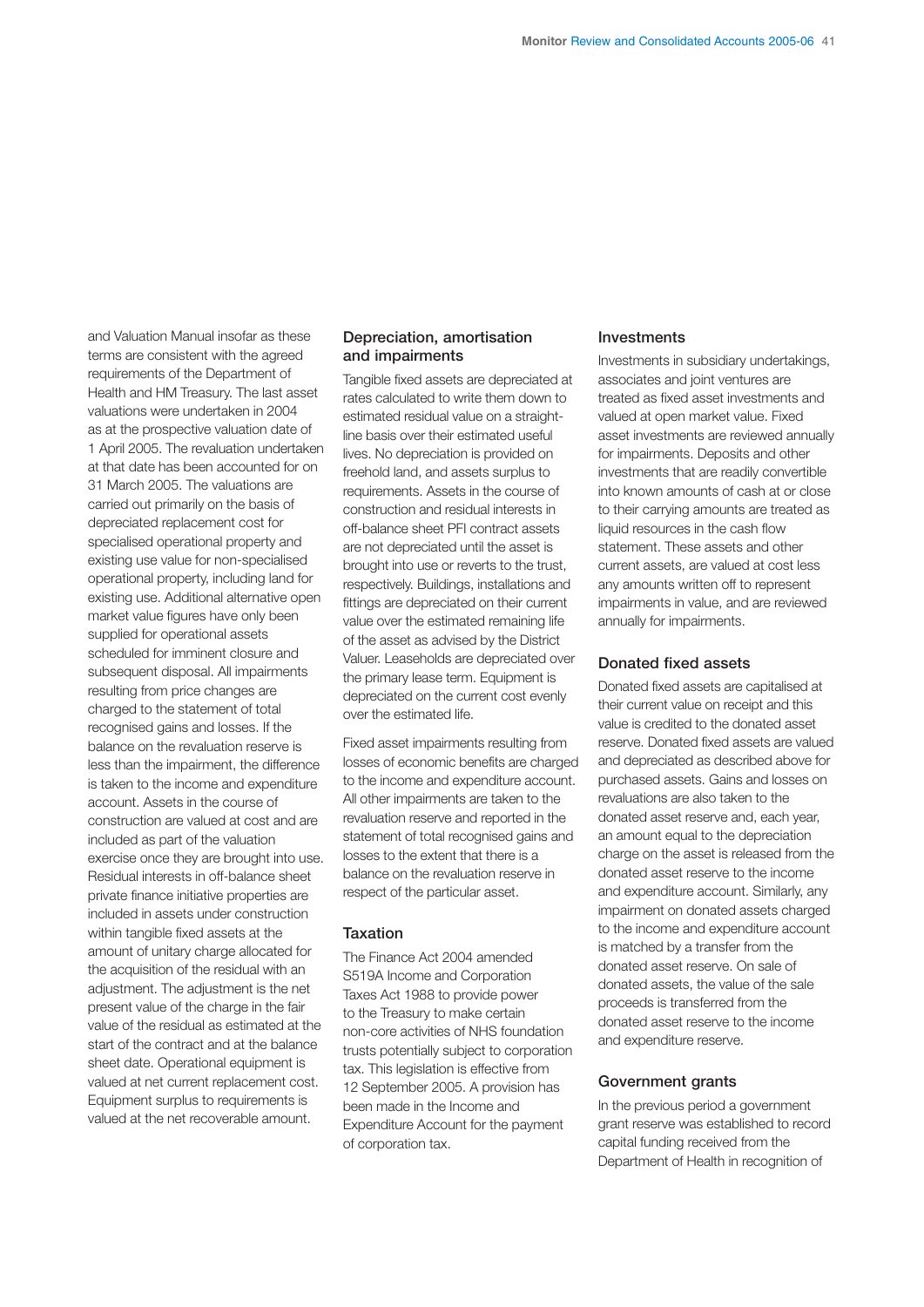## Notes to the accounts continued

the achievement of three-star status. In order to comply fully with UK GAAP this funding has now been reclassified as deferred income. This is a change from previous accounting policy and the relevant figures for the previous period have therefore been restated in these accounts.

#### **Private finance initiative (PFI) transactions**

The NHS follows HM Treasury's Technical Note 1 (Revised) "How to Account for PFI transactions" which provides definitive guidance for the application of Application note F to FRS 5. Where the balance of the risks and rewards of ownership of the PFI property are borne by the PFI operator, the PFI payments are recorded as an operating expense. Where the trust has contributed land and buildings, a prepayment for their fair value is recognised and amortised over the life of the PFI contract by charge to the income and expenditure account. Where, at the end of the PFI contract, a property reverts to the trust, the difference between the expected fair value of the residual on reversion and any agreed payment on reversion is built up over the life of the contract by capitalising part of the unitary charge each year, as a tangible fixed asset. Where the balance of risk and rewards of ownership of the PFI property are borne by the trust, it is recognised as a fixed asset along with the liability to pay for it which is accounted for as a finance lease. Contract payments are apportioned between an imputed finance lease charge and a service charge.

#### **Stocks and work-in-progress**

Stocks and work-in-progress are valued at the lower of cost and net realisable value. This is considered to be a reasonable approximation to current cost due to the high turnover of stocks. Work-in-progress comprises goods in intermediate stages of production. Partially completed contracts for patient services are not accounted for as work-in-progress.

#### **Cash, bank and overdraft**

Cash, bank and overdraft balances are recorded at the current values of these balances in the NHS foundations trusts' cash books. These balances exclude monies held in the NHS foundation trusts' bank accounts belonging to patients (see "third party assets" below). Account balances are only set off where a formal agreement has been made with the bank to do so. In all other cases, overdrafts are disclosed within creditors. Interest earned on bank accounts and interest charged on overdrafts is recorded as, respectively, "interest receivable" and "interest payable", in the periods to which they relate. Bank charges are recorded as operating expenditure in the periods to which they relate.

#### **Research and development**

Expenditure on research is not capitalised. Expenditure on development is capitalised if it meets the following criteria:

- there is a clearly defined project;
- the related expenditure is separately identifiable;
- the outcome of the project has been assessed with reasonable certainty as to:
	- its technical feasibility;
	- its resulting in a product or service which will eventually be brought into use; and
- adequate resources exist, or are reasonably expected to be available, to enable the project to be completed and to provide any consequential increases in working capital.

Expenditure so deferred is limited to the value of future benefits expected and is amortised through the income and expenditure account on a systematic basis over the period expected to benefit from the project. It is revalued on the basis of current cost. Expenditure which does not meet the criteria for capitalisation is treated as an operating cost in the year in which it is incurred. Where possible, NHS foundation trusts disclose the total amount of research and development expenditure charged in the income and expenditure account separately. However, where research and development activity cannot be separated from patient care activity it cannot be identified and is therefore not separately disclosed.

Fixed assets acquired for use in research and development are amortised over the life of the associated project.

#### **Provisions**

The foundation trusts provide for legal or constructive obligations that are of uncertain timing or amount at the balance sheet date on the basis of the best estimate of the expenditure required to settle the obligation. Where the effect of the time value of money is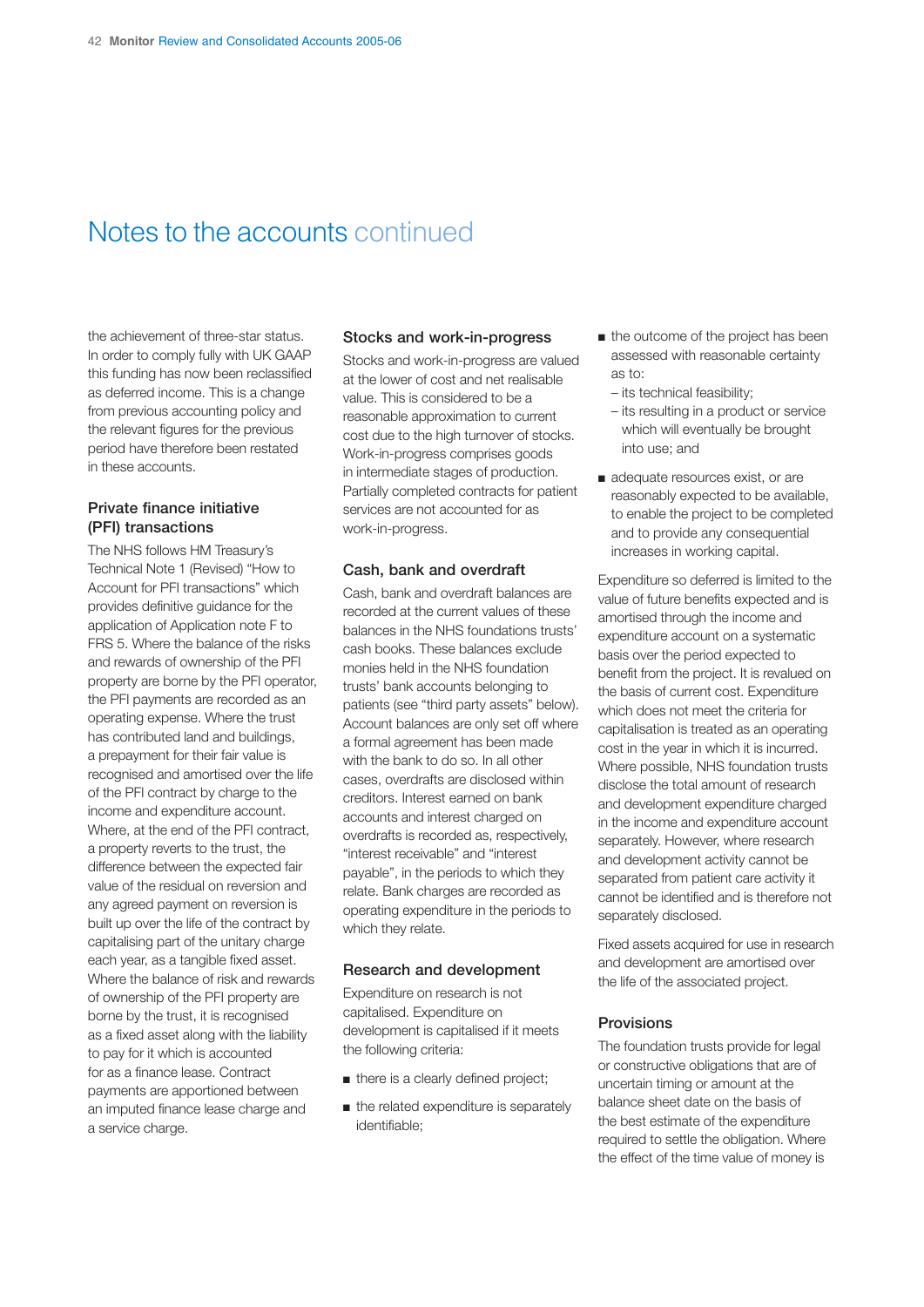significant, the estimated risk-adjusted cash flows are discounted using the Treasury's discount rate of 2.2% in real terms. This is a change from the rate of 3.5% applied in the previous year. The effect of the change is to increase the carrying value of the provision and this is shown in the income and expenditure account.

#### **Clinical negligence costs**

The NHS Litigation Authority (NHSLA) operates a risk pooling scheme under which the NHS foundation trusts pays an annual contribution to the NHSLA, which, in return, settles all clinical negligence claims. Although the NHSLA is administratively responsible for all clinical negligence cases, the legal liability remains with the NHS foundation trust. The total value of clinical negligence provisions carried by the NHSLA on behalf of NHS foundation trusts is disclosed in Note 15 to the Accounts.

#### **Non-clinical risk pooling**

The NHS foundation trusts participate in the Property Expenses Scheme and the Liabilities to Third Parties Scheme. Both are risk pooling schemes under which the trusts pay an annual contribution to the NHS Litigation Authority and in return receives assistance with the costs of claims arising. The annual membership contributions, and any 'excesses' payable in respect of particular claims are charged to operating expenses when the liability arises.

#### **Pension costs**

Past and present employees are covered by the provisions of the

NHS Pensions Scheme. The scheme is an unfunded, defined benefit scheme that covers NHS employers, general practices and other bodies, allowed under the direction of Secretary of State, in England and Wales. As a consequence it is not possible for the NHS foundation trusts to identify their share of the underlying scheme liabilities. Therefore, the scheme is accounted for as a defined contribution scheme under FRS 17. The scheme is subject to a full valuation every four years by the Government Actuary. The last valuation took place as at 31 March 2003. The last published valuation relates to the period 1 April 1994 to 31 March 1999. Between valuations, the Government Actuary provides an update of the scheme's liabilities. The latest estimate of the liabilities of the scheme is contained in the scheme actuary report, which forms part of the annual *NHS Pension Scheme (England and Wales) Resource Account*, published annually. These accounts can be viewed on the NHS Pensions Agency website at www.nhspa.gov.uk. Copies can also be obtained from The Stationery Office. The notional surplus of the scheme is £1.1 billion as per the latest scheme valuation by the Government Actuary for the period 1April 1994 to 31 March 1999. The conclusion of the valuation was that the scheme continues to operate on a sound financial basis. Employers pension cost contributions are charged to operating expenses as and when they become due. Employer contributions rates are reviewed every four years following the scheme valuation, on advice from the actuary. At the last valuation on which contributions were rebased (31 March 1999) employer contribution rates from

2003-04 were set at 14% of pensionable pay. Employees pay contributions of 6% (manual staff 5%) of their pensionable pay. The scheme is a "final salary" scheme. Annual pensions are normally based on 1/80th of the best of the last three years pensionable pay for each year of service. A lump sum normally equivalent to three years pensionable pay is payable on retirement. Annual increases are applied to pension payments at rates defined by the Pensions (Increase) Act 1971, and are based on changes in retail prices in the months ending 30 September in the previous calendar year. On death, a pension of 50% of the member's pension is normally payable to the surviving spouse. Early payment of a pension, with enhancement, is available to members of the scheme who are permanently incapable of fulfilling their duties effectively through illness or infirmity. A death gratuity of twice final year pensionable pay for death in service, and up to five times their annual pension for death after retirement is payable. The scheme provides the opportunity for members to increase benefits though money purchase additional voluntary contributions (AVCs) provided by an approved panel of life companies. Under the arrangement employees can make contributions to enhance their pension benefits. The benefits payable relate directly to the value of the investments made.

Additional pension liabilities arising from early retirements are not funded by the scheme except where the retirement is due to ill health. The full amount of the liability for the additional costs is charged to the income and expenditure account at the time a trust commits itself to the retirement, regardless of the method of payment.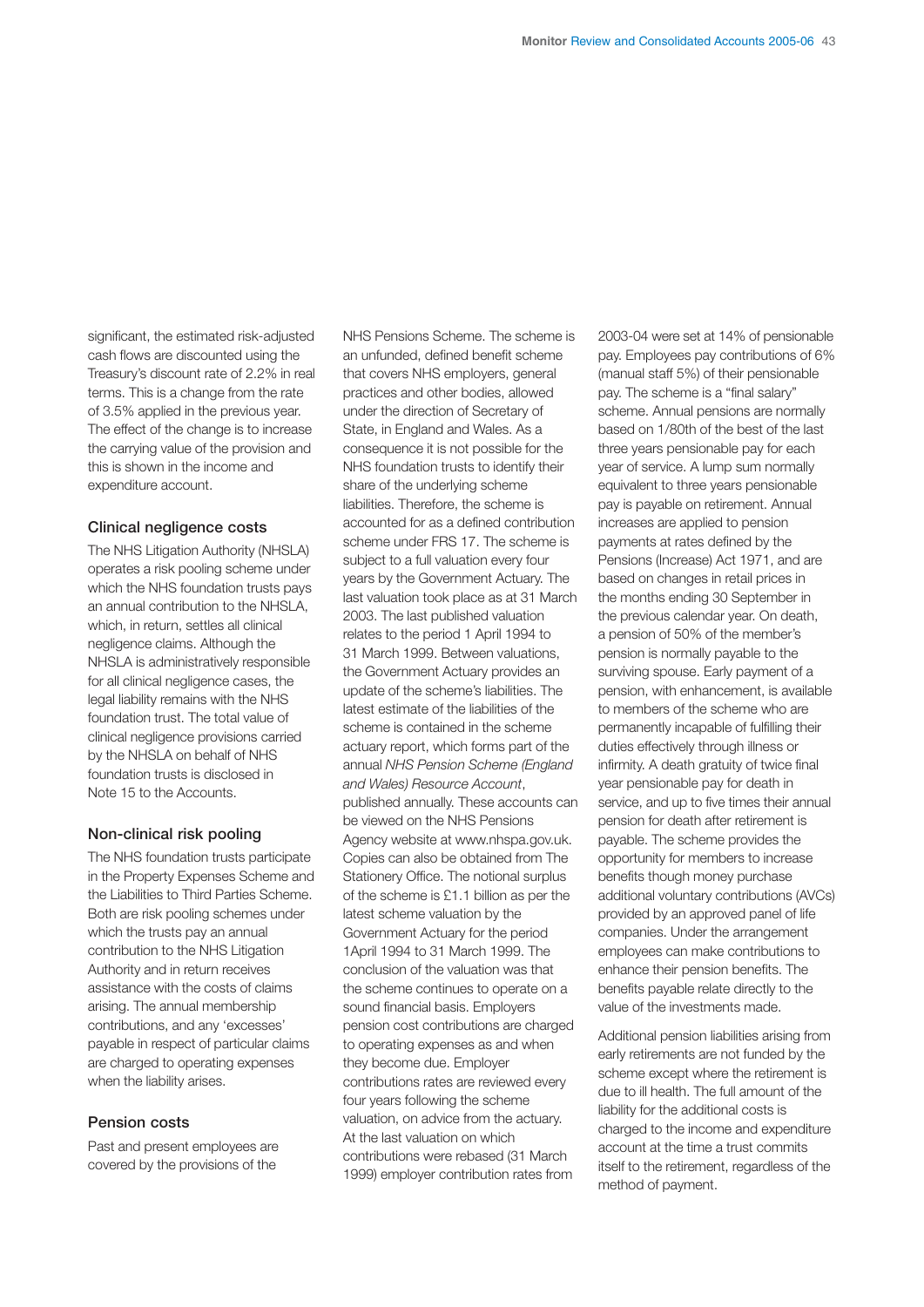## Notes to the accounts continued

The pension payments for the period are charged to the income and expenditure account. Details are included in Note 5.4 to the accounts.

#### **Value added tax**

Most of the activities of the NHS foundation trusts are outside the scope of VAT and, in general, output tax does not apply and input tax on purchases is not recoverable. Irrecoverable VAT is charged to the relevant expenditure category or included in the capitalised purchase cost of fixed assets. Where output tax is charged or input VAT is recoverable, the amounts are stated net of VAT.

#### **Foreign exchange**

Transactions that are denominated in a foreign currency are translated into sterling at the exchange rate ruling on the dates of the transactions. Resulting exchange gains and losses are taken to the income and expenditure account.

#### **Third party assets**

Assets belonging to third parties (such as money held on behalf of patients) are not recognised in the accounts since the NHS foundation trusts have no beneficial interest in them. However, they are disclosed in a Note to the accounts in accordance with the requirements of the FT FReM.

#### **Leases**

Where substantially all risks and rewards of ownership of a leased asset are borne by the NHS foundation trust, the asset is recorded as a tangible fixed asset and a debt is recorded to the lessor of the minimum lease payments discounted by the interest rate implicit in the lease. The interest element of the finance lease payment is charged to the income and expenditure account over the period of the lease at a constant rate in relation to the balance outstanding. Other leases are regarded as operating leases and the rentals are charged to the income and expenditure account on a straight-line basis over the term of the lease.

#### **Public dividend capital**

Public dividend capital (PDC) is a type of public sector equity finance based on the excess of assets over liabilities i.e. the net assets of a public benefit corporation. A charge, reflecting the forecast cost of capital utilised by the NHS foundation trust, is paid over as public dividend capital dividend. The charge is calculated at the real rate set by HM Treasury (currently 3.5%) on the average relevant net assets of the NHS foundation trusts. Relevant net assets are calculated as the value of all assets less the value of all liabilities, except for donated assets and cash held with the Office of the Paymaster General. Average relevant net assets are calculated as a simple mean of opening and closing relevant net assets.

#### **Protected assets**

Section 16 of the Health and Social Care (Community Health and Standards) Act 2003 provides that:

"An NHS foundation trust may not dispose of any protected property without the approval of the Regulator. Disposing of property includes disposing of part of it or granting an interest in it."

Protected property is property designated as protected in the Terms of Authorisation (ToA) of a NHS foundation trust. Condition 9 of this ToA defines property as protected if it is required for the purposes of providing either the mandatory goods and services of the mandatory education and training as defined in the ToA ('mandatory goods and services'). Note 10.2 provides details of the protected assets of NHS foundation trusts as at 31 March 2006.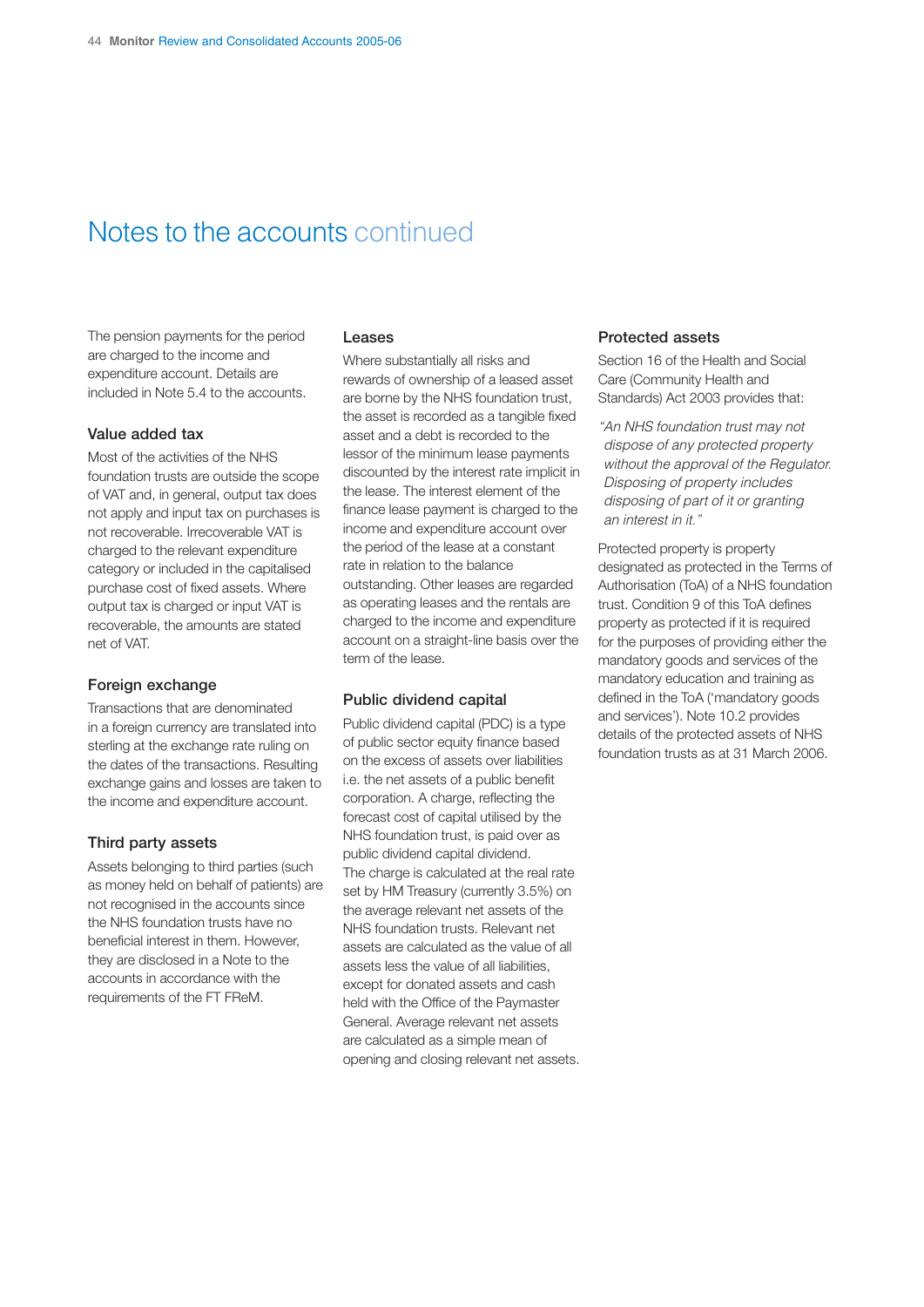### **2. Income – segmental information**

|                                                    | £ million<br>Healthcare | £ million<br>Other | 2006<br>£ million<br><b>TOTAL</b> | <b>Restated</b><br>2005<br>£ million |
|----------------------------------------------------|-------------------------|--------------------|-----------------------------------|--------------------------------------|
| Income from activities                             | 5,688.6                 | 0.0                | 5,688.6                           | 3,391.6                              |
| Other operating income                             | 1.070.9                 | 2.9                | 1.073.8                           | 715.1                                |
| <b>Total income</b>                                | 6,759.5                 | 2.9                | 6,762.4                           | 4,106.7                              |
| Surplus/(deficit) before interest and common costs | 130.4                   | 0.9                | 131.3                             | 61.8                                 |
| Common costs                                       | 0.0                     | 0.0                | 0.0                               | 5.1                                  |
| Surplus/(deficit) before interest                  | 130.4                   | 0.9                | 131.3                             | 56.7                                 |
|                                                    |                         |                    |                                   |                                      |
| <b>Total assets employed</b>                       | 5,294.0                 | 1.5                | 5,295.5                           | 4.309.3                              |

### **3.1 Income from activities**

|                               | 2006<br>£ million | Restated<br>2005<br>£ million |
|-------------------------------|-------------------|-------------------------------|
|                               |                   |                               |
| Elective income               | 1,367.7           | 1,115.6                       |
| Non elective income           | 1,876.2           | 937.1                         |
| Outpatient income             | 1,009.7           | 599.0                         |
| Other type of activity income | 1,238.5           | 653.8                         |
| A & E income                  | 204.2             | 112.9                         |
| PBR (clawback)/relief         | (106.1)           | (100.1)                       |
| Private patient income        | 98.4              | 73.3                          |
| <b>Total</b>                  | 5,688.6           | 3,391.6                       |

The prior year comparatives have been restated to take account of the prior year adjustments set out in Note 22. The prior year comparatives have also been restated to show PBR (clawback)/ relief as one category; in the prior year this was shown as two separate lines.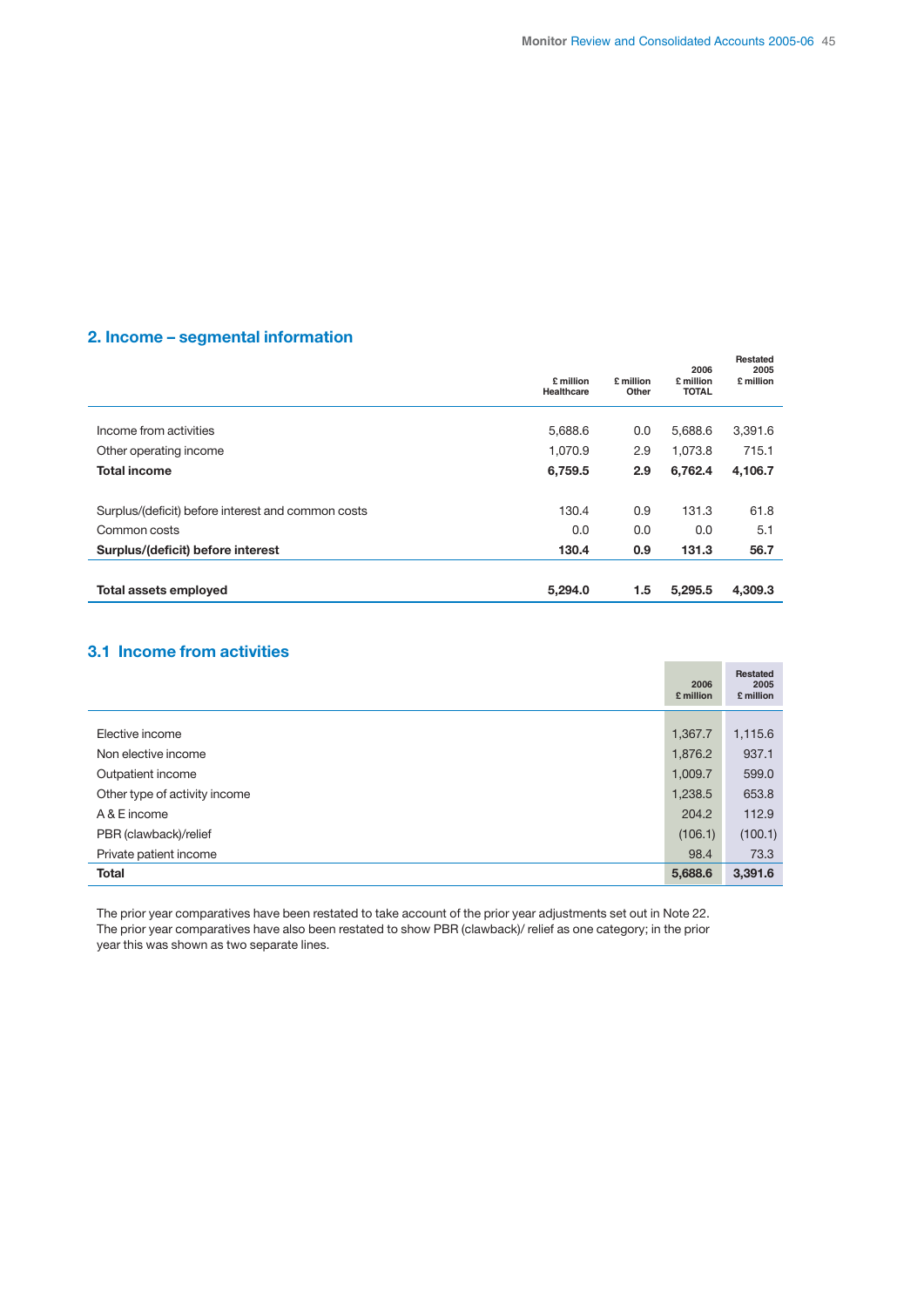## Notes to the accounts continued

### **3.2 Other operating income**

|                                                                                                                   | 2006<br>£ million | <b>Restated</b><br>2005<br>£ million |
|-------------------------------------------------------------------------------------------------------------------|-------------------|--------------------------------------|
|                                                                                                                   |                   |                                      |
| Research and development                                                                                          | 119.2             | 76.3                                 |
| Education and training                                                                                            | 419.2             | 279.6                                |
| Charitable and other contributions to expenditure                                                                 | 16.8              | 12.9                                 |
| Transfers from the donated asset reserve in respect of depreciation,<br>impairment and disposal of donated assets | 24.1              | 19.1                                 |
| Non-patient care services to other bodies                                                                         | 203.6             | 111.9                                |
| Other                                                                                                             | 290.9             | 215.3                                |
| <b>Total</b>                                                                                                      | 1,073.8           | 715.1                                |

÷.

**Contract Contract** 

## **4.1 Operating expenses**

|                                                         | 2006<br>£ million | <b>Restated</b><br>2005<br>£ million |
|---------------------------------------------------------|-------------------|--------------------------------------|
|                                                         |                   |                                      |
| Services from NHS trusts                                | 80.7              | 53.9                                 |
| Services from other NHS bodies                          | 91.7              | 60.8                                 |
| Purchase of healthcare from non-NHS bodies              | 19.6              | 15.0                                 |
| Directors' costs                                        | 26.0              | 14.8                                 |
| Staff costs                                             | 4,208.4           | 2,561.0                              |
| Drug costs                                              | 518.9             | 308.2                                |
| Supplies and services – clinical (excluding drug costs) | 610.6             | 390.3                                |
| Supplies and services - general                         | 125.5             | 77.0                                 |
| Establishment                                           | 91.4              | 67.4                                 |
| Research and development                                | 3.5               | 0.0                                  |
| Transport                                               | 22.6              | 14.1                                 |
| Premises                                                | 348.0             | 187.7                                |
| <b>Bad debts</b>                                        | 28.1              | 8.9                                  |
| Depreciation and amortisation                           | 240.9             | 154.8                                |
| Audit fees                                              | 2.6               | 2.4                                  |
| Other auditors remuneration                             | 0.3               | 0.1                                  |
| Clinical negligence                                     | 76.0              | 37.9                                 |
| Net increase in provisions                              | 41.9              | 40.6                                 |
| Other                                                   | 90.3              | 45.9                                 |
| <b>Total</b>                                            | 6,627.0           | 4,040.8                              |

The fee for the audit of these consolidated accounts is included in the accounts of Monitor.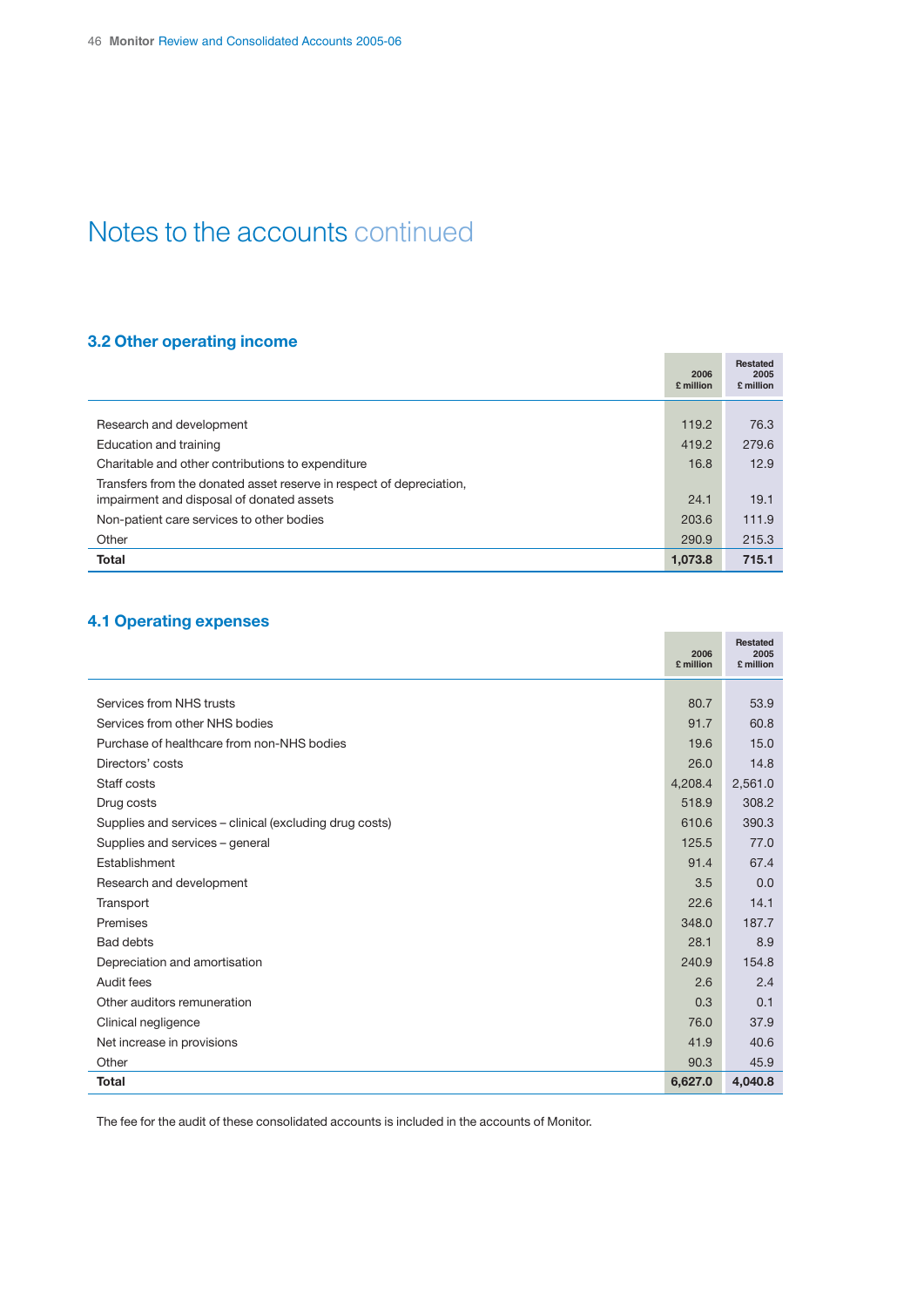## **4.2 Hire and operating lease rentals**

| 4.2 Hire and operating lease rentals | 2006<br>£ million | 2005<br>£ million |
|--------------------------------------|-------------------|-------------------|
| Hire of plant and machinery          | 9.5               | 7.4               |
| Other operating lease rentals        | 41.5              | 12.9              |

NHS foundation trusts are committed to make the following payments during the next year in respect of operating leases

| Land and<br><b>Buildings</b><br>£ million | Other<br>£ million |
|-------------------------------------------|--------------------|
|                                           |                    |
| 5.0                                       | 6.9                |
| 5.9                                       | 15.7               |
| 39.0                                      | 14.4               |
| 49.9                                      | 37.0               |
|                                           |                    |

### **5.1 Staff costs**

|                                  | <b>Total</b><br>£ million | 2006<br>Permanently<br>employed<br>£ million | Other<br>£ million | 2005<br>£ million |
|----------------------------------|---------------------------|----------------------------------------------|--------------------|-------------------|
| Salaries and wages               | 3.459.3                   | 3,411.7                                      | 47.6               | 2,094.0           |
| Social security costs            | 269.4                     | 267.2                                        | 2.2                | 165.2             |
| Employers' contribution to NHSPA | 380.8                     | 378.2                                        | 2.6                | 226.1             |
| Other pension costs              | 0.2                       | 0.2                                          | 0.0                | 0.1               |
| Agency and contract staff        | 132.5                     | 0.0                                          | 132.5              | 89.4              |
| <b>Total</b>                     | 4,242.2                   | 4,057.3                                      | 184.9              | 2,574.8           |

In Note 4.1 Operating Expenses, £10.5 million of staff costs are included under 'Services from NHS trusts', 'Services from other NHS bodies' and 'Research and development'.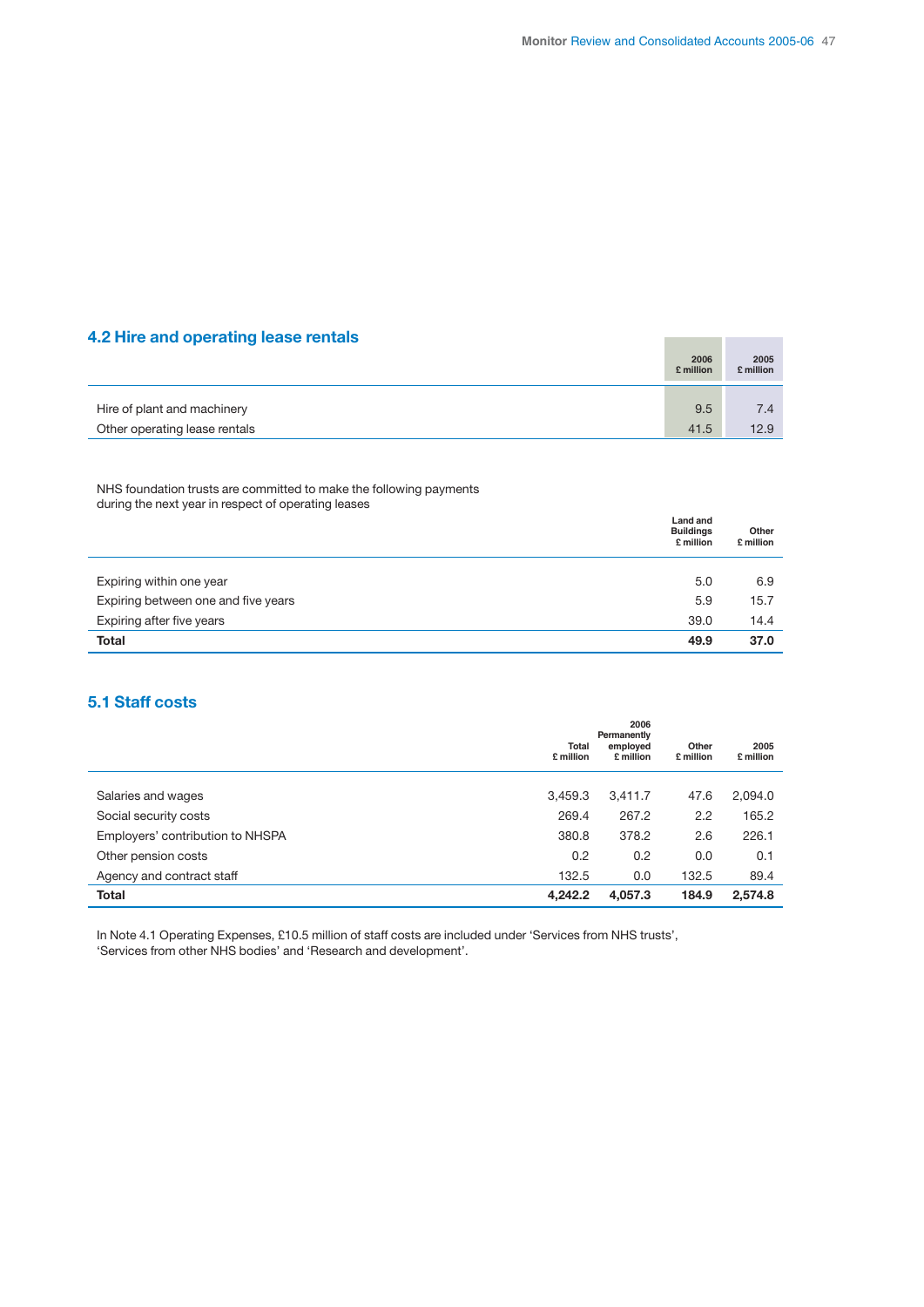## Notes to the accounts continued

#### **5.2 Average number of total staff**

|                                                 | <b>Total</b><br>£ million | 2006<br>Permanently<br>employed<br>£ million | Other<br>£ million | 2005<br>£ million |
|-------------------------------------------------|---------------------------|----------------------------------------------|--------------------|-------------------|
| Medical and dental                              | 13,318                    | 12,709                                       | 609                | 10,790            |
| Administration and estates                      | 25,366                    | 24,786                                       | 580                | 21,042            |
| Healthcare assistants and other support staff   | 14,743                    | 14,337                                       | 406                | 12,457            |
| Nursing, midwifery and health visiting staff    | 43,513                    | 42,820                                       | 693                | 35,969            |
| Nursing, midwifery and health visiting learners | 1.055                     | 918                                          | 137                | 1,307             |
| Scientific, therapeutic and technical staff     | 18,000                    | 17,710                                       | 290                | 14,529            |
| Social care staff                               | 22                        | 22                                           | 0                  | 449               |
| Bank and agency staff                           | 3,436                     | 0                                            | 3.436              | 1,336             |
| Other                                           | 2,542                     | 2.493                                        | 49                 | 893               |
| <b>Total</b>                                    | 121,995                   | 115,795                                      | 6,200              | 98.772            |

#### **5.3 Staff benefits**

The amount spent on staff benefits during the year totalled £202,000 (2004-05: £149,000).

#### **5.4 Pensions**

NHS foundation trusts participate in the NHS pension scheme. This is a statutory, defined benefit scheme, the provisions of which are laid down in the NHS Pension Scheme Regulations 1995 (SI 1995 No. 300). NHS foundation trusts pay contributions at rates specified from time to time by the Secretary of State, as advised by the Government Actuary and with the consent of HM Treasury. For 2005-06, the contribution rate was 14% (2004-05: 14%).

#### **5.5 Retirements due to ill health**

During 2005-06 there were 175 early retirements on the grounds of ill health (2004-05: 145). The estimated additional pension liability of these ill-health retirements (calculated on an average basis and borne by the NHS Pensions Scheme) will be £8.6 million (2004-05: £5.6 million).

## **6. Exceptional items**

|                                                                                                                | 2006<br>£ million | 2005<br>£ million |
|----------------------------------------------------------------------------------------------------------------|-------------------|-------------------|
| Lancashire Teaching Hospitals NHS Foundation Trust repayment of financial loss made operating<br>as NHS trust. | 2.9               |                   |
| University Hospital Birmingham NHS Foundation Trust's accelerated depreciation for new hospital build.         | 3.6               |                   |
| Total                                                                                                          | 6.5               | 0.0               |

**Contract Contract Contract** 

These items have been treated as exceptional items in the underlying NHS foundation trust accounts.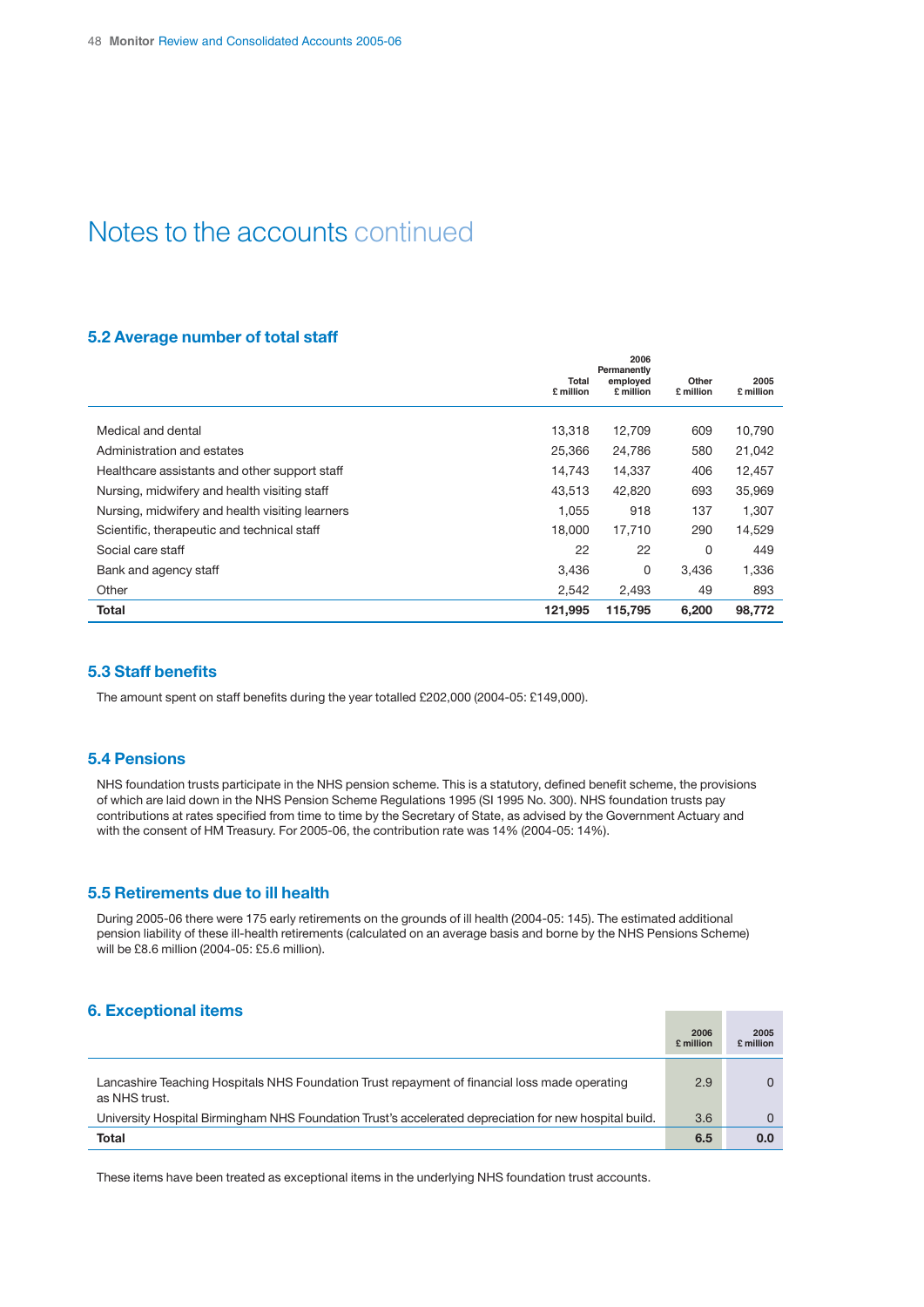**The Community** 

## **7. Profit/(loss) on disposal of fixed assets**

|                                                   | 2006<br>£ million | 2005<br>£ million |
|---------------------------------------------------|-------------------|-------------------|
|                                                   |                   |                   |
| Profit on disposal of intangible fixed assets     | $\Omega$          | (0.1)             |
| Profit on disposal of land and buildings          | 15.7              | 0.5               |
| (Loss) on disposal of land and buildings          | (5.7)             | (0.7)             |
| Profit on disposal of other tangible fixed assets | 0.2               | 0                 |
| (Loss) on disposal of other tangible fixed assets | (1.3)             | (1.0)             |
| Total                                             | 8.9               | (1.3)             |

## **8. Interest payable**

| 8. Interest payable       | 2006<br>£ million | 2005<br>£ million |
|---------------------------|-------------------|-------------------|
|                           |                   |                   |
| Bank overdrafts and loans | 1.2               | $\mathbf{0}$      |
| Finance leases            | $\Omega$          | 0.5               |
| Other                     | 0.2               | 0.1               |
| <b>Total</b>              | 1.4               | 0.6               |

## **9. Intangible fixed assets**

|                                                  | Total<br>£ million |
|--------------------------------------------------|--------------------|
| Gross cost at 1 April 2005                       | 11.6               |
| At start of period for new NHS foundation trusts | 3.9                |
| Reclassifications                                | 0.1                |
|                                                  |                    |
| Additions - purchased                            | 6.9                |
| Additions - donated                              | 0.1                |
| <b>Disposals</b>                                 | (0.3)              |
| Gross cost at 31 March 2006                      | 22.3               |
|                                                  |                    |
| Amortisation at 1 April 2005                     | 5.5                |
| At start of period for new NHS foundation trusts | 2.1                |
| Provided during the year                         | 2.3                |
| <b>Disposals</b>                                 | (0.3)              |
| Amortisation at 31 March 2006                    | 9.6                |
|                                                  |                    |
| NBV - Purchased at start of period               | 5.6                |
| NBV - Donated at start of period                 | 0.5                |
| Total NBV at start of period                     | 6.1                |
|                                                  |                    |
| NBV - Purchased at 31 March 2006                 | 12.3               |
| NBV - Donated at 31 March 2006                   | 0.4                |
| Total NBV at 31 March 2006                       | 12.7               |

All material intangible fixed assets consist of software licences.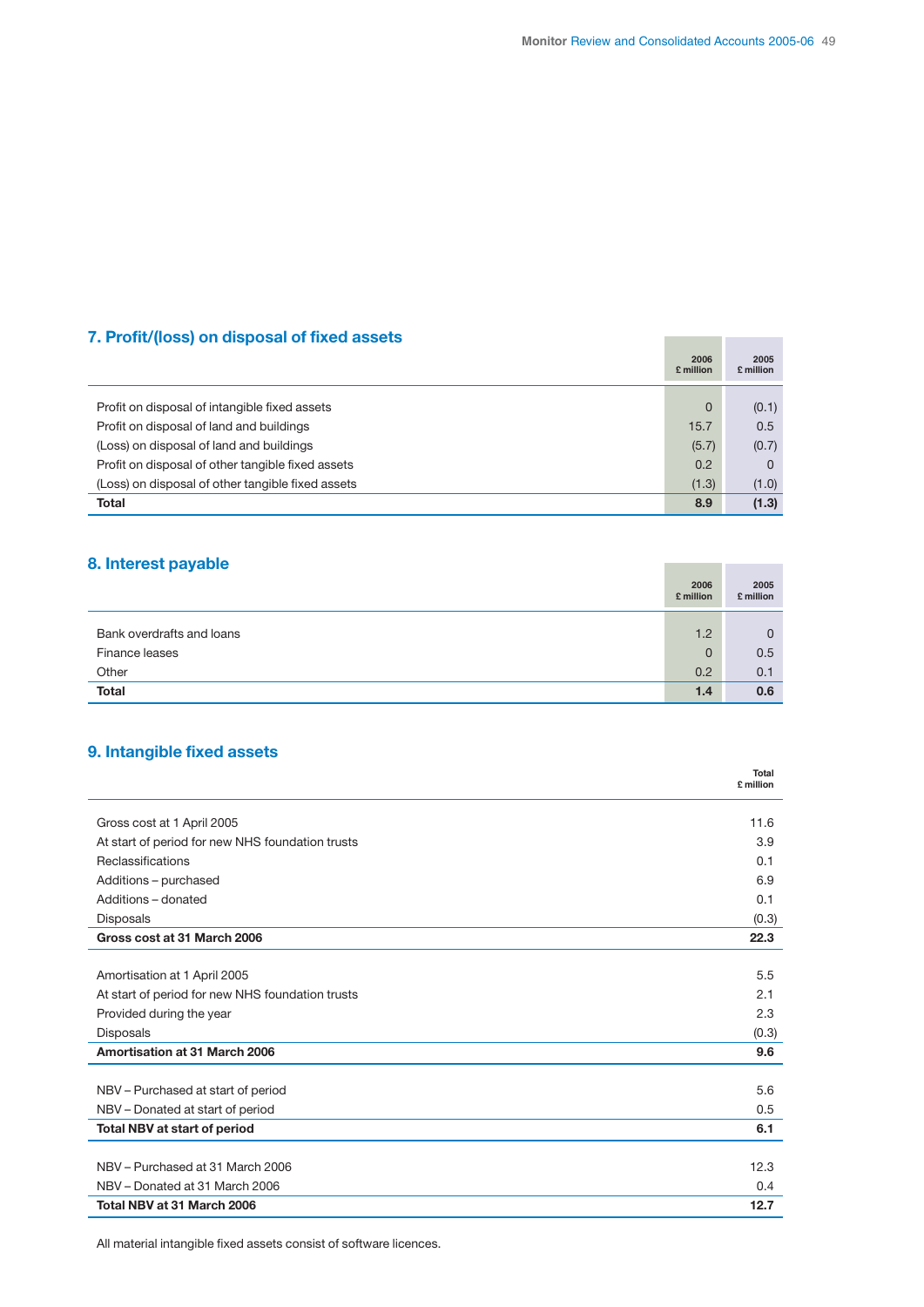## Notes to the accounts continued

## **10.1 Tangible fixed assets**

|                                                     | <b>Total</b> | Land      | <b>Buildings</b><br>excl.<br>dwellings |           | Dwellings Assets under<br>construction<br>& payments | <b>Plant</b> and<br>machinery | <b>Transport</b><br>equipment | Information<br>technology | <b>Furniture</b><br>and fittings |
|-----------------------------------------------------|--------------|-----------|----------------------------------------|-----------|------------------------------------------------------|-------------------------------|-------------------------------|---------------------------|----------------------------------|
|                                                     | £ million    | £ million | £ million                              | £ million | on account<br>£ million                              | £ million                     | £ million                     | £ million                 | £ million                        |
| Gross cost or valuation<br>at 1 April 2005          | 5,133.2      | 865.0     | 2,921.6                                | 63.1      | 231.2                                                | 850.1                         | 7.8                           | 152.5                     | 41.9                             |
| At start of period for new<br>NHS foundation trusts | 978.1        | 170.3     | 598.6                                  | 8.8       | 15.4                                                 | 137.2                         | 1.4                           | 34.0                      | 12.4                             |
| Additions – purchased                               | 347.8        | 1.1       | 70.6                                   | 1.4       | 191.4                                                | 55.8                          | 0.3                           | 24.0                      | 3.2                              |
| Additions - donated                                 | 51.1         | 0.0       | 2.4                                    | 0.0       | 29.7                                                 | 17.6                          | 0.1                           | 0.6                       | 0.7                              |
| Impairments                                         | (17.3)       | 0.0       | (13.3)                                 | 0.0       | (3.7)                                                | (0.3)                         | 0.0                           | 0.0                       | 0.0                              |
| Reclassifications                                   | (0.1)        | 2.6       | 200.8                                  | 0.0       | (239.5)                                              | 24.4                          | 0.0                           | 3.4                       | 8.2                              |
| Other revaluations                                  | 21.3         | 10.2      | (3.0)                                  | (0.3)     | 2.5                                                  | 11.2                          | 0.1                           | 0.0                       | 0.6                              |
| <b>Disposals</b>                                    | (109.5)      | (21.3)    | (44.0)                                 | (0.6)     | (0.3)                                                | (35.1)                        | (0.8)                         | (6.0)                     | (1.4)                            |
| <b>Gross cost or valuation</b><br>at 31 March 2006  | 6,404.6      | 1,027.9   | 3,733.7                                | 72.4      | 226.7                                                | 1,060.9                       | 8.9                           | 208.5                     | 65.6                             |
|                                                     |              |           |                                        |           |                                                      |                               |                               |                           |                                  |
| Depreciation at 1 April 2005                        | 777.9        | 0.0       | 92.4                                   | 1.7       | 0.0                                                  | 555.4                         | 5.6                           | 97.9                      | 24.9                             |
| At start of period for new                          |              |           |                                        |           |                                                      |                               |                               |                           |                                  |
| NHS foundation trusts                               | 106.4        | 0.0       | 0.3                                    | 0.0       | 0.0                                                  | 77.3                          | 1.0                           | 19.9                      | 7.9                              |
| Provided during the year                            | 238.6        | 0.0       | 133.9                                  | 2.7       | 0.0                                                  | 77.1                          | 0.6                           | 19.2                      | 5.1                              |
| Impairments                                         | 0.6          | 0.0       | 0.3                                    | 0.0       | 0.0                                                  | 0.2                           | 0.0                           | 0.1                       | 0.0                              |
| Reversal of impairments                             | (0.1)        | 0.0       | (0.1)                                  | 0.0       | 0.0                                                  | 0.0                           | 0.0                           | 0.0                       | 0.0                              |
| Reclassifications                                   | 0.1          | 0.0       | 1.2                                    | 0.0       | 0.0                                                  | (1.3)                         | 0.0                           | 0.3                       | (0.1)                            |
| Other revaluation                                   | 5.8          | 0.0       | (1.1)                                  | (0.2)     | 0.0                                                  | 6.6                           | 0.1                           | 0.0                       | 0.4                              |
| <b>Disposals</b>                                    | (46.8)       | 0.0       | (5.9)                                  | (0.1)     | 0.0                                                  | (32.7)                        | (0.8)                         | (5.9)                     | (1.4)                            |
| Depreciation at 31 March 2006                       | 1,082.5      | 0.0       | 221.0                                  | 4.1       | 0.0                                                  | 682.6                         | 6.5                           | 131.5                     | 36.8                             |
|                                                     |              |           |                                        |           |                                                      |                               |                               |                           |                                  |
| NBV - Purchased at start of period                  | 3,958.7      | 822.6     | 2,596.5                                | 60.9      | 171.0                                                | 237.6                         | 2.0                           | 52.1                      | 16.0                             |
| NBV - Donated at start of period                    | 396.6        | 42.4      | 232.7                                  | 0.5       | 60.2                                                 | 57.1                          | 0.2                           | 2.5                       | 1.0                              |
| <b>Total NBV at start of period</b>                 | 4,355.3      | 865.0     | 2,829.2                                | 61.4      | 231.2                                                | 294.7                         | 2.2                           | 54.6                      | 17.0                             |
|                                                     |              |           |                                        |           |                                                      |                               |                               |                           |                                  |
| NBV - Purchased at 31 March 2006                    | 4,881.9      | 985.6     | 3,218.2                                | 67.9      | 200.5                                                | 306.1                         | 2.2                           | 74.6                      | 26.8                             |
| NBV - Donated at 31 March 2006                      | 440.2        | 42.3      | 294.5                                  | 0.4       | 26.2                                                 | 72.2                          | 0.2                           | 2.4                       | 2.0                              |
| Total NBV at 31 March 2006                          | 5,322.1      | 1,027.9   | 3,512.7                                | 68.3      | 226.7                                                | 378.3                         | 2.4                           | 77.0                      | 28.8                             |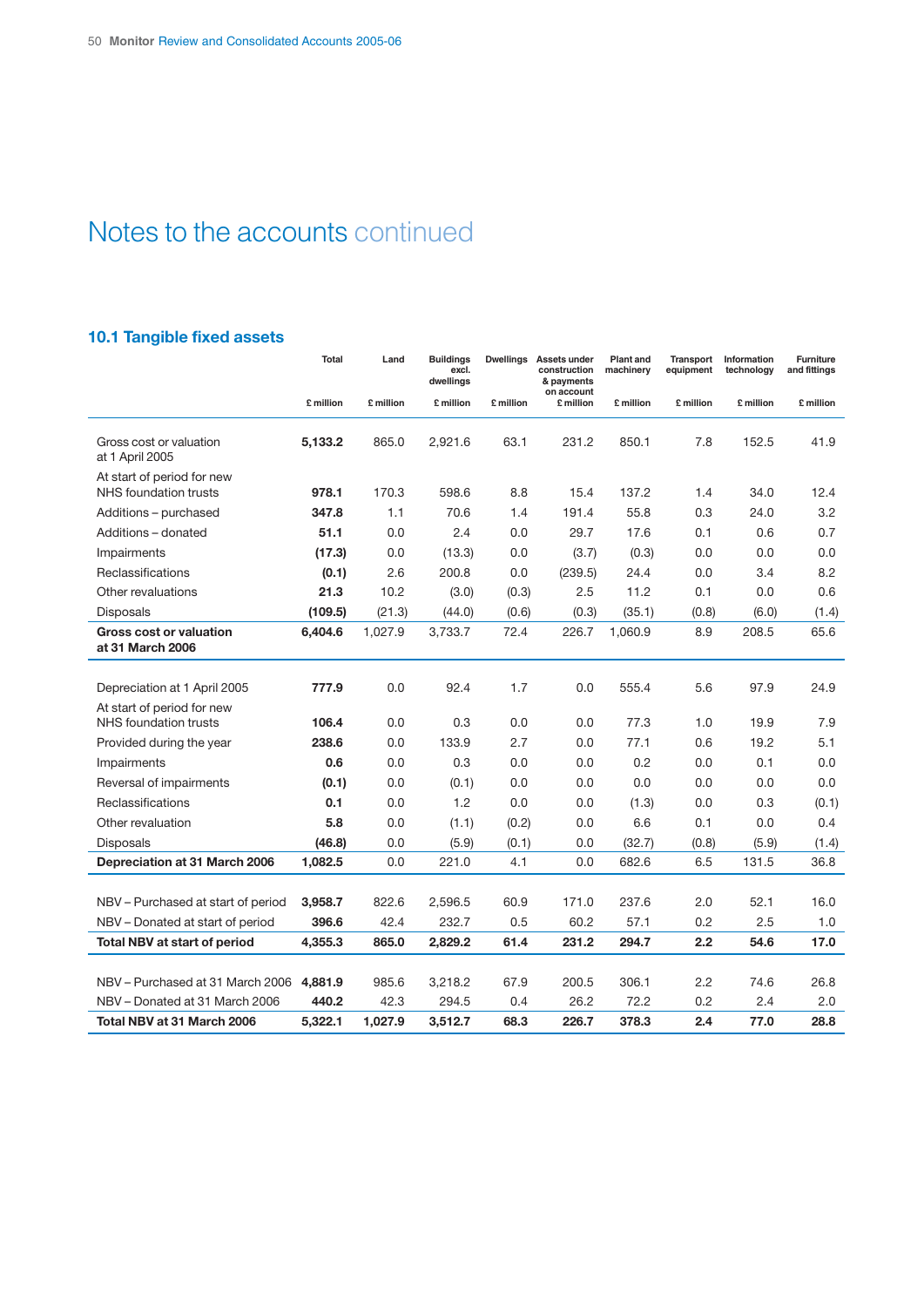**Contract Contract Contract** 

**Contract Contract** 

### **10.2 Analysis of tangible fixed assets**

|                                       | 2006<br>£ million | 2005<br>£ million |
|---------------------------------------|-------------------|-------------------|
| Net book value                        |                   |                   |
|                                       |                   |                   |
| - protected assets at 31 March 2006   | 3,867.7           | 3,759.3           |
| - unprotected assets at 31 March 2006 | 1.454.4           | 596.0             |
| Total at 31 March 2006                | 5,322.1           | 4,355.3           |

Net book value of assets held under finance leases and hire purchase contracts comprises £1,550,000 of land (2004-05: £nil), £304,000 of buildings excluding dwellings (2004-05: £12,766,000) and £nil of plant and machinery (2004-05: £7,000). Depreciation charged in respect of assets held under finance leases and hire purchase contracts was £25,000 (2004-05: £300,000).

### **10.3 Net book value of land, buildings and dwellings**

|                          | 2006<br>£ million | 2005<br>£ million |
|--------------------------|-------------------|-------------------|
|                          |                   |                   |
| Freehold                 | 4,552.3           | 3,697.0           |
| Long leasehold           | 53.9              | 58.2              |
| Short leasehold          | 2.8               | 0.4               |
| <b>Total at 31 March</b> | 4,609.0           | 3,755.6           |

### **11. Stock and work-in-progress**

|                               | 2006<br>£ million | Restated<br>2005<br>£ million |
|-------------------------------|-------------------|-------------------------------|
|                               |                   |                               |
| Raw materials and consumables | 92.7              | 78.6                          |
| Finished goods                | 6.0               | 5.0                           |
| <b>Total</b>                  | 98.7              | 83.6                          |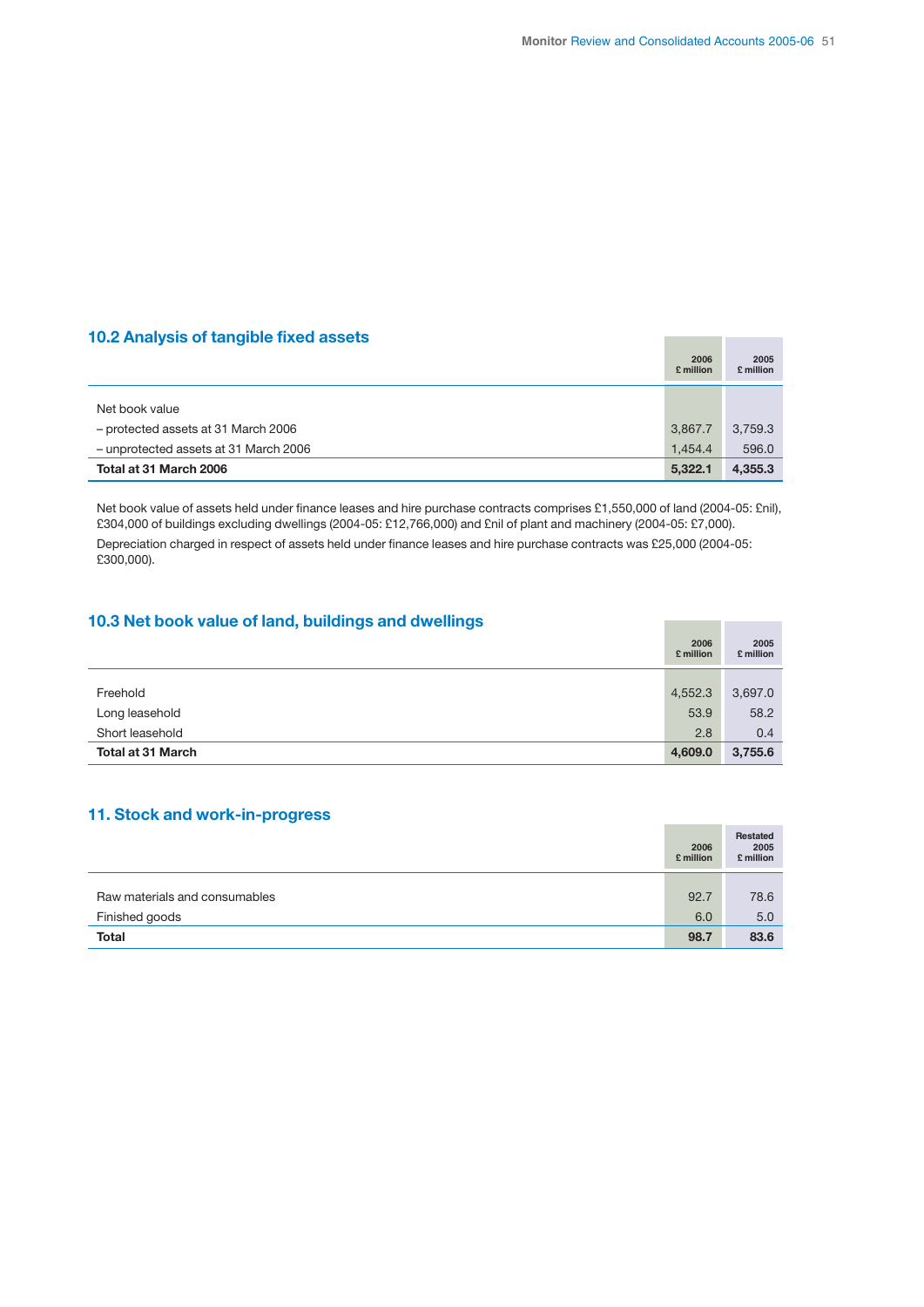## Notes to the accounts continued

### **12. Debtors**

|                                               | 2006<br>£ million | <b>Restated</b><br>2005<br>£ million |
|-----------------------------------------------|-------------------|--------------------------------------|
| Debtors - amounts falling due within one year |                   |                                      |
| NHS debtors                                   | 292.3             | 225.6                                |
| Provision for irrecoverable debts             | (52.4)            | (30.0)                               |
| Prepayments and accrued income                | 60.1              | 46.7                                 |
| Other debtors                                 | 111.5             | 122.0                                |
| <b>Total</b>                                  | 411.5             | 364.3                                |
|                                               |                   |                                      |
| Debtors - amounts due after one year          |                   |                                      |
| NHS debtors                                   | 8.4               | 10.0                                 |
| Provision for irrecoverable debts             | (0.8)             | (0.5)                                |
| Prepayments and accrued income                | 2.3               | 2.3                                  |
| Other debtors                                 | 60.7              | 12.8                                 |
| <b>Total</b>                                  | 70.6              | 24.6                                 |
|                                               |                   |                                      |
| <b>Total debtors</b>                          | 482.1             | 388.9                                |

## **13. Current asset investments**

|                                      | £ million |
|--------------------------------------|-----------|
|                                      |           |
| Cost or valuation at start of period | 36.4      |
| Additions                            | 491.2     |
| Disposals                            | (475.2)   |
| Cost or valuation at 31 March 2006   | 52.4      |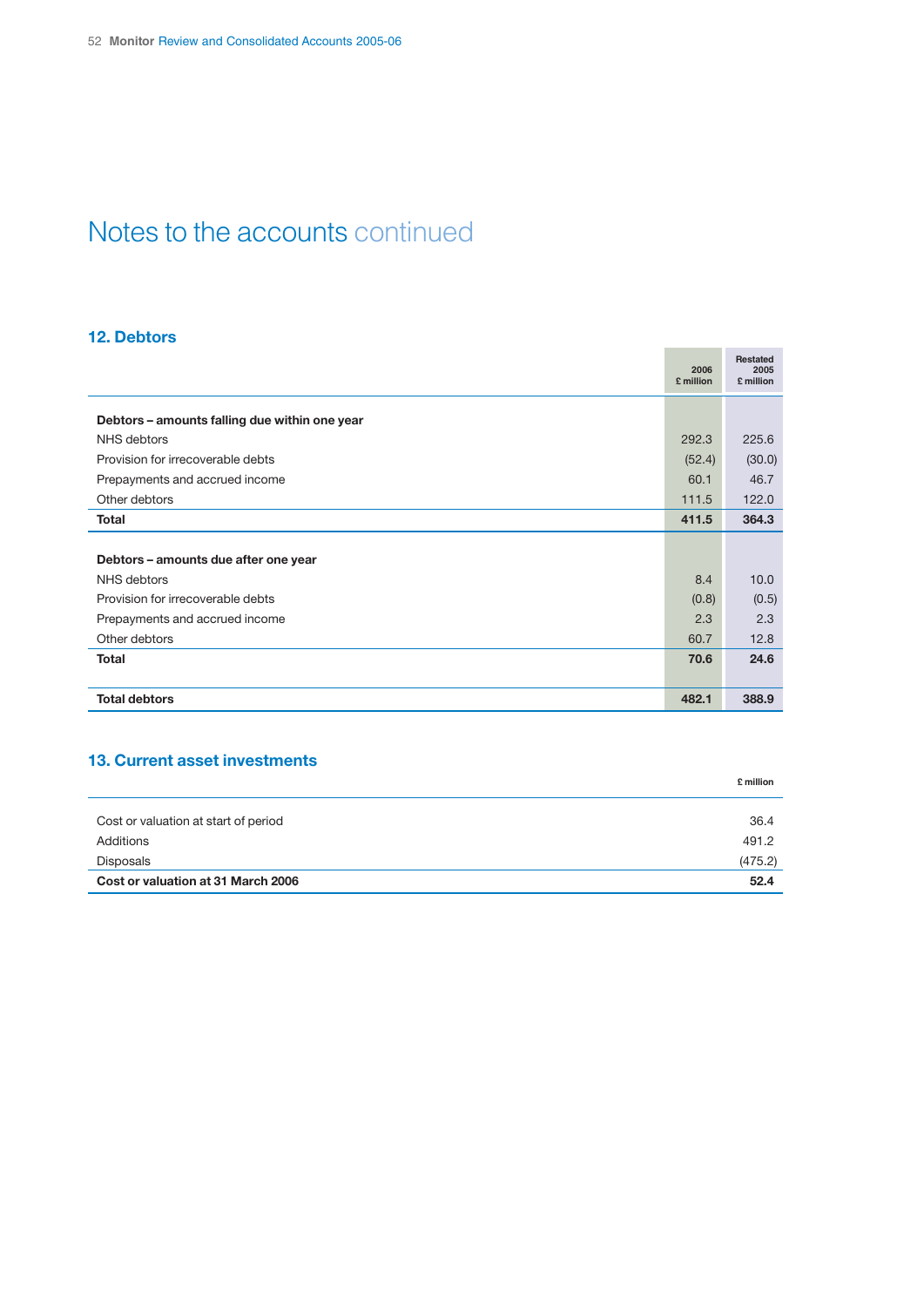## **14. Creditors**

|                                                             | 2006<br>£ million | <b>Restated</b><br>2005<br>£ million |
|-------------------------------------------------------------|-------------------|--------------------------------------|
| Creditors - amounts falling due within one year             |                   |                                      |
| <b>Bank overdrafts</b>                                      | 1.6               | 5.4                                  |
| Loans                                                       | 3.4               | 0.3                                  |
| Interest payable                                            | 0.1               | $\Omega$                             |
| Payments received on account                                | 6.0               | 5.5                                  |
| <b>NHS</b> creditors                                        | 273.7             | 212.7                                |
| Obligations under finance lease and hire purchase contracts | $\Omega$          | 0.5                                  |
| Other creditors                                             | 256.4             | 176.2                                |
| Accruals and deferred income                                | 213.3             | 173.4                                |
| <b>Total</b>                                                | 754.5             | 574.0                                |
| Creditors - amounts falling due after one year              |                   |                                      |
| Loans                                                       | 57.7              | 5.7                                  |
| Obligations under finance lease and hire purchase contracts | 0.7               | 6.8                                  |
| NHS creditors                                               | 1.7               | 0.0                                  |
| Other                                                       | 13.2              | 9.3                                  |
| <b>Total</b>                                                | 73.3              | 21.8                                 |

## **15. Prudential borrowing limit**

| <b>15. Prudential borrowing limit</b>          |                   |                   |
|------------------------------------------------|-------------------|-------------------|
|                                                | 2006<br>£ million | 2005<br>£ million |
|                                                |                   |                   |
| Total long-term borrowing limit set by Monitor | 1,075.9           | 234.3             |
| Working capital facility                       | 447.2             | 156.5             |
| <b>Total prudential borrowing</b>              | 1,523.1           | 390.8             |
| Actual borrowing in the year - long-term       | 52.1              | 6.0               |
| Actual borrowing in the year - working capital | 3.9               | 3.0               |

## **16. Finance lease obligations**

| 16. Finance lease obligations               | 2006<br>£ million | 2005<br>£ million |
|---------------------------------------------|-------------------|-------------------|
| Leases payable:                             |                   |                   |
| Within one year                             | 0.0               | 0.8               |
| Between one and five years                  | 0.1               | 3.1               |
| After five years                            | 0.7               | 8.1               |
| Finance charges allocated to future periods | (0.1)             | (4.7)             |
| Net obligations                             | 0.7               | 7.3               |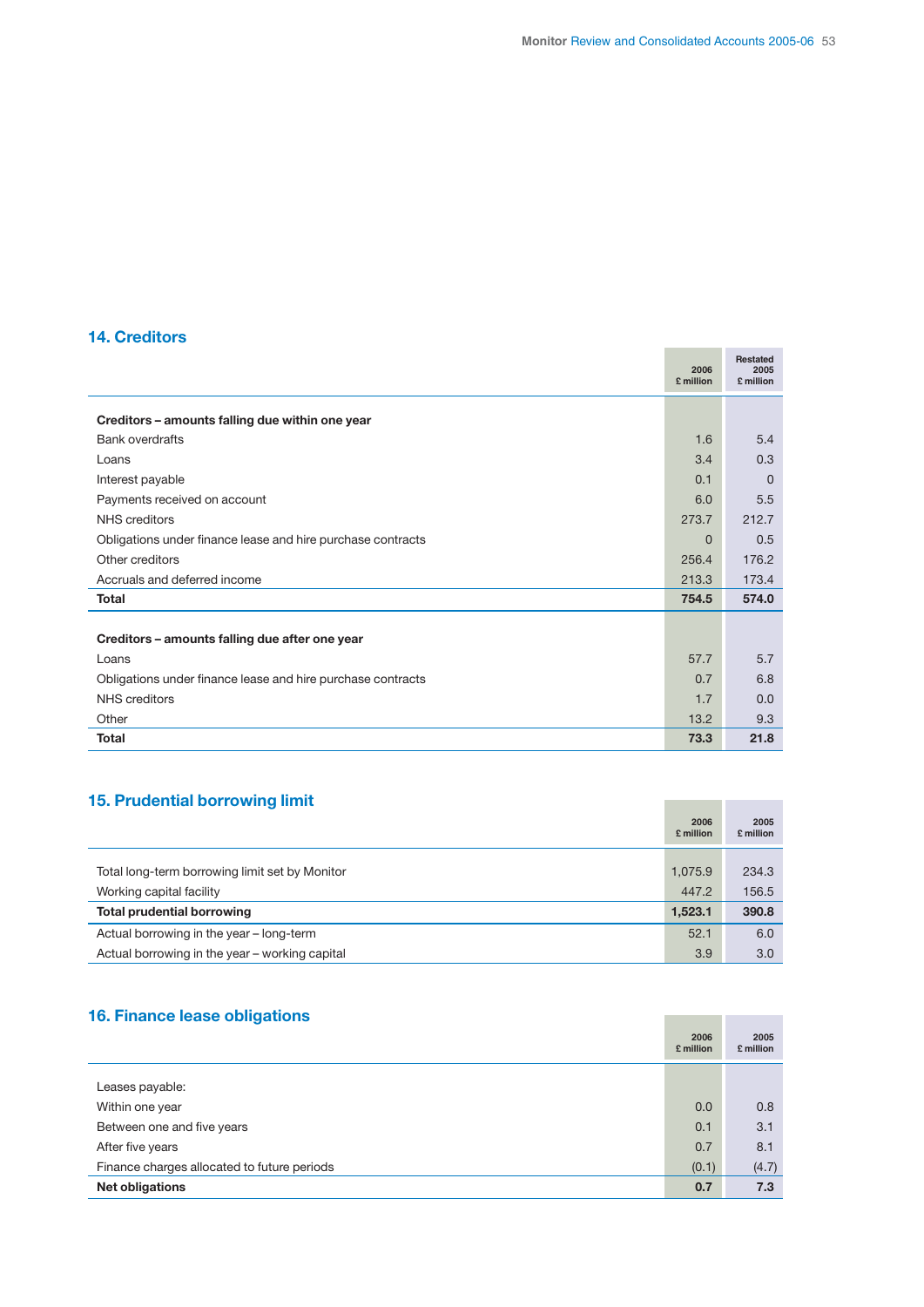## Notes to the accounts continued

### **17. Provisions for liabilities and charges**

|                                                  | £ million<br><b>Total</b> | £ million<br>Pensions<br>relating to<br>former<br>directors | £ million<br><b>Pensions</b><br>relating to<br>other staff | £ million<br>Other legal<br>claims | £ million<br>Other |
|--------------------------------------------------|---------------------------|-------------------------------------------------------------|------------------------------------------------------------|------------------------------------|--------------------|
| <b>At 1 April 2005</b>                           | 81.4                      | 0.9                                                         | 26.5                                                       | 5.5                                | 48.5               |
| Prior period adjustment                          | 1.0                       | 0.0                                                         | 1.0                                                        | 0.0                                | 0.0                |
| Restatement                                      | 0.0                       | 0.0                                                         | (1.1)                                                      | 1.5                                | (0.4)              |
| Restated balance at 1 April 2005                 | 82.4                      | 0.9                                                         | 26.4                                                       | 7.0                                | 48.1               |
| At start of period for new NHS foundation trusts | 10.0                      | 0.0                                                         | 2.7                                                        | 0.5                                | 6.8                |
| Change in the discount rate                      | 3.3                       | 0.1                                                         | 2.2                                                        | 0.3                                | 0.7                |
| Arising during the year                          | 49.3                      | 0.0                                                         | 2.4                                                        | 4.9                                | 42.0               |
| Utilised during the year                         | (34.7)                    | (0.1)                                                       | (2.5)                                                      | (2.1)                              | (30.0)             |
| Reversed unused                                  | (7.4)                     | (0.2)                                                       | (0.9)                                                      | (0.9)                              | (5.4)              |
| Unwinding of discount                            | 0.9                       | 0.0                                                         | 0.8                                                        | 0.0                                | 0.1                |
| <b>At 31 March 2006</b>                          | 103.8                     | 0.7                                                         | 31.1                                                       | 9.7                                | 62.3               |
|                                                  |                           |                                                             |                                                            |                                    |                    |
| <b>Expected timing of cash flows</b>             |                           |                                                             |                                                            |                                    |                    |
| Within one year                                  | 64.5                      | 0.1                                                         | 2.7                                                        | 6.2                                | 55.5               |
| One to five years                                | 13.4                      | 0.3                                                         | 10.0                                                       | 1.4                                | 1.7                |
| Over five years                                  | 25.9                      | 0.3                                                         | 18.4                                                       | 2.1                                | 5.1                |
| <b>Total</b>                                     | 103.8                     | 0.7                                                         | 31.1                                                       | 9.7                                | 62.3               |

£34.2 million of Other Provisions relates to Agenda for Change.

£292 million is included in the accounts of the NHS Litigation Authority for clinical negligence liabilities in NHS foundation trusts (2004-05: £215.9 million).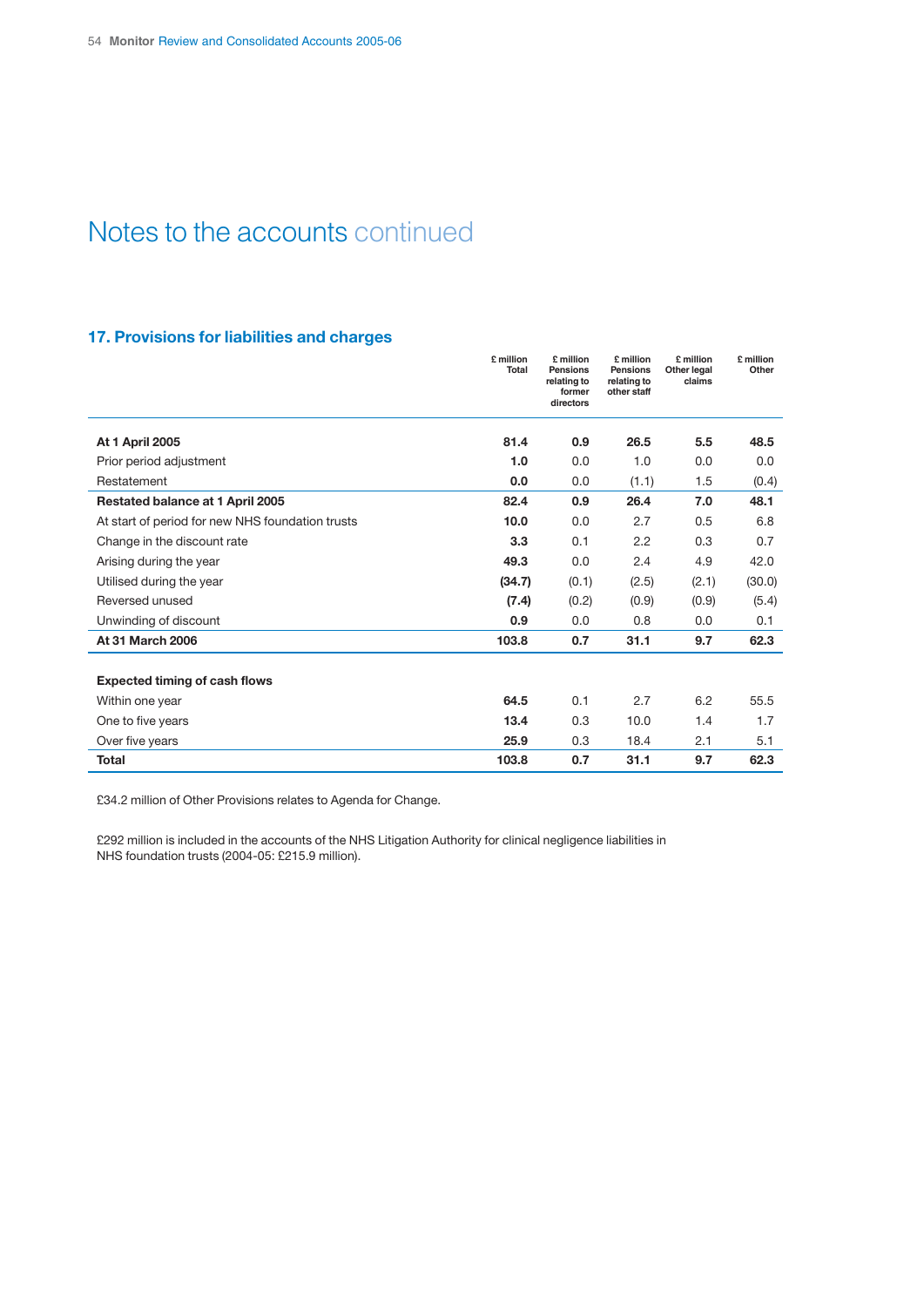## **18. Movement in taxpayers' equity**

|                                                                            | 2006<br>£ million | <b>Restated</b><br>2005<br>£ million |
|----------------------------------------------------------------------------|-------------------|--------------------------------------|
|                                                                            |                   |                                      |
| Taxpayers' equity at 1 April                                               | 4,312.3           | 3,989.6                              |
| Prior period adjustments                                                   | (3.0)             | 6.8                                  |
| Taxpayers' equity at 1 April restated                                      | 4,309.3           | 3,996.4                              |
| Taxpayers' equity at the start of period for new NHS foundation trusts     | 846.7             |                                      |
| Surplus/(deficit) for the financial year                                   | 144.4             | 64.7                                 |
| Public dividend capital dividends                                          | (167.6)           | (97.2)                               |
| Fixed asset impairments                                                    | (11.3)            | (5.6)                                |
| Surplus/(deficit) from revaluations of fixed and current asset investments | 15.5              | 252.3                                |
| New public dividend capital received                                       | 154.0             | 137.0                                |
| Public dividend capital repaid in year                                     | (19.2)            | (53.9)                               |
| Public dividend capital repayable                                          | 0.1               | (2.2)                                |
| Other movements in public dividend capital in year                         | 2.1               | 1.6                                  |
| Additions/(reductions) in donated asset reserve                            | 26.5              | 16.2                                 |
| Additions/(reductions) in other reserves                                   | (5.0)             | 0                                    |
| Taxpayers' equity at 31 March                                              | 5,295.5           | 4,309.3                              |

## **19. Movement in public dividend capital**

| 19. Movement in public dividend capital                                  |                   |                   |
|--------------------------------------------------------------------------|-------------------|-------------------|
|                                                                          | 2006<br>£ million | 2005<br>£ million |
| Public dividend capital at 1 April                                       | 2,485.3           | 2.402.8           |
| Public dividend capital at start of period for new NHS foundation trusts | 582.4             |                   |
| New public dividend capital received                                     | 154.0             | 137.0             |
| Public dividend capital repaid in year                                   | (19.2)            | (53.9)            |
| Public dividend capital repayable                                        | (0.1)             | (2.2)             |
| Other movements in public dividend capital in year                       | 2.1               | 1.6               |
| Public dividend capital at 31 March                                      | 3.204.5           | 2.485.3           |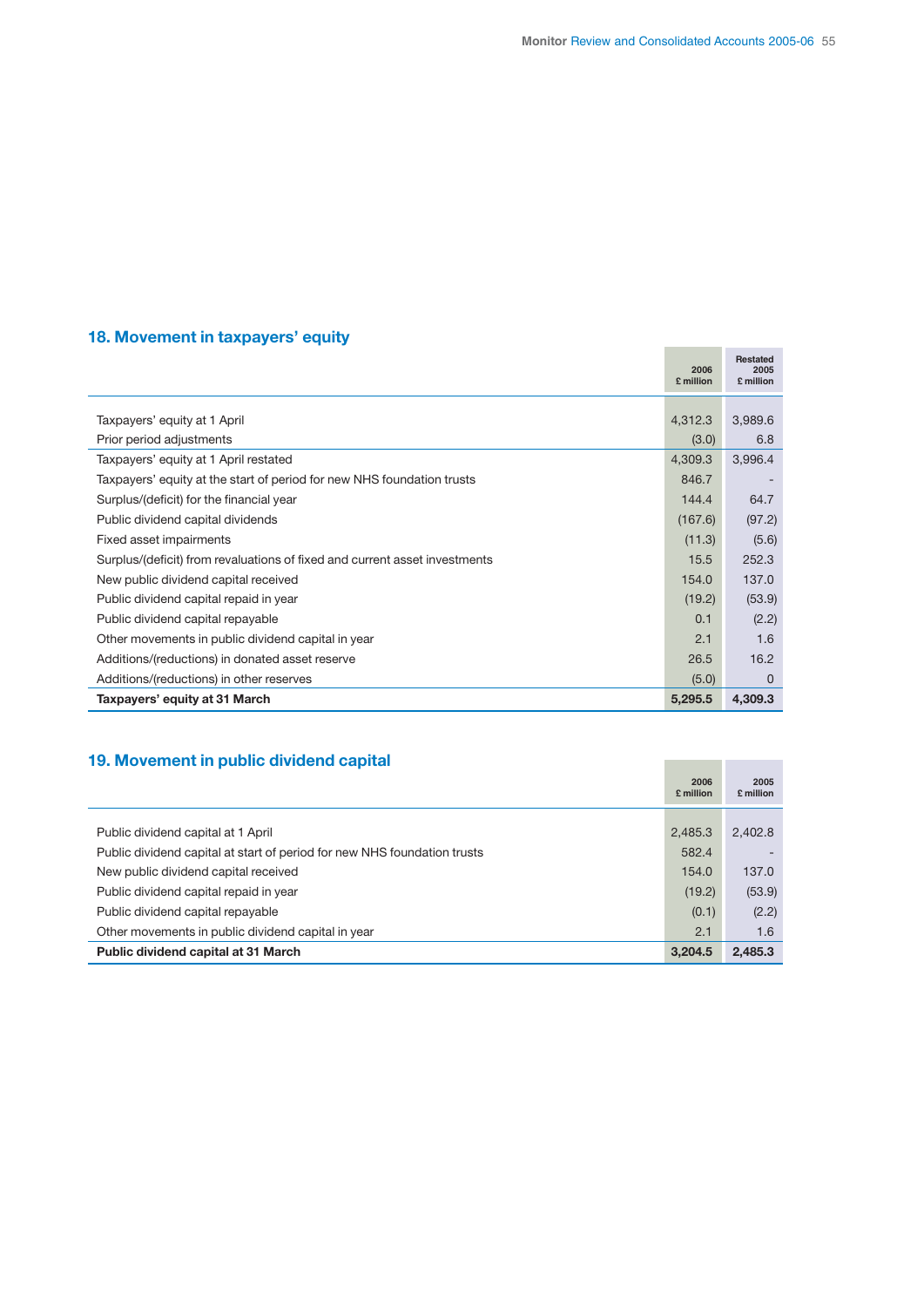## Notes to the accounts continued

### **20. Movement in reserves**

|                                                                                                               | Total     | Revaluation<br><b>Reserve</b> | <b>Donated</b><br>asset | Government<br>grant  | Other<br>reserves | Income and<br>expenditure |
|---------------------------------------------------------------------------------------------------------------|-----------|-------------------------------|-------------------------|----------------------|-------------------|---------------------------|
|                                                                                                               | £ million | £ million                     | reserve<br>£ million    | reserve<br>£ million | £ million         | reserve<br>£ million      |
| At 1 April                                                                                                    | 1,827.0   | 1,366.1                       | 395.0                   | 16.8                 | 7.2               | 41.9                      |
| Prior period adjustments                                                                                      | (3.0)     | 7.3                           | 0.0                     | (16.8)               | 0.0               | 6.5                       |
| At 1 April restated                                                                                           | 1,824.0   | 1,373.4                       | 395.0                   | 0.0                  | 7.2               | 48.4                      |
| At start of period for new NHS foundation trusts                                                              | 264.5     | 256.0                         | 24.2                    | 0.0                  | 0.0               | (15.7)                    |
| Transfer from income and expenditure account                                                                  | (23.2)    | 0.0                           | 0.0                     | 0.0                  | 0.0               | (23.2)                    |
| Fixed asset impairments                                                                                       | (11.3)    | (6.6)                         | (4.7)                   | 0.0                  | 0.0               | 0.0                       |
| Surplus/(deficit) on revaluations of fixed asset<br>and current asset investments                             | 15.5      | 17.3                          | (1.8)                   | 0.0                  | 0.0               | 0.0                       |
| Transfer of realised profit/(loss) to the income<br>and expenditure reserve                                   | (5.6)     | (20.3)                        | (1.3)                   | 0.0                  | 0.0               | 16.0                      |
| Receipt of donated/Government-granted assets                                                                  | 50.6      | 0.0                           | 50.6                    | 0.0                  | 0.0               | 0.0                       |
| Transfer to the income and expenditure account for<br>depreciation, impairment and disposal of donated assets | (24.1)    | 0.0                           | (24.1)                  | 0.0                  | 0.0               | 0.0                       |
| Other transfers between reserves                                                                              | 0.0       | (20.6)                        | 0.4                     | 0.0                  | 0.0               | 20.2                      |
| Movements on other reserves                                                                                   | 0.6       | 0.0                           | 0.0                     | 0.0                  | 0.6               | 0.0                       |
| At 31 March                                                                                                   | 2,091.0   | 1,599.2                       | 438.3                   | 0.0                  | 7.8               | 45.7                      |

## **21.1 Reconciliation of operating surplus to net cash inflow from operating activities**

|                                                                    | 2006<br>£ million | <b>Restated</b><br>2005<br>£ million |
|--------------------------------------------------------------------|-------------------|--------------------------------------|
| Total operating surplus/(deficit)                                  | 128.9             | 58.0                                 |
| Depreciation and amortisation                                      | 240.9             | 154.8                                |
| Fixed asset impairments and reversals                              | 6.5               | 7.9                                  |
| Transfer from donated asset reserve                                | (24.1)            | (17.0)                               |
| Transfer from revaluation reserve                                  | 0.0               | (7.3)                                |
| Transfer from I&E reserve                                          | 0.0               | (2.1)                                |
| Increase/(decrease) in stocks                                      | (2.2)             | (4.6)                                |
| (Increase)/decrease in debtors                                     | (64.0)            | 33.6                                 |
| Increase/(decrease) in creditors                                   | 100.4             | 58.5                                 |
| Increase/(decrease) in provisions                                  | 9.3               | 15.1                                 |
| Net cash inflow from operating activities before exceptional costs | 395.7             | 296.9                                |
| <b>Exceptional items</b>                                           | (2.9)             | $\Omega$                             |
| Net cash inflow from operating activities                          | 392.8             | 296.9                                |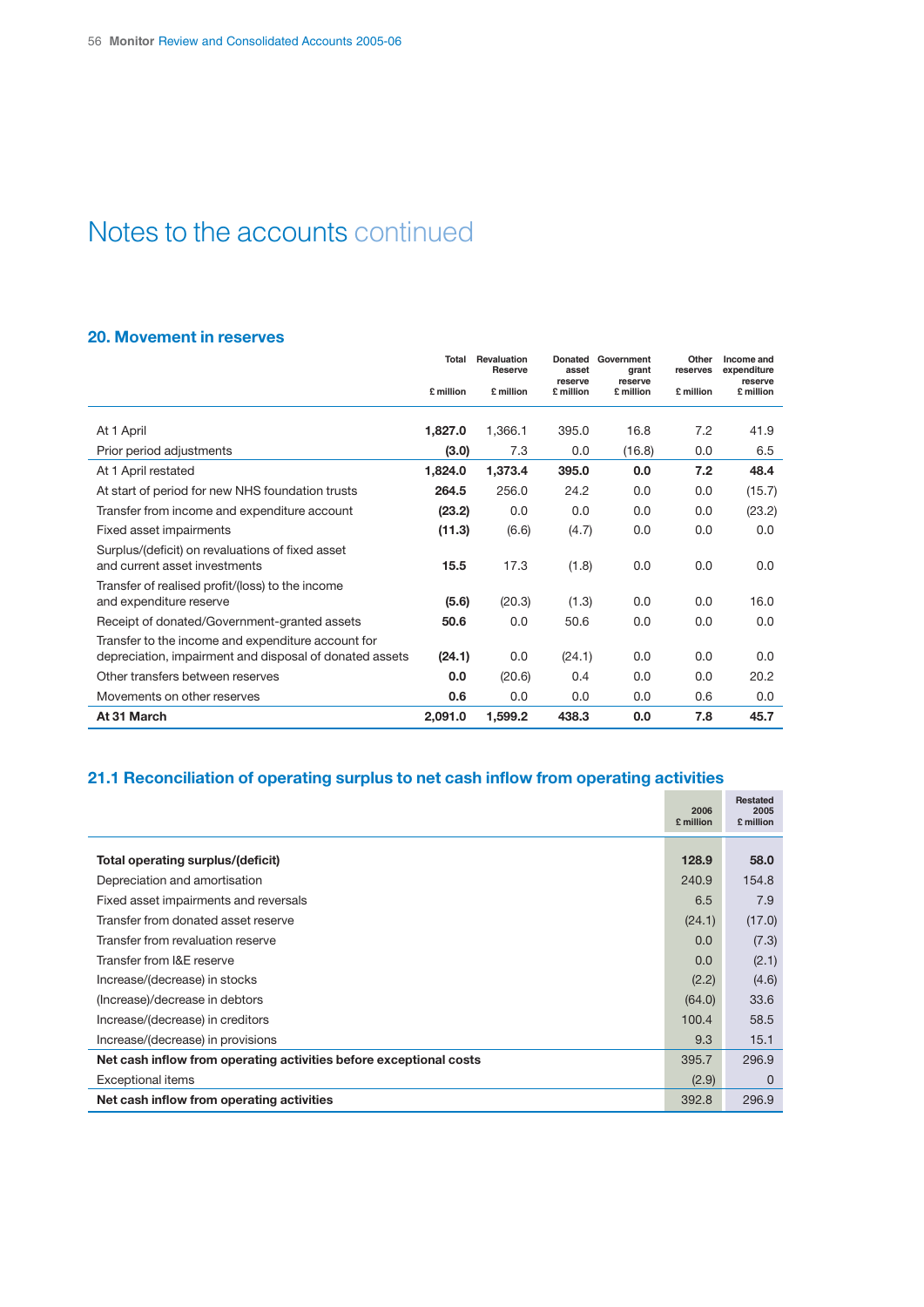## **21.2 Reconciliation of net cash flows to movement in net debt**

| 21.2 Reconciliation of net cash flows to movement in net debt      |                   |                   |
|--------------------------------------------------------------------|-------------------|-------------------|
|                                                                    | 2006<br>£ million | 2005<br>£ million |
| Net debt at start of period                                        | 134.9             | 46.6              |
| Increase/(decrease) in cash in the period                          | 144.3             | 78.0              |
| Cash (inflow) from new debt                                        | (57.1)            | (6.0)             |
| Cash outflow from debt repaid and finance lease capital payments   | 2.9               | 0.4               |
| Cash inflow/(outflow) from (decrease)/increase in liquid resources | 15.0              | 14.9              |
| Change in net funds/(debt) resulting from cash flows               | 105.1             | 87.3              |
|                                                                    |                   |                   |
| Non cash changes                                                   | 7.9               | 1.0               |
| Net funds/(debt) at start of period: new NHS foundation trusts     | 1.1               | $\Omega$          |
| Net funds/(debt) at 31 March                                       | 249.0             | 134.9             |

## **21.3 Analysis of changes in net debt**

|                                     | At 1 April<br>2005 | Reclassifi-<br>cations | At start of<br>period-<br>new FTs | Cash<br>changes<br>in year | Non-cash<br>changes<br>in year | At<br>31 March<br>2006 |
|-------------------------------------|--------------------|------------------------|-----------------------------------|----------------------------|--------------------------------|------------------------|
|                                     | £ million          | £ million              | £ million                         | £ million                  | £ million                      | £ million              |
| Commercial cash at bank and in hand | 62.1               | (7.0)                  | 0                                 | 45.7                       | 0.0                            | 100.8                  |
| OPG cash at bank                    | 55.1               | 7.0                    | 3.8                               | 92.4                       | 0.0                            | 158.3                  |
| <b>Bank overdrafts</b>              | (5.4)              | 0.0                    | (2.4)                             | 6.2                        | 0.0                            | (1.6)                  |
| Debt due within one year            | (0.3)              | 0.0                    | 0                                 | (3.1)                      | 0.0                            | (3.4)                  |
| Debt due after one year             | (5.7)              | 0.0                    | 0                                 | (51.1)                     | 0.0                            | (56.8)                 |
| Finance leases                      | (7.3)              | 0.0                    | (0.3)                             | 0                          | 6.9                            | (0.7)                  |
| Current asset investments           | 36.4               | 0.0                    | 0                                 | 15.0                       | 1.0                            | 52.4                   |
| <b>Total</b>                        | 134.9              | 0.0                    | 1.1                               | 105.1                      | 7.9                            | 249.0                  |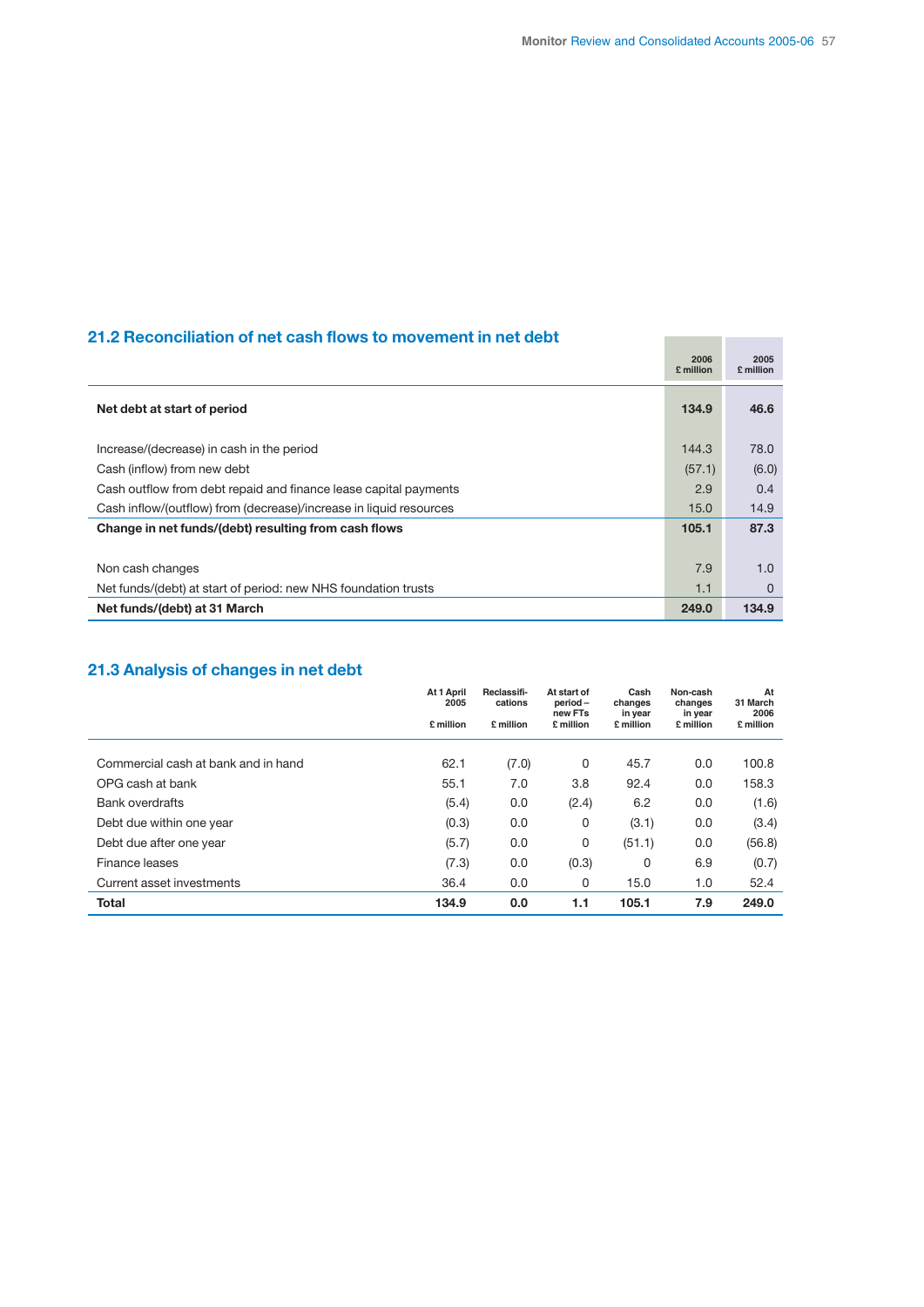## Notes to the accounts continued

#### **22. Prior period adjustments**

a) Two prior period adjustments have been made as a result of changes in accounting policy.

#### **1. Government Grant Reserve**

In 2004-05, NHS foundation trusts received additional capital from the Department of Health in recognition of having achieved three-star status in 2003-04 and a Government Grant Reserve was created to account for this receipt. The accounting treatment has been changed to bring the accounts more in line with UK GAAP and the balance in the Government Grant Reserve has been transferred to deferred income. Amounts equivalent to the depreciation charges arising from fixed assets purchased with this funding will now be transferred to the I&E account from the deferred income balance until the latter is completely written out of the accounts.

#### **The effect of this is as follows:**

|                                                     | Year ended 31 March 2005 |                          |  |
|-----------------------------------------------------|--------------------------|--------------------------|--|
|                                                     | As stated<br>£ million   | As restated<br>£ million |  |
|                                                     |                          |                          |  |
| Accruals and deferred income (due less than 1 year) | 163.9                    | 173.4                    |  |
| Other creditors (due more than 1 year)              | 2.0                      | 9.3                      |  |
| Government Grant Reserve                            | 16.8                     | 0                        |  |
|                                                     | 182.7                    | 182.7                    |  |

#### **2. Partially completed spells**

It has been the practice of the NHS to account for each spell of patient care at its end. The implication of this is that all the income relating to spells that fall across the period end has been accounted for in the later period. In order to comply with FRS 5 and UITF 40, the accounting policy has been changed so that the income relating to such spells is divided pro rata between the periods in which it is earned. The accounts for the period ended 31 March 2005 have therefore been restated on the revised basis.

#### **The effect of this is as follows:**

|                                | Year ended 31 March 2005 |                          |  |
|--------------------------------|--------------------------|--------------------------|--|
|                                | As stated<br>£ million   | As restated<br>£ million |  |
|                                |                          |                          |  |
| Income from activities         | 3,376.8                  | 3,390.2                  |  |
| Income and expenditure reserve | 41.9                     | 51.3                     |  |
| NHS Debtors                    | 212.8                    | 235.6                    |  |
|                                |                          |                          |  |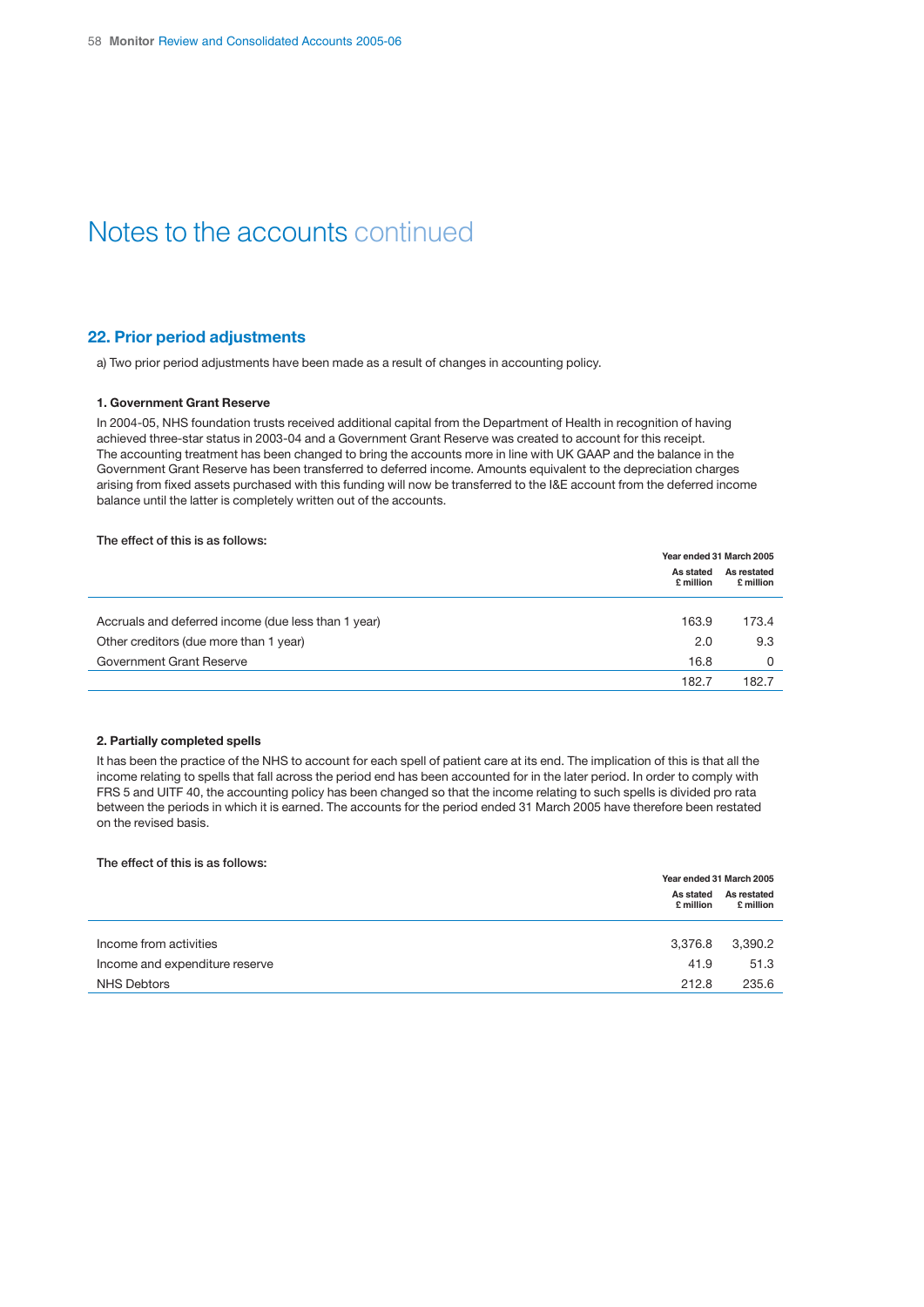**£ million**

b) Five of the NHS foundation trusts have made the following adjustments to their accounts that affect the consolidated account in respect of the prior period. They arise due to changes in accounting policies.

|  | The effects of these are as follows: |
|--|--------------------------------------|
|--|--------------------------------------|

|                                                                                                                                                                                      |           | Year ended 31 March 2005           |
|--------------------------------------------------------------------------------------------------------------------------------------------------------------------------------------|-----------|------------------------------------|
|                                                                                                                                                                                      | £ million | As stated As restated<br>£ million |
| 1) Increase in pension provision in Bradford Teaching Hospitals NHS Foundation Trust                                                                                                 |           |                                    |
| Expenditure: net increase in provisions                                                                                                                                              | 39.6      | 40.6                               |
| Provisions                                                                                                                                                                           | 81.4      | 82.4                               |
| 2) Change in accounting treatment for recharges of costs to other<br>NHS Bodies in Countess of Chester Hospital NHS Foundation Trust                                                 |           |                                    |
| Income: from other NHS bodies                                                                                                                                                        | 3,376.8   | 3,378.2                            |
| Expenditure: other operating expenses                                                                                                                                                | 36.5      | 37.9                               |
| 3) Transfer of depreciation from Revaluation Reserve to I&E reserve<br>in Countess of Chester Hospital NHS Foundation Trust and Sheffield<br>Teaching Hospitals NHS Foundation Trust |           |                                    |
| Income and expenditure reserve                                                                                                                                                       | 41.9      | 34.6                               |
| <b>Revaluation Reserve</b>                                                                                                                                                           | 1,366.1   | 1.373.4                            |
| 4) Reversal of revaluation gain on PFI debtor in University College<br>London Hospitals NHS Foundation Trust (UCLH)                                                                  |           |                                    |
| Expenditure: other operating expenses                                                                                                                                                | 37.9      | 45.9                               |
| Other debtors                                                                                                                                                                        | 21.8      | 12.8                               |
| c) Analysis of effect of prior period adjustments on the income and expenditure account                                                                                              |           | £ million                          |
|                                                                                                                                                                                      |           |                                    |
| Retained deficit for the year as stated                                                                                                                                              |           | (36.9)                             |
| Partially completed spells                                                                                                                                                           |           | 13.4                               |
| Income from activities: Countess of Chester                                                                                                                                          |           | 1.4                                |
| Operating costs: Countess of Chester                                                                                                                                                 |           | (1.4)                              |
| Early retirement provision: Bradford                                                                                                                                                 |           | (1.0)                              |
| PFI revaluation reversal: UCLH                                                                                                                                                       |           | (8.0)                              |
| Retained deficit for the year restated                                                                                                                                               |           | (32.5)                             |
| Effect of prior period adjustment on income and expenditure account                                                                                                                  |           | 4.4                                |

d) Analysis of effect of prior period adjustments on the income and expenditure reserve

| Balance at 31 March 2005 as stated                                   | 41.9  |
|----------------------------------------------------------------------|-------|
| Change in I&E deficit (as above)                                     | 4.4   |
| Transfer from Revaluation Reserve: Countess of Chester and Sheffield | (7.3) |
| Partially completed spells (element taken to opening reserves)       | 9.4   |
| Balance at 31 March 2005 as restated                                 | 48.4  |
|                                                                      |       |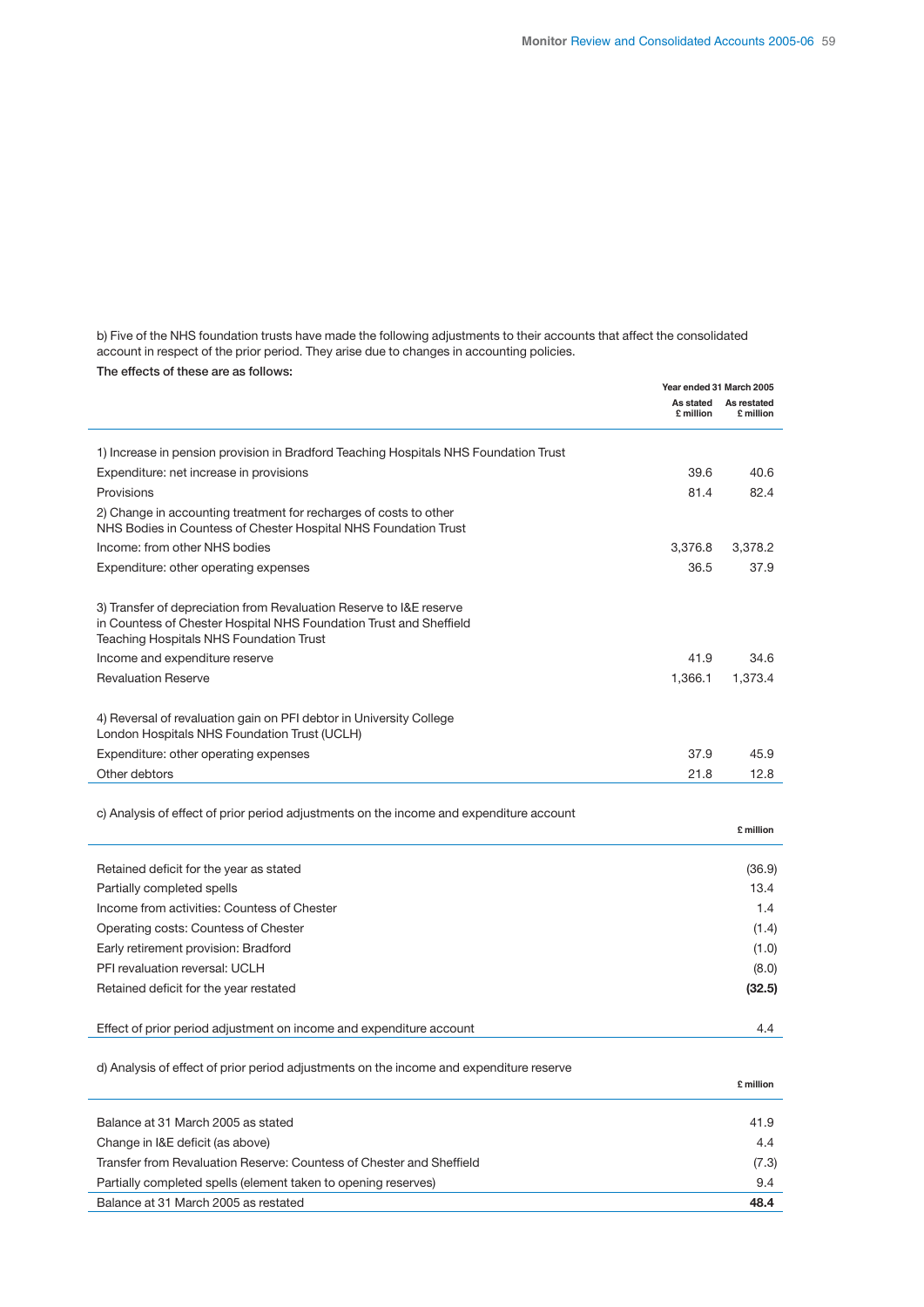## Notes to the accounts continued

#### **23. Capital commitments**

NHS foundation trusts have entered into £117.9 million of capital commitments at 31 March 2006 (31 March 2005: £178.7 million).

#### **24. Contingent liabilities**

Potential net contingent liabilities totalling £45.9 million have not been accrued as the outcome of these cases is uncertain (2004-05: £19.9 million). These do not include cases of clinical litigation which are accounted for by the NHS Litigation Authority.

#### **25. Losses and special payments**

In the year there were 11,729 cases of loss (2004-05: 4,445) with a total value of £4.3 million (2004-05: £1.5 million) and 1,090 cases (2004-05: 788) of special payments with a total value of £3.7 million (2004-05: £1.0 million). There were 3 individual losses or special payments made in excess of £100,000 (2004-05: none) in the accounts of Sheffield Teaching Hospitals NHS Foundation Trust and South Tyneside NHS Foundation Trust. Note: the total costs are included in the notes to the accounts, which are prepared on an accruals basis.

#### **26. Related party transactions**

NHS foundation trusts are public benefit corporations established under the Health and Social Care (Community Health and Standards) Act 2003. The Department of Health is regarded as a related party. During the period, NHS foundation trusts had a significant number of material transactions with the Department and with other entities for which the Department is regarded as the parent department, i.e. all strategic health authorities, NHS trusts, primary care trusts, NHS agencies and all special health authorities. In addition, the NHS foundation trusts had a significant number of material transactions with other Government bodies including central and local Government bodies. NHS foundation trusts had some transactions with a number of charitable funds and certain of the trustees are also members of the NHS trust boards. Details of all the NHS foundation trust related party transactions are shown in the individual NHS foundation trust accounts.

#### **27. Private finance transactions**

For PFI schemes, deemed by individual foundation trusts to be off-balance sheet, the revenue charges incurred in 2005-06, the future annual revenue charges anticipated and the estimated capital value excluded from the individual foundation trusts' balance sheets are:

|                                                                                                             | 2006<br>£ million | 2005<br>£ million |
|-------------------------------------------------------------------------------------------------------------|-------------------|-------------------|
| Amounts included within operating expenses in respect of PFI transactions deemed to<br>be off-balance sheet | 45.4              | 5.4               |
| The NHS foundation trusts are committed to make the following payments during the next year                 |                   |                   |
| PFI scheme which expires:                                                                                   |                   |                   |
| 2nd to 5th years (inclusive)                                                                                | 1.3               | 1.1               |
| 6th to 10th years (inclusive)                                                                               | 9.5               | 5.3               |
| 11 years and beyond                                                                                         | 63.8              | 3.2               |
|                                                                                                             |                   |                   |
| Estimated capital value of PFI schemes                                                                      | 844.4             |                   |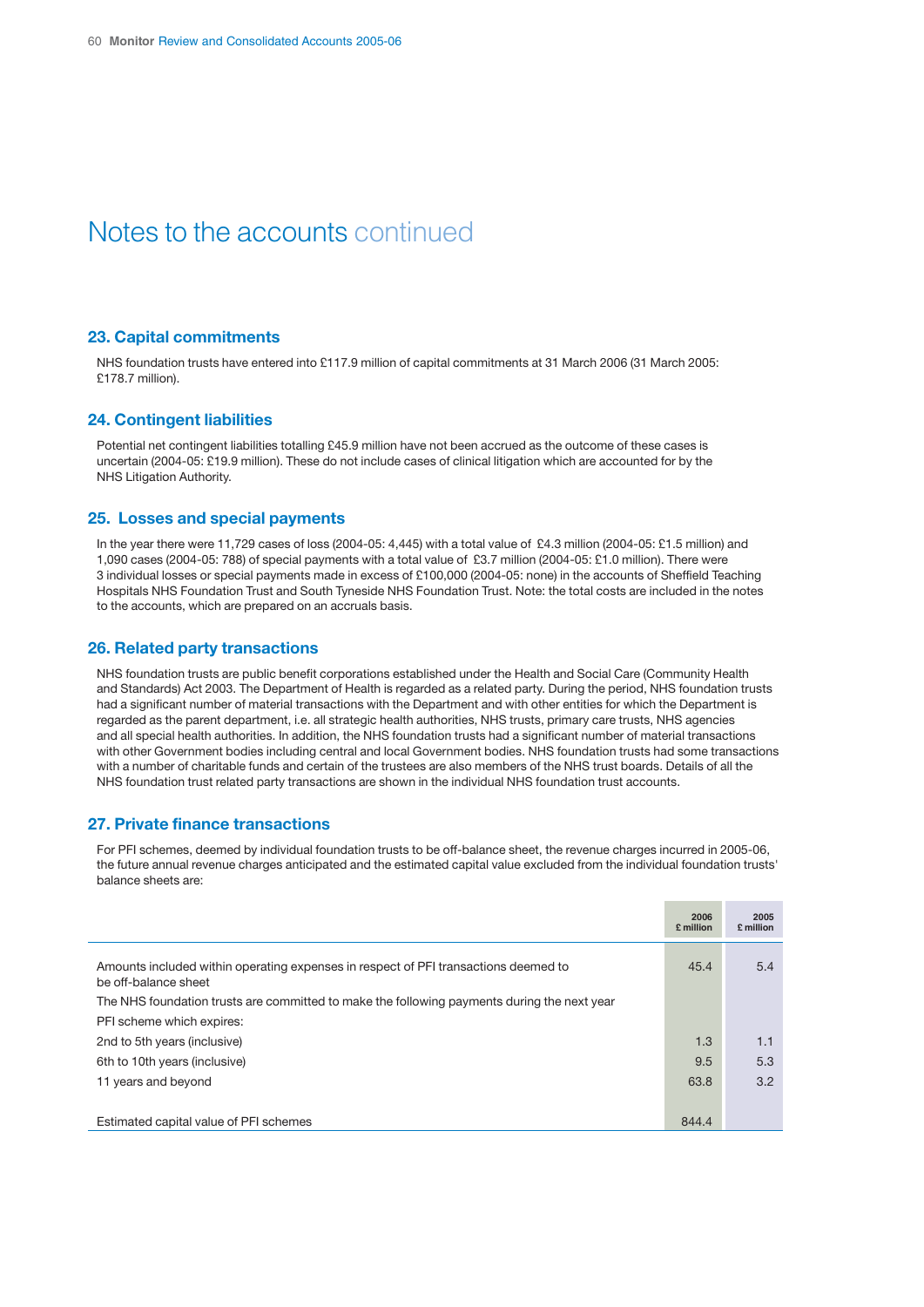#### **28. Post balance sheet events**

As at 31 March 2006 there were 32 NHS foundation trusts. A further 20 NHS trusts have become NHS foundation trusts since the year end. With effect from 1 May 2006, three NHS trusts became NHS foundation trusts. With effect from 1 June 2006, five NHS trust became NHS foundation trusts. With effect from 1 August 2006, eight NHS trusts became NHS foundation trusts. With effect from 1 October 2006, 1 NHS trust became an NHS foundation trust. With effect from 1 November 2006, three NHS trusts became NHS foundation trusts.

University College London Hospitals NHS Foundation Trust (UCLH) sold the Middlesex Hospital in October 2006 for £175 million. The carrying value of the Middlesex at existing use value was £88 million at 31 March 2006.

#### **29. Financial instruments**

The NHS foundation trust summarised account includes the accounts of 32 underlying NHS foundation trusts. It is within the underlying accounts of these 32 bodies that detailed FRS13 disclosures have been made. The following paragraphs provide an overview of the major financial risks for NHS foundation trusts and how they are managed at the individual level.

#### *Financial instruments*

FRS 13, Derivatives and Other Financial Instruments, requires disclosure of the role which financial instruments have had during the period in creating or changing the risk an entity faces its underlying activities. Because of the largely non-trading nature of NHS foundation trusts' activities and the way in which they are financed, the NHS foundation trusts are not exposed to the degree of financial risk faced by business entities. Moreover, financial instruments play a much more limited role in creating or changing risk than would be typical of the listed companies to which FRS 13 mainly applies. Financial assets and liabilities are primarily generated by day-to-day operational activities and are not held to change the risks facing NHS foundation trusts in undertaking their activities.

#### *Liquidity risk*

NHS foundation trusts' net operating expenses are primarily met by income generated under annual service agreements with primary care trusts, which are financed from sources voted annually by Parliament. NHS foundation trusts also largely finance their capital expenditure from the funds made available from Government under agreed borrowing limits. NHS foundation trusts are not therefore exposed to significant liquidity risks.

#### *Interest rate risk*

The majority of NHS foundation trusts' financial assets and financial liabilities carry nil or fixed rates of interest. NHS foundation trusts are not, therefore, exposed to any significant interest rate risk.

#### *Foreign currency risk*

NHS foundation trusts have no or negligible foreign currency income or expenditure and therefore are not exposed to significant foreign currency risk.

#### *Fair values*

The fair values of financial assets and financial liabilities for NHS foundation trusts approximates to their book values.

#### **30. Third party assets**

The balance of patients money held within the NHS foundation trusts' bank accounts at 31 March 2006 was £682,000 (2004-05: £17,419). This has been excluded from the balance sheet as it is not an asset of the NHS foundation trusts but is held on trust on behalf of patients.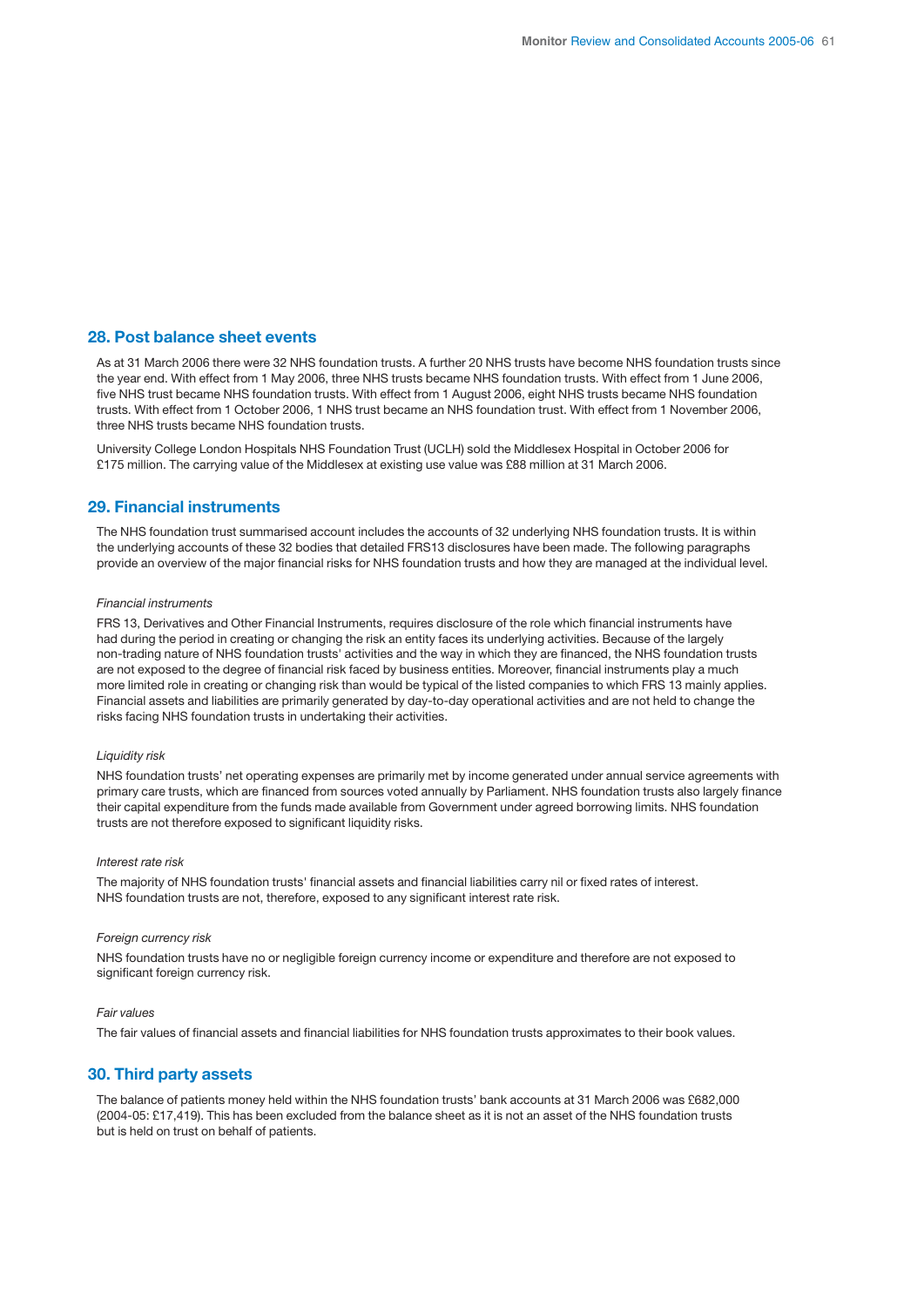Printed in the UK for The Stationery Office Limited on behalf of the Controller of Her Majesty's Stationery Office ID5470036 12/06

Printed on Paper containing 75% recycled fibre content minimum.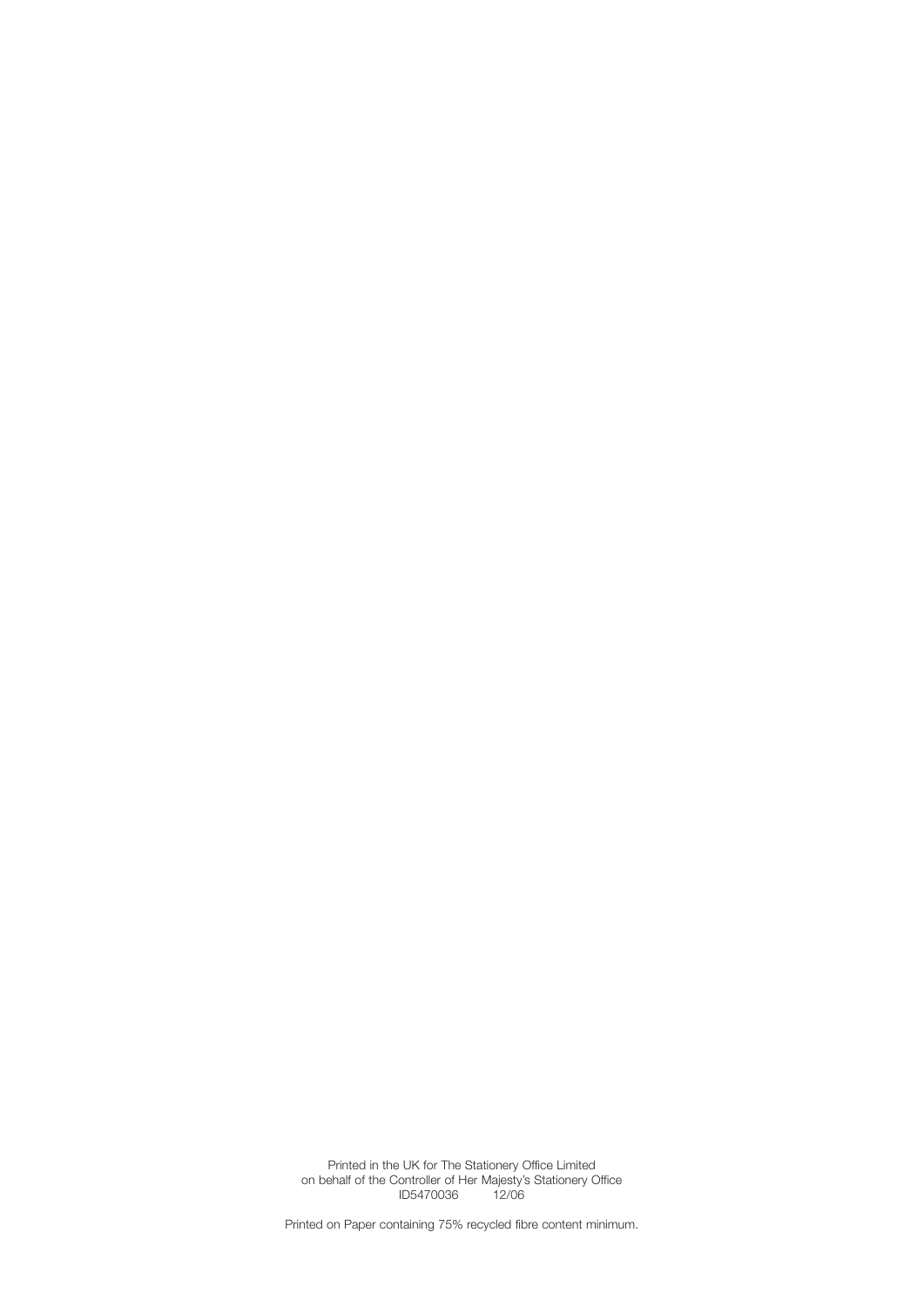#### **Monitor**

4 Matthew Parker Street London SW1H 9NL

Telephone: 020 7340 2400

Website: www.monitor-nshft.gov.uk

© Monitor (December 2006)

Publication code: IRREP 09/06

This publication can be made available in a number of other formats on request.

Application for reproduction of any material in this publication should be made in writing to enquiries@monitor-nhsft.gov.uk or to the address above.



Independent Regulator of NHS Foundation Trusts